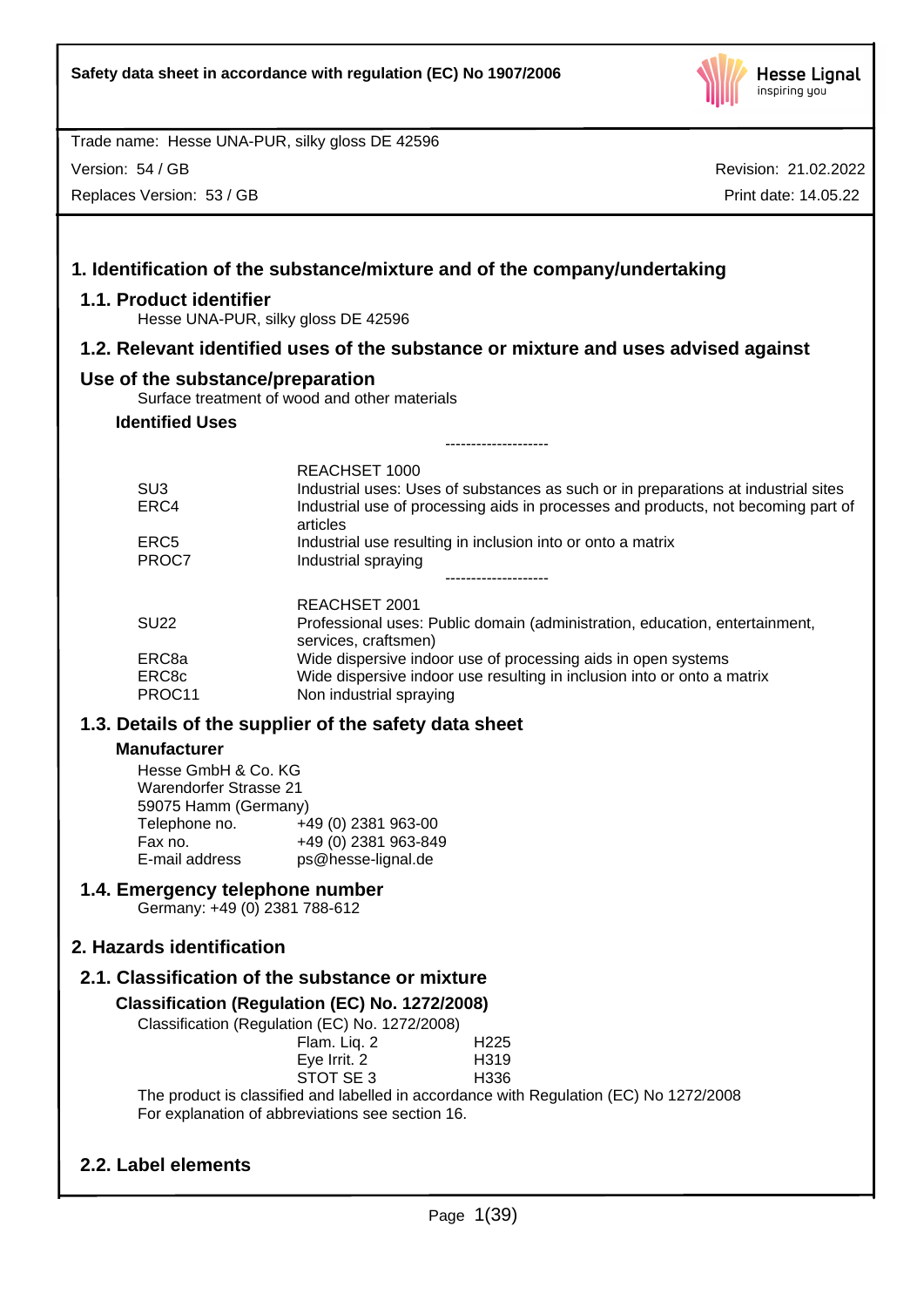

Trade name: Hesse UNA-PUR, silky gloss DE 42596 Version: 54 / GB Replaces Version: 53 / GB

|                                           | Labelling according to regulation (EC) No 1272/2008                   |                       |                                                                                                                                                                                                                 |
|-------------------------------------------|-----------------------------------------------------------------------|-----------------------|-----------------------------------------------------------------------------------------------------------------------------------------------------------------------------------------------------------------|
| <b>Hazard pictograms</b>                  |                                                                       |                       |                                                                                                                                                                                                                 |
|                                           |                                                                       |                       |                                                                                                                                                                                                                 |
|                                           |                                                                       |                       |                                                                                                                                                                                                                 |
|                                           |                                                                       |                       |                                                                                                                                                                                                                 |
| <b>Signal word</b>                        |                                                                       |                       |                                                                                                                                                                                                                 |
| Danger                                    |                                                                       |                       |                                                                                                                                                                                                                 |
| <b>Hazard statements</b>                  |                                                                       |                       |                                                                                                                                                                                                                 |
| H <sub>225</sub><br>H319                  | Highly flammable liquid and vapour.<br>Causes serious eye irritation. |                       |                                                                                                                                                                                                                 |
| H336                                      | May cause drowsiness or dizziness.                                    |                       |                                                                                                                                                                                                                 |
| <b>Precautionary statements</b>           |                                                                       |                       |                                                                                                                                                                                                                 |
| P210                                      |                                                                       |                       | Keep away from heat, hot surfaces, sparks, open flames and other ignition                                                                                                                                       |
|                                           | sources. No smoking.                                                  |                       |                                                                                                                                                                                                                 |
| P261                                      | Avoid breathing dust/fume/gas/mist/vapours/spray.                     |                       |                                                                                                                                                                                                                 |
| P280<br>P304+P340                         |                                                                       |                       | Wear protective gloves/protective clothing/eye protection/face protection.<br>IF INHALED: Remove person to fresh air and keep comfortable for breathing.                                                        |
| P305+P351+P338                            |                                                                       |                       | IF IN EYES: Rinse cautiously with water for several minutes. Remove contact                                                                                                                                     |
|                                           | lenses, if present and easy to do. Continue rinsing.                  |                       |                                                                                                                                                                                                                 |
| P308+P313                                 | IF exposed or concerned: Get medical advice/ attention.               |                       |                                                                                                                                                                                                                 |
|                                           |                                                                       |                       | Hazardous component(s) to be indicated on label (Regulation (EC) No. 1272/2008)                                                                                                                                 |
| contains                                  | acetone; n-butyl acetate                                              |                       |                                                                                                                                                                                                                 |
| <b>EUH208 Contains</b>                    | methyl methacrylate, May produce an allergic reaction.                |                       |                                                                                                                                                                                                                 |
| <b>Supplemental information</b>           |                                                                       |                       |                                                                                                                                                                                                                 |
| <b>EUH066</b>                             | Repeated exposure may cause skin dryness or cracking.                 |                       |                                                                                                                                                                                                                 |
| 2.3. Other hazards                        |                                                                       |                       |                                                                                                                                                                                                                 |
| listed in Section 3).                     |                                                                       |                       | This mixture contains no substance considered to be persistent, bioaccumulating nor toxic (PBT). This<br>mixture contains no substance considered to be very persistent nor very bioaccumulating (vPvB) (if not |
| 3. Composition/information on ingredients |                                                                       |                       |                                                                                                                                                                                                                 |
| <b>Hazardous ingredients</b>              |                                                                       |                       |                                                                                                                                                                                                                 |
| n-butyl acetate                           |                                                                       |                       |                                                                                                                                                                                                                 |
| CAS No.                                   | 123-86-4                                                              |                       |                                                                                                                                                                                                                 |
| EINECS no.                                | 204-658-1                                                             |                       |                                                                                                                                                                                                                 |
| Registration no.                          | 01-2119485493-29                                                      |                       |                                                                                                                                                                                                                 |
| Concentration                             | 50<br>$>=$<br>Classification (Regulation (EC) No. 1272/2008)          |                       | $\%$                                                                                                                                                                                                            |
|                                           | Flam. Liq. 3                                                          | H <sub>226</sub>      |                                                                                                                                                                                                                 |
|                                           | STOT SE 3                                                             | H336<br><b>EUH066</b> | Nervous system                                                                                                                                                                                                  |
| xylene                                    |                                                                       |                       |                                                                                                                                                                                                                 |
| CAS No.                                   | 1330-20-7                                                             |                       |                                                                                                                                                                                                                 |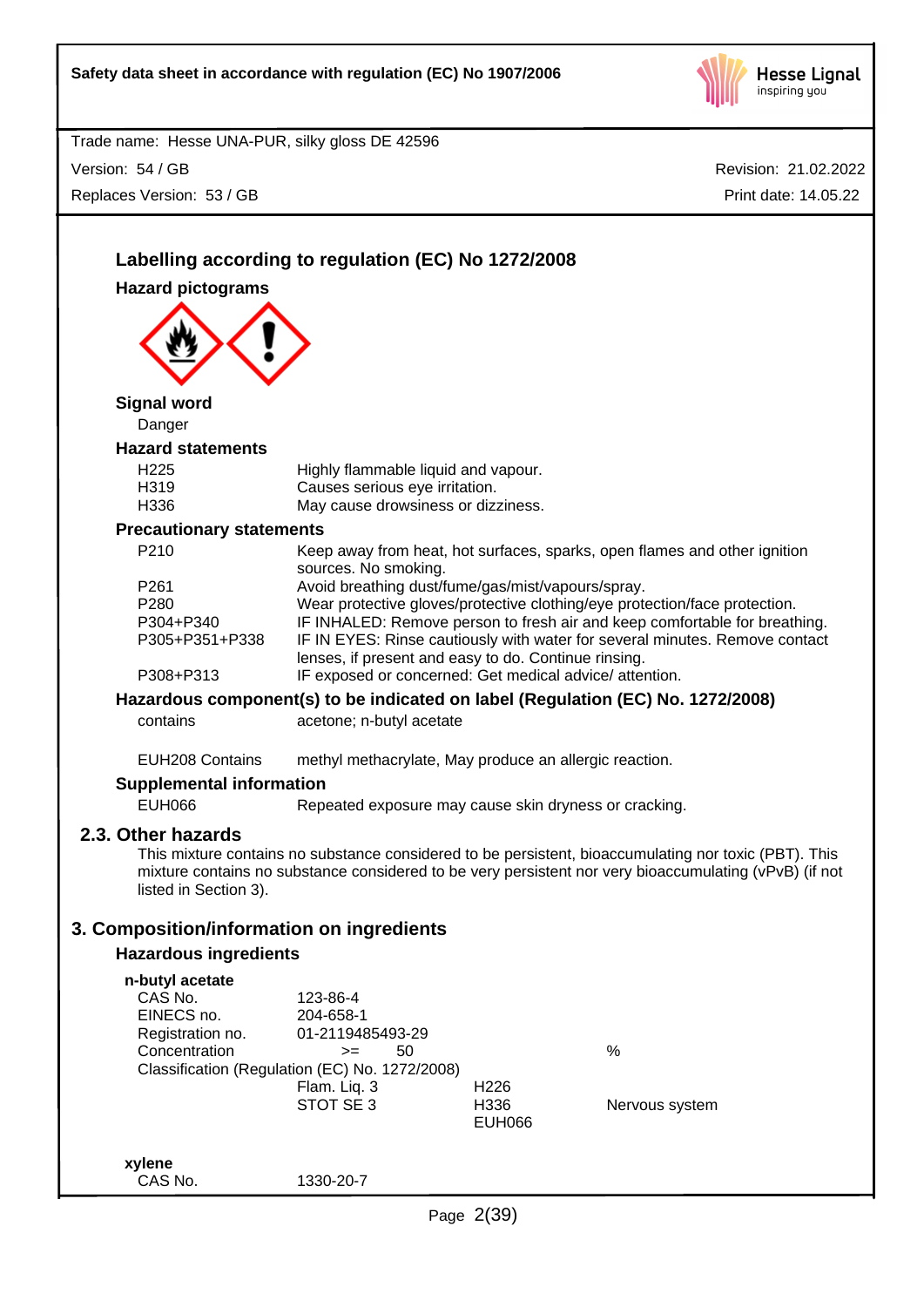| Safety data sheet in accordance with regulation (EC) No 1907/2006 |
|-------------------------------------------------------------------|
|-------------------------------------------------------------------|



| Trade name: Hesse UNA-PUR, silky gloss DE 42596                                    |                                                                                                                                                                                           |                                                                      |                 |                                                                                                                                  |
|------------------------------------------------------------------------------------|-------------------------------------------------------------------------------------------------------------------------------------------------------------------------------------------|----------------------------------------------------------------------|-----------------|----------------------------------------------------------------------------------------------------------------------------------|
| Version: 54 / GB                                                                   |                                                                                                                                                                                           |                                                                      |                 | Revision: 21.02.2022                                                                                                             |
| Replaces Version: 53 / GB                                                          |                                                                                                                                                                                           |                                                                      |                 | Print date: 14.05.22                                                                                                             |
| EINECS no.<br>Registration no.<br>Concentration                                    | 215-535-7<br>01-2119488216-32<br>1<br>$>=$<br>Classification (Regulation (EC) No. 1272/2008)<br>Flam. Liq. 3<br>Acute Tox. 4<br>Acute Tox. 4<br>Skin Irrit. 2<br>Asp. Tox. 1<br>STOT SE 3 | $\prec$<br>H <sub>226</sub><br>H332<br>H312<br>H315<br>H304<br>H335  | 10              | $\%$<br>Route of exposure: Inhalation<br>exposure<br>Route of exposure: Dermal exposure<br>Respiratory tract; Route of exposure: |
|                                                                                    |                                                                                                                                                                                           |                                                                      |                 | inhalative                                                                                                                       |
|                                                                                    | Eye Irrit. 2                                                                                                                                                                              | H319                                                                 |                 |                                                                                                                                  |
| 4-methylpentan-2-one<br>CAS No.<br>EINECS no.<br>Registration no.<br>Concentration | 108-10-1<br>203-550-1<br>01-2119473980-30<br>1<br>$>=$<br>Classification (Regulation (EC) No. 1272/2008)<br>Flam. Liq. 2<br>Acute Tox. 4<br>Eye Irrit. 2<br>STOT SE 3                     | $\,<\,$<br>H <sub>225</sub><br>H332<br>H319<br>H335<br><b>EUH066</b> | 10 <sup>1</sup> | $\%$<br>Route of exposure: Inhalation<br>exposure<br>Respiratory tract                                                           |
| acetone<br>CAS No.<br>EINECS no.<br>Registration no.<br>Concentration              | 67-64-1<br>200-662-2<br>01-2119471330-49<br>1<br>$>=$<br>Classification (Regulation (EC) No. 1272/2008)<br>Flam. Liq. 2<br>Eye Irrit. 2<br>STOT SE 3                                      | $\prec$<br>H <sub>225</sub><br>H319<br>H336<br><b>EUH066</b>         | 10              | $\%$<br>Nervous system                                                                                                           |
| ethylbenzene<br>CAS No.<br>EINECS no.<br>Registration no.<br>Concentration         | $100 - 41 - 4$<br>202-849-4<br>01-2119489370-35<br>1<br>$>=$<br>Classification (Regulation (EC) No. 1272/2008)<br>Flam. Liq. 2<br>Acute Tox. 4<br>STOT RE 2<br>Asp. Tox. 1                | $\,<$<br>H <sub>225</sub><br>H332<br>H373<br>H304                    | 3               | %<br>Route of exposure: Inhalation<br>exposure<br>Ear                                                                            |
| toluene<br>CAS No.                                                                 | 108-88-3                                                                                                                                                                                  |                                                                      |                 |                                                                                                                                  |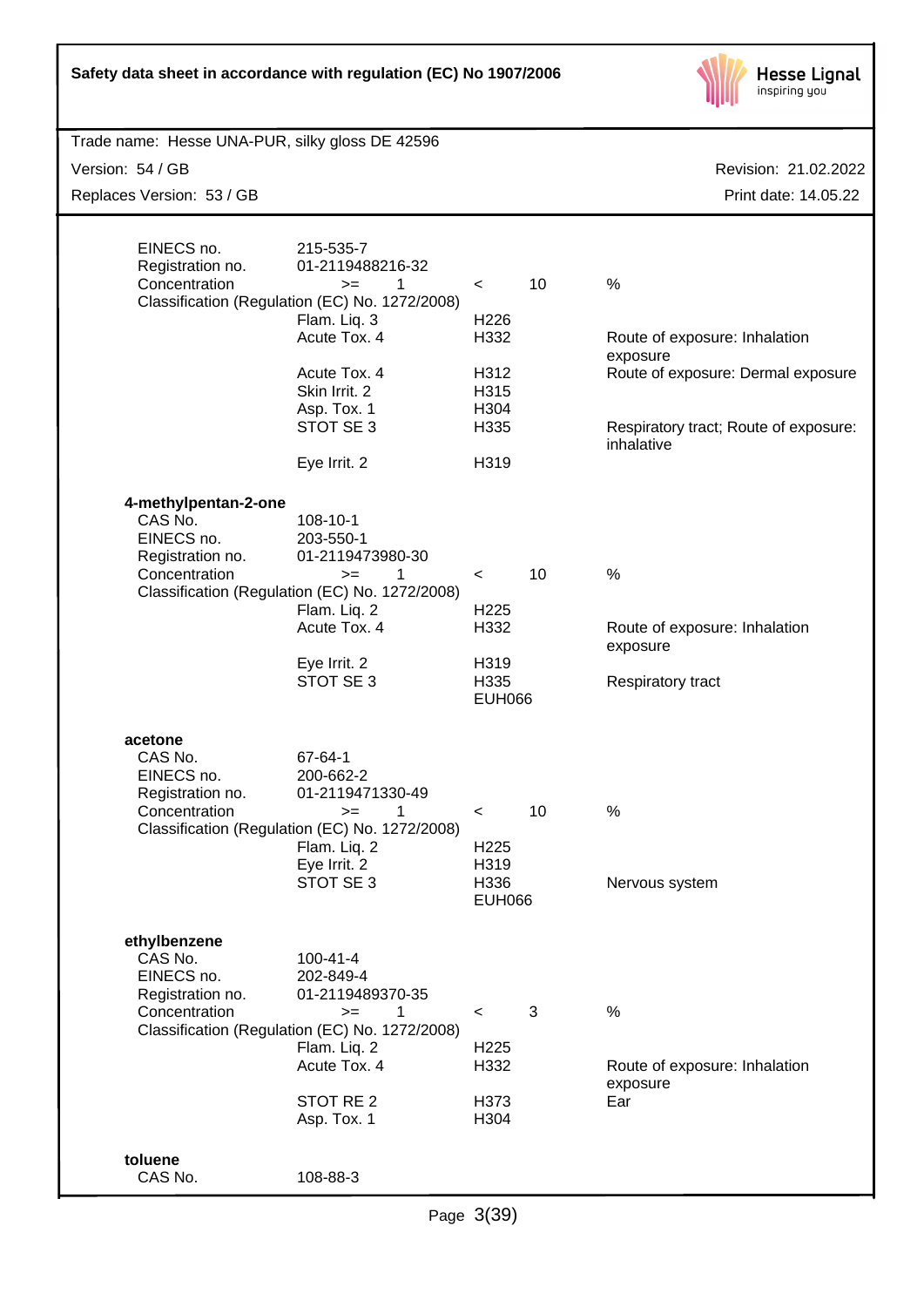| Safety data sheet in accordance with regulation (EC) No 1907/2006                                                                                                                                                                                                                     |                                                                     | <b>Hesse Lignal</b><br>inspiring you |
|---------------------------------------------------------------------------------------------------------------------------------------------------------------------------------------------------------------------------------------------------------------------------------------|---------------------------------------------------------------------|--------------------------------------|
| Trade name: Hesse UNA-PUR, silky gloss DE 42596                                                                                                                                                                                                                                       |                                                                     |                                      |
| Version: 54 / GB                                                                                                                                                                                                                                                                      |                                                                     | Revision: 21.02.2022                 |
| Replaces Version: 53 / GB                                                                                                                                                                                                                                                             |                                                                     | Print date: 14.05.22                 |
| EINECS no.<br>203-625-9<br>Registration no.<br>01-2119471310-51<br>Concentration<br>0,1<br>$>=$<br>Classification (Regulation (EC) No. 1272/2008)                                                                                                                                     | $\mathbf{1}$<br>$\prec$                                             | %                                    |
| Flam. Liq. 2<br>Repr. 2<br>Asp. Tox. 1<br>STOT RE 2<br>Skin Irrit. 2<br>STOT SE3                                                                                                                                                                                                      | H <sub>225</sub><br>H361d<br>H304<br>H373<br>H315<br>H336           | Nervous system                       |
| methyl methacrylate<br>CAS No.<br>80-62-6<br>EINECS no.<br>201-297-1<br>Registration no.<br>01-2119452498-28                                                                                                                                                                          |                                                                     |                                      |
| Concentration<br>0,1<br>$>=$<br>Classification (Regulation (EC) No. 1272/2008)<br>Flam. Liq. 2<br>STOT SE3<br>Skin Irrit. 2<br>Skin Sens. 1                                                                                                                                           | $\mathbf{1}$<br>$\prec$<br>H <sub>225</sub><br>H335<br>H315<br>H317 | %<br><b>Respiratory tract</b>        |
| cellulose nitrate $<$ =12.6 % N<br>CAS No.<br>9004-70-0<br>Classification (Regulation (EC) No. 1272/2008)<br>Expl. 1.1                                                                                                                                                                | H <sub>201</sub>                                                    |                                      |
| <b>Note</b><br>For explanation of abbreviations see section 16.                                                                                                                                                                                                                       |                                                                     |                                      |
| 4. First aid measures                                                                                                                                                                                                                                                                 |                                                                     |                                      |
| 4.1. Description of first aid measures                                                                                                                                                                                                                                                |                                                                     |                                      |
| <b>General information</b><br>If unconscious place in recovery position and seek medical advice. In all cases of doubt, or when<br>symptoms persist, seek medical attention. First aider: Pay attention to self-protection! Remove affected<br>person from danger area, lay him down. |                                                                     |                                      |
| <b>After inhalation</b>                                                                                                                                                                                                                                                               |                                                                     |                                      |
| In case of accident by inhalation: remove casualty to fresh air and keep at rest. Keep warm, calm and<br>covered up. In all cases of doubt, or when symptoms persist, seek medical attention.                                                                                         |                                                                     |                                      |
| After skin contact                                                                                                                                                                                                                                                                    |                                                                     |                                      |
| Wash off immediately with soap and water. Do NOT use solvents or thinners. Consult a doctor if skin<br>irritation persists.                                                                                                                                                           |                                                                     |                                      |
| After eye contact<br>Remove contact lenses, irrigate copiously with clean, fresh water, holding the eyelids apart for at least 10                                                                                                                                                     |                                                                     |                                      |

Remove contact lenses, irrigate copiously with clean, fresh water, holding the eyelids apart for at least 10 minutes and seek immediate medical advice. Take medical treatment.

## **After ingestion**

Do not induce vomiting. Take medical treatment.

# **4.2. Most important symptoms and effects, both acute and delayed**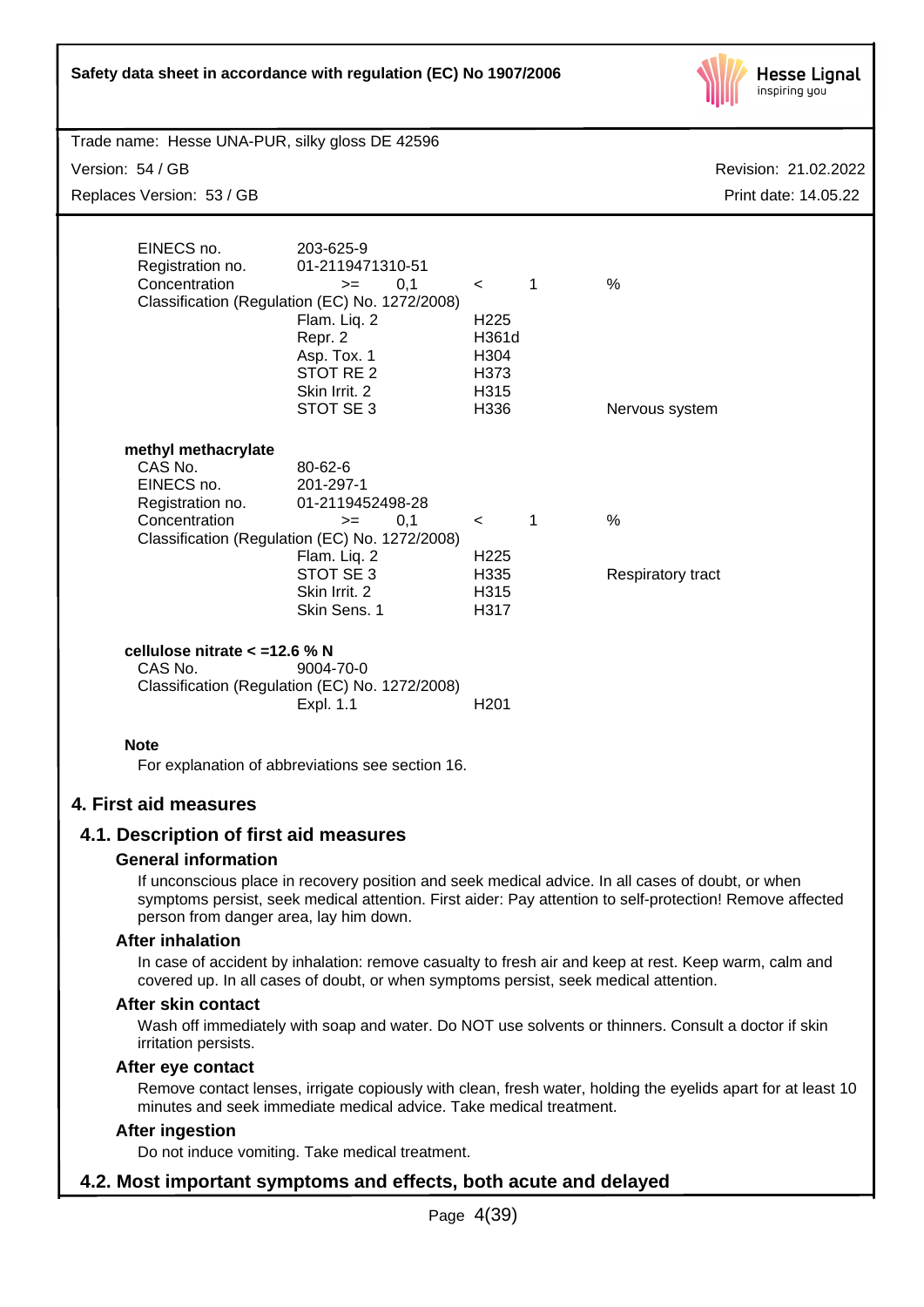

Version: 54 / GB

Replaces Version: 53 / GB

Revision: 21.02.2022

Print date: 14.05.22

Symptoms and signs include headache, dizziness, fatigue, muscular weakness, drowsiness and in extreme cases. loss of consciousness. High concentration of vapours may cause irritation to eyes and respiratory system and produce narcotic effects.

# **4.3. Indication of any immediate medical attention and special treatment needed**

# **Hints for the physician / treatment**

Treat symptomatically.

# **5. Firefighting measures**

# **5.1. Extinguishing media**

# **Suitable extinguishing media**

Recommended: alcohol resistant foam, CO2, powders, water spray/mist

## **Non suitable extinguishing media**

Do not use a solid water stream as it may scatter and spread fire.

# **5.2. Special hazards arising from the substance or mixture**

Fire will produce dense black smoke. In a fire, hazardous decomposition products may be produced. Exposure to decomposition products may cause a health hazard. Vapours can form an explosive mixture with air.

# **5.3. Advice for firefighters**

# **Special protective equipment for fire-fighting**

In case of combustion evolution of dangerous gases possible.Use self-contained breathing apparatus.

## **Other information**

Cool closed containers exposed to fire with water. Do not allow run-off from fire fighting to enter drains or water courses. Standard procedure for chemical fires.

# **6. Accidental release measures**

## **6.1. Personal precautions, protective equipment and emergency procedures**

Eliminate all ignition sources if safe to do so. Ensure adequate ventilation. Do not inhale vapours. Do not inhale gases. Do not inhale mist.

## **6.2. Environmental precautions**

Do not allow to enter drains or waterways. Do not allow to enter soil, waterways or waste water canal. In case of gas escape or of entry into waterways, soil or drains, inform the responsible authorities.

## **6.3. Methods and material for containment and cleaning up**

Contain and collect spillage with non-combustible absorbent materials, e.g. sand, earth, vermiculite, diatomaceous earth and place in container for disposal according to local regulations (see section 13). Clean contaminated floors and objects thoroughly with water and detergents, observing environmental regulations. Do NOT use solvents or thinners. Send in suitable containers for recovery or disposal.

# **6.4. Reference to other sections**

Refer to protective measures listed in Sections 7 and 8.

# **7. Handling and storage**

# **7.1. Precautions for safe handling**

## **Advice on safe handling**

Prevent the creation of flammable or explosive concentrations of vapour in air and avoid vapour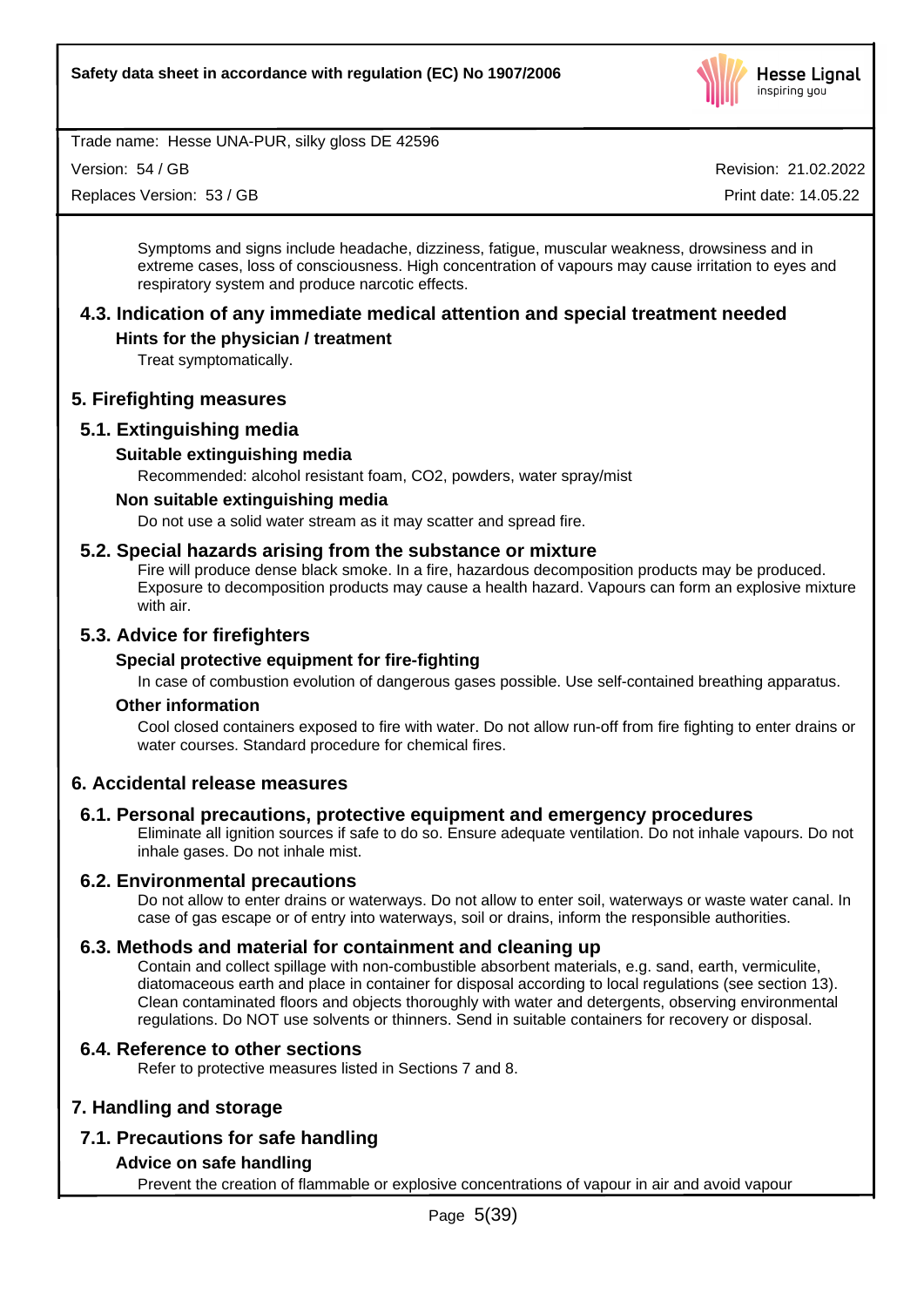

Version: 54 / GB

Replaces Version: 53 / GB

Revision: 21.02.2022 Print date: 14.05.22

concentration higher than the occupational exposure limits. Keep container tightly closed and dry in a cool, well-ventilated place. Use only with adequate ventilation/personal protection. Ensure adequate ventilation. Provide for sufficient ventilation. This can be achieved by local exhaust or general exhaust air collection. Wear a suitable respirator if the ventilation is not sufficient to keep the solvent vapour concentration below the occupational limit values. Avoid contact with skin and eyes. Avoid inhalation of vapour and spray mist. Do no eat, drink or smoke when using this product. Use personal protective clothing. For personal protection see Section 8.

## **Advice on protection against fire and explosion**

Vapours can form an explosive mixture with air. Vapours are heavier than air and may spread along floors. In addition, the product should only be used in areas from which all naked lights and other sources of ignition have been excluded. Mixture may charge electrostatically: always use earthing leads when transferring from one container to another. Take measures to prevent the build up of electrostatic charge. Wear shoes with conductive soles. No sparking tools should be used. Fight fire with normal precautions from a reasonable distance.

# **7.2. Conditions for safe storage, including any incompatibilities**

## **Requirements for storage rooms and vessels**

Provide solvent-resistant and impermeable floor. Keep only in the original container in a cool, well ventilated place. Containers which are opened must be carefully resealed and kept upright to prevent leakage.

## **Hints on storage assembly**

Store away from oxidising agents, from strongly alkaline and strongly acid materials.

## **Storage classes**

Storage class according to TRGS 510 3 Flammable liquid

## **Further information on storage conditions**

Protect from frost. Protect from heat and direct sunlight. Keep away from sources of ignition - No smoking. Store in accordance with the particular national regulations.

## **7.3. Specific end use(s)**

See exposure scenario, if available.

## **8. Exposure controls/personal protection**

## **8.1. Control parameters**

## **Exposure limit values**

| 4-methylpentan-2-one                                   |      |                       |     |        |
|--------------------------------------------------------|------|-----------------------|-----|--------|
| List                                                   |      | Directive 2017/164 EG |     |        |
| Value                                                  | 83   | mg/m <sup>3</sup>     | 20  | ppm(V) |
| Short term exposure limit                              | 208  | mg/m <sup>3</sup>     | 50  | ppm(V) |
| Status: 12/2009                                        |      |                       |     |        |
| 4-methylpentan-2-one                                   |      |                       |     |        |
| List                                                   | EH40 |                       |     |        |
| Value                                                  | 208  | mg/m <sup>3</sup>     | 50  | ppm(V) |
| Short term exposure limit                              | 416  | mg/m <sup>3</sup>     | 100 | ppm(V) |
| Skin resorption / sensibilisation: Sk; Status: 01/2020 |      |                       |     |        |
| acetone                                                |      |                       |     |        |
| List                                                   |      | Directive 2017/164 EG |     |        |
| Value                                                  | 1210 | mg/m <sup>3</sup>     | 500 | ppm(V) |
| Status: 12/2009                                        |      |                       |     |        |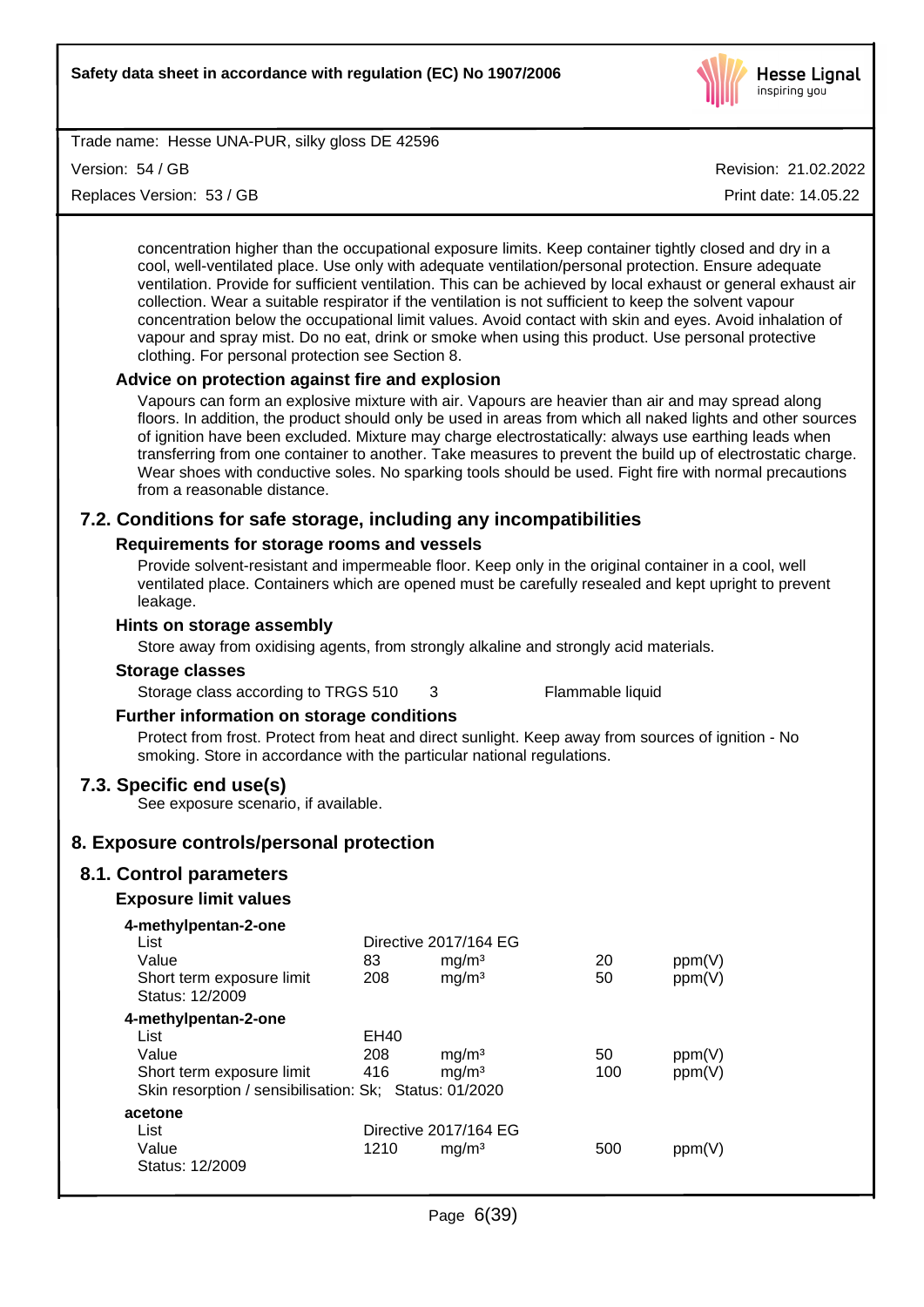

Version: 54 / GB

Replaces Version: 53 / GB

| acetone                                                                            |              |                                        |           |                  |
|------------------------------------------------------------------------------------|--------------|----------------------------------------|-----------|------------------|
| List<br>Value                                                                      | EH40<br>1210 | mg/m <sup>3</sup>                      | 500       | ppm(V)           |
| Short term exposure limit                                                          | 3620         | mg/m <sup>3</sup>                      | 1500      | ppm(V)           |
| Status: 01/2020                                                                    |              |                                        |           |                  |
| n-butyl acetate                                                                    |              |                                        |           |                  |
| List                                                                               | EH40         |                                        |           |                  |
| Value                                                                              | 724          | mg/m <sup>3</sup>                      | 150       | ppm(V)           |
| Short term exposure limit<br>Status: 01/2020                                       | 966          | mg/m <sup>3</sup>                      | 200       | ppm(V)           |
| n-butyl acetate                                                                    |              |                                        |           |                  |
| List<br>Value                                                                      |              | Directive 2017/164 EG                  |           |                  |
| Short term exposure limit                                                          | 241<br>723   | mg/m <sup>3</sup><br>mg/m <sup>3</sup> | 50<br>150 | ppm(V)<br>ppm(V) |
| Status: 10/2019                                                                    |              |                                        |           |                  |
| xylene                                                                             |              |                                        |           |                  |
| List                                                                               |              | Directive 2017/164 EG                  |           |                  |
| Value                                                                              | 221<br>442   | mg/m <sup>3</sup>                      | 50        | ppm(V)           |
| Short term exposure limit<br>Skin resorption / sensibilisation: H; Status: 12/2009 |              | mg/m <sup>3</sup>                      | 100       | ppm(V)           |
| xylene                                                                             |              |                                        |           |                  |
| List                                                                               | EH40         |                                        |           |                  |
| Value                                                                              | 220          | mg/m <sup>3</sup>                      | 50        | ppm(V)           |
| Short term exposure limit                                                          | 441          | mg/m <sup>3</sup>                      | 100       | ppm(V)           |
| Skin resorption / sensibilisation: Sk; Status: 01/2020                             |              |                                        |           |                  |
| ethylbenzene                                                                       |              |                                        |           |                  |
| List                                                                               |              | Directive 2017/164 EG                  |           |                  |
| Value                                                                              | 442          | mg/m <sup>3</sup>                      | 100       | ppm(V)           |
| Short term exposure limit<br>Status: 12/2009                                       | 884          | mg/m <sup>3</sup>                      | 200       | ppm(V)           |
| ethylbenzene                                                                       |              |                                        |           |                  |
| List                                                                               | EH40         |                                        |           |                  |
| Value                                                                              | 441          | mg/m <sup>3</sup>                      | 100       | ppm(V)           |
| Short term exposure limit                                                          | 552          | mg/m <sup>3</sup>                      | 125       | ppm(V)           |
| Skin resorption / sensibilisation: Sk; Status: 01/2020                             |              |                                        |           |                  |
| <b>Other information</b>                                                           |              |                                        |           |                  |
| <b>Derived No/Minimal Effect Levels (DNEL/DMEL)</b>                                |              |                                        |           |                  |
|                                                                                    |              |                                        |           |                  |
| n-butyl acetate<br>Type of value                                                   |              | Derived No Effect Level (DNEL)         |           |                  |
| Reference group                                                                    |              | Workers (professional)                 |           |                  |
| Duration of exposure                                                               | Long-term    |                                        |           |                  |
| Route of exposure                                                                  |              | Dermal exposure                        |           |                  |
| Mode of action                                                                     |              | Systemic effects                       |           |                  |
| Concentration                                                                      |              | 11                                     |           | mg/kg/d          |
| Type of value                                                                      |              | Derived No Effect Level (DNEL)         |           |                  |
| Reference group                                                                    |              | Workers (professional)                 |           |                  |
| Duration of exposure                                                               | Short-term   |                                        |           |                  |
| Route of exposure                                                                  | inhalative   |                                        |           |                  |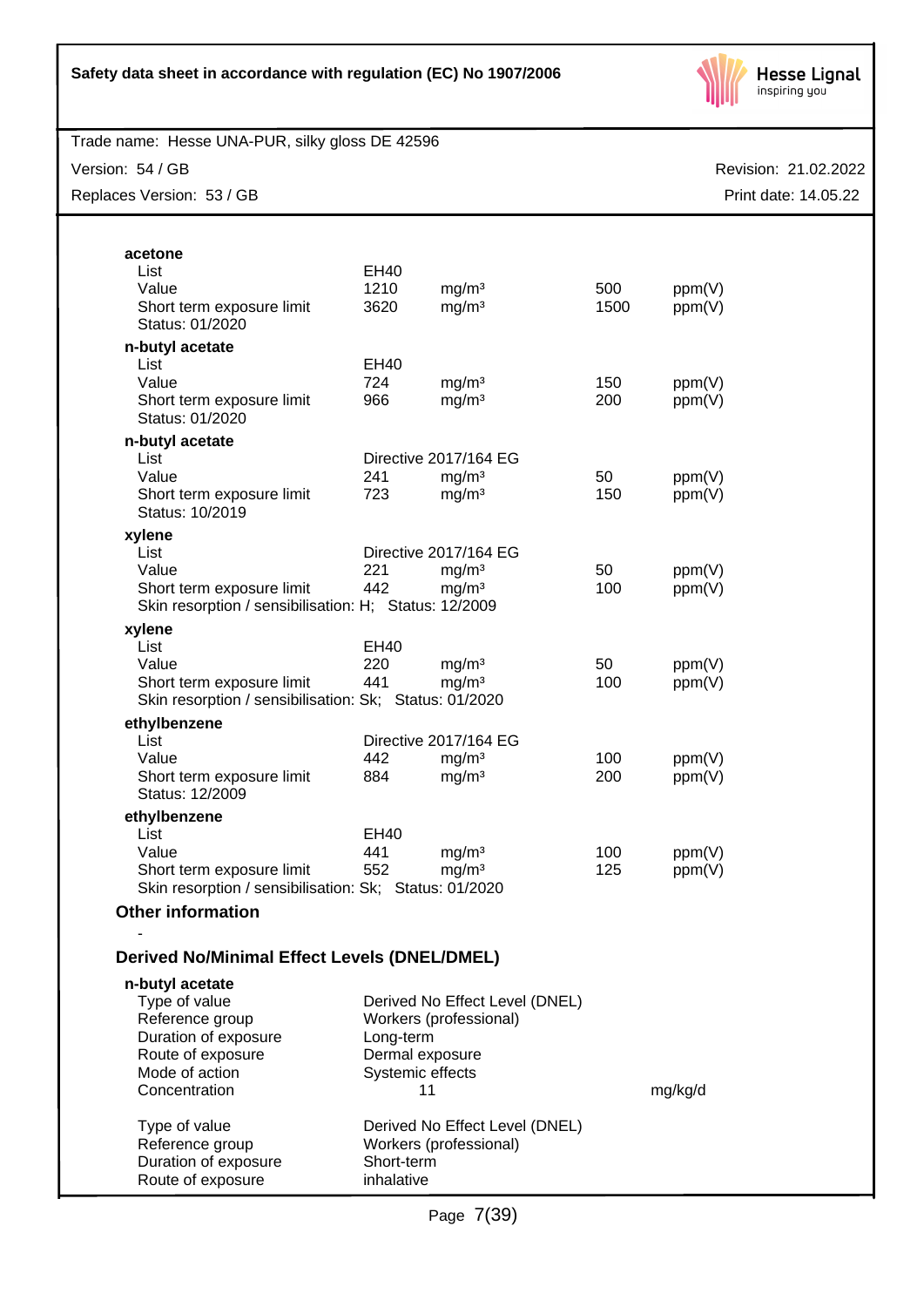

## Trade name: Hesse UNA-PUR, silky gloss DE 42596

Version: 54 / GB

Replaces Version: 53 / GB

| Concentration<br>mg/m <sup>3</sup><br>600<br>Derived No Effect Level (DNEL)<br>Type of value<br>Reference group<br>Workers (professional)<br>Duration of exposure<br>Short-term<br>Route of exposure<br>inhalative<br>Mode of action<br>Local effects<br>Concentration<br>600<br>mg/m <sup>3</sup><br>Type of value<br>Derived No Effect Level (DNEL)<br>Reference group<br>Workers (professional)<br>Duration of exposure<br>Long-term<br>inhalative<br>Route of exposure<br>Mode of action<br>Local effects<br>Concentration<br>300<br>mg/m <sup>3</sup><br>Type of value<br>Derived No Effect Level (DNEL)<br>Reference group<br>Workers (professional)<br>Duration of exposure<br>Long-term<br>Route of exposure<br>inhalative<br>Mode of action<br>Systemic effects<br>Concentration<br>mg/m <sup>3</sup><br>300<br>Type of value<br>Derived No Effect Level (DNEL)<br>Reference group<br>Consumer<br>Duration of exposure<br>Long-term<br>Route of exposure<br>Dermal exposure<br>Mode of action<br>Systemic effects<br>Concentration<br>mg/kg/d<br>6<br>Type of value<br>Derived No Effect Level (DNEL)<br>Reference group<br>Consumer<br>Duration of exposure<br>Long-term<br>Route of exposure<br>Oral exposure<br>Mode of action<br>Systemic effects<br>Concentration<br>2<br>mg/kg/d<br>Type of value<br>Derived No Effect Level (DNEL)<br>Reference group<br>Consumer<br>Duration of exposure<br>Short-term<br>Route of exposure<br>inhalative<br>Mode of action<br>Systemic effects<br>Concentration<br>mg/m <sup>3</sup><br>300<br>Type of value<br>Derived No Effect Level (DNEL)<br>Reference group<br>Consumer<br>Duration of exposure<br>Short-term<br>Route of exposure<br>inhalative<br>Mode of action<br>Local effects<br>Concentration<br>300<br>mg/m <sup>3</sup><br>Type of value<br>Derived No Effect Level (DNEL) | Mode of action | Systemic effects |  |
|---------------------------------------------------------------------------------------------------------------------------------------------------------------------------------------------------------------------------------------------------------------------------------------------------------------------------------------------------------------------------------------------------------------------------------------------------------------------------------------------------------------------------------------------------------------------------------------------------------------------------------------------------------------------------------------------------------------------------------------------------------------------------------------------------------------------------------------------------------------------------------------------------------------------------------------------------------------------------------------------------------------------------------------------------------------------------------------------------------------------------------------------------------------------------------------------------------------------------------------------------------------------------------------------------------------------------------------------------------------------------------------------------------------------------------------------------------------------------------------------------------------------------------------------------------------------------------------------------------------------------------------------------------------------------------------------------------------------------------------------------------------------------------------------------------------------------------------------|----------------|------------------|--|
|                                                                                                                                                                                                                                                                                                                                                                                                                                                                                                                                                                                                                                                                                                                                                                                                                                                                                                                                                                                                                                                                                                                                                                                                                                                                                                                                                                                                                                                                                                                                                                                                                                                                                                                                                                                                                                             |                |                  |  |
|                                                                                                                                                                                                                                                                                                                                                                                                                                                                                                                                                                                                                                                                                                                                                                                                                                                                                                                                                                                                                                                                                                                                                                                                                                                                                                                                                                                                                                                                                                                                                                                                                                                                                                                                                                                                                                             |                |                  |  |
|                                                                                                                                                                                                                                                                                                                                                                                                                                                                                                                                                                                                                                                                                                                                                                                                                                                                                                                                                                                                                                                                                                                                                                                                                                                                                                                                                                                                                                                                                                                                                                                                                                                                                                                                                                                                                                             |                |                  |  |
|                                                                                                                                                                                                                                                                                                                                                                                                                                                                                                                                                                                                                                                                                                                                                                                                                                                                                                                                                                                                                                                                                                                                                                                                                                                                                                                                                                                                                                                                                                                                                                                                                                                                                                                                                                                                                                             |                |                  |  |
|                                                                                                                                                                                                                                                                                                                                                                                                                                                                                                                                                                                                                                                                                                                                                                                                                                                                                                                                                                                                                                                                                                                                                                                                                                                                                                                                                                                                                                                                                                                                                                                                                                                                                                                                                                                                                                             |                |                  |  |
|                                                                                                                                                                                                                                                                                                                                                                                                                                                                                                                                                                                                                                                                                                                                                                                                                                                                                                                                                                                                                                                                                                                                                                                                                                                                                                                                                                                                                                                                                                                                                                                                                                                                                                                                                                                                                                             |                |                  |  |
|                                                                                                                                                                                                                                                                                                                                                                                                                                                                                                                                                                                                                                                                                                                                                                                                                                                                                                                                                                                                                                                                                                                                                                                                                                                                                                                                                                                                                                                                                                                                                                                                                                                                                                                                                                                                                                             |                |                  |  |
|                                                                                                                                                                                                                                                                                                                                                                                                                                                                                                                                                                                                                                                                                                                                                                                                                                                                                                                                                                                                                                                                                                                                                                                                                                                                                                                                                                                                                                                                                                                                                                                                                                                                                                                                                                                                                                             |                |                  |  |
|                                                                                                                                                                                                                                                                                                                                                                                                                                                                                                                                                                                                                                                                                                                                                                                                                                                                                                                                                                                                                                                                                                                                                                                                                                                                                                                                                                                                                                                                                                                                                                                                                                                                                                                                                                                                                                             |                |                  |  |
|                                                                                                                                                                                                                                                                                                                                                                                                                                                                                                                                                                                                                                                                                                                                                                                                                                                                                                                                                                                                                                                                                                                                                                                                                                                                                                                                                                                                                                                                                                                                                                                                                                                                                                                                                                                                                                             |                |                  |  |
|                                                                                                                                                                                                                                                                                                                                                                                                                                                                                                                                                                                                                                                                                                                                                                                                                                                                                                                                                                                                                                                                                                                                                                                                                                                                                                                                                                                                                                                                                                                                                                                                                                                                                                                                                                                                                                             |                |                  |  |
|                                                                                                                                                                                                                                                                                                                                                                                                                                                                                                                                                                                                                                                                                                                                                                                                                                                                                                                                                                                                                                                                                                                                                                                                                                                                                                                                                                                                                                                                                                                                                                                                                                                                                                                                                                                                                                             |                |                  |  |
|                                                                                                                                                                                                                                                                                                                                                                                                                                                                                                                                                                                                                                                                                                                                                                                                                                                                                                                                                                                                                                                                                                                                                                                                                                                                                                                                                                                                                                                                                                                                                                                                                                                                                                                                                                                                                                             |                |                  |  |
|                                                                                                                                                                                                                                                                                                                                                                                                                                                                                                                                                                                                                                                                                                                                                                                                                                                                                                                                                                                                                                                                                                                                                                                                                                                                                                                                                                                                                                                                                                                                                                                                                                                                                                                                                                                                                                             |                |                  |  |
|                                                                                                                                                                                                                                                                                                                                                                                                                                                                                                                                                                                                                                                                                                                                                                                                                                                                                                                                                                                                                                                                                                                                                                                                                                                                                                                                                                                                                                                                                                                                                                                                                                                                                                                                                                                                                                             |                |                  |  |
|                                                                                                                                                                                                                                                                                                                                                                                                                                                                                                                                                                                                                                                                                                                                                                                                                                                                                                                                                                                                                                                                                                                                                                                                                                                                                                                                                                                                                                                                                                                                                                                                                                                                                                                                                                                                                                             |                |                  |  |
|                                                                                                                                                                                                                                                                                                                                                                                                                                                                                                                                                                                                                                                                                                                                                                                                                                                                                                                                                                                                                                                                                                                                                                                                                                                                                                                                                                                                                                                                                                                                                                                                                                                                                                                                                                                                                                             |                |                  |  |
|                                                                                                                                                                                                                                                                                                                                                                                                                                                                                                                                                                                                                                                                                                                                                                                                                                                                                                                                                                                                                                                                                                                                                                                                                                                                                                                                                                                                                                                                                                                                                                                                                                                                                                                                                                                                                                             |                |                  |  |
|                                                                                                                                                                                                                                                                                                                                                                                                                                                                                                                                                                                                                                                                                                                                                                                                                                                                                                                                                                                                                                                                                                                                                                                                                                                                                                                                                                                                                                                                                                                                                                                                                                                                                                                                                                                                                                             |                |                  |  |
|                                                                                                                                                                                                                                                                                                                                                                                                                                                                                                                                                                                                                                                                                                                                                                                                                                                                                                                                                                                                                                                                                                                                                                                                                                                                                                                                                                                                                                                                                                                                                                                                                                                                                                                                                                                                                                             |                |                  |  |
|                                                                                                                                                                                                                                                                                                                                                                                                                                                                                                                                                                                                                                                                                                                                                                                                                                                                                                                                                                                                                                                                                                                                                                                                                                                                                                                                                                                                                                                                                                                                                                                                                                                                                                                                                                                                                                             |                |                  |  |
|                                                                                                                                                                                                                                                                                                                                                                                                                                                                                                                                                                                                                                                                                                                                                                                                                                                                                                                                                                                                                                                                                                                                                                                                                                                                                                                                                                                                                                                                                                                                                                                                                                                                                                                                                                                                                                             |                |                  |  |
|                                                                                                                                                                                                                                                                                                                                                                                                                                                                                                                                                                                                                                                                                                                                                                                                                                                                                                                                                                                                                                                                                                                                                                                                                                                                                                                                                                                                                                                                                                                                                                                                                                                                                                                                                                                                                                             |                |                  |  |
|                                                                                                                                                                                                                                                                                                                                                                                                                                                                                                                                                                                                                                                                                                                                                                                                                                                                                                                                                                                                                                                                                                                                                                                                                                                                                                                                                                                                                                                                                                                                                                                                                                                                                                                                                                                                                                             |                |                  |  |
|                                                                                                                                                                                                                                                                                                                                                                                                                                                                                                                                                                                                                                                                                                                                                                                                                                                                                                                                                                                                                                                                                                                                                                                                                                                                                                                                                                                                                                                                                                                                                                                                                                                                                                                                                                                                                                             |                |                  |  |
|                                                                                                                                                                                                                                                                                                                                                                                                                                                                                                                                                                                                                                                                                                                                                                                                                                                                                                                                                                                                                                                                                                                                                                                                                                                                                                                                                                                                                                                                                                                                                                                                                                                                                                                                                                                                                                             |                |                  |  |
|                                                                                                                                                                                                                                                                                                                                                                                                                                                                                                                                                                                                                                                                                                                                                                                                                                                                                                                                                                                                                                                                                                                                                                                                                                                                                                                                                                                                                                                                                                                                                                                                                                                                                                                                                                                                                                             |                |                  |  |
|                                                                                                                                                                                                                                                                                                                                                                                                                                                                                                                                                                                                                                                                                                                                                                                                                                                                                                                                                                                                                                                                                                                                                                                                                                                                                                                                                                                                                                                                                                                                                                                                                                                                                                                                                                                                                                             |                |                  |  |
|                                                                                                                                                                                                                                                                                                                                                                                                                                                                                                                                                                                                                                                                                                                                                                                                                                                                                                                                                                                                                                                                                                                                                                                                                                                                                                                                                                                                                                                                                                                                                                                                                                                                                                                                                                                                                                             |                |                  |  |
|                                                                                                                                                                                                                                                                                                                                                                                                                                                                                                                                                                                                                                                                                                                                                                                                                                                                                                                                                                                                                                                                                                                                                                                                                                                                                                                                                                                                                                                                                                                                                                                                                                                                                                                                                                                                                                             |                |                  |  |
|                                                                                                                                                                                                                                                                                                                                                                                                                                                                                                                                                                                                                                                                                                                                                                                                                                                                                                                                                                                                                                                                                                                                                                                                                                                                                                                                                                                                                                                                                                                                                                                                                                                                                                                                                                                                                                             |                |                  |  |
|                                                                                                                                                                                                                                                                                                                                                                                                                                                                                                                                                                                                                                                                                                                                                                                                                                                                                                                                                                                                                                                                                                                                                                                                                                                                                                                                                                                                                                                                                                                                                                                                                                                                                                                                                                                                                                             |                |                  |  |
|                                                                                                                                                                                                                                                                                                                                                                                                                                                                                                                                                                                                                                                                                                                                                                                                                                                                                                                                                                                                                                                                                                                                                                                                                                                                                                                                                                                                                                                                                                                                                                                                                                                                                                                                                                                                                                             |                |                  |  |
|                                                                                                                                                                                                                                                                                                                                                                                                                                                                                                                                                                                                                                                                                                                                                                                                                                                                                                                                                                                                                                                                                                                                                                                                                                                                                                                                                                                                                                                                                                                                                                                                                                                                                                                                                                                                                                             |                |                  |  |
|                                                                                                                                                                                                                                                                                                                                                                                                                                                                                                                                                                                                                                                                                                                                                                                                                                                                                                                                                                                                                                                                                                                                                                                                                                                                                                                                                                                                                                                                                                                                                                                                                                                                                                                                                                                                                                             |                |                  |  |
|                                                                                                                                                                                                                                                                                                                                                                                                                                                                                                                                                                                                                                                                                                                                                                                                                                                                                                                                                                                                                                                                                                                                                                                                                                                                                                                                                                                                                                                                                                                                                                                                                                                                                                                                                                                                                                             |                |                  |  |
|                                                                                                                                                                                                                                                                                                                                                                                                                                                                                                                                                                                                                                                                                                                                                                                                                                                                                                                                                                                                                                                                                                                                                                                                                                                                                                                                                                                                                                                                                                                                                                                                                                                                                                                                                                                                                                             |                |                  |  |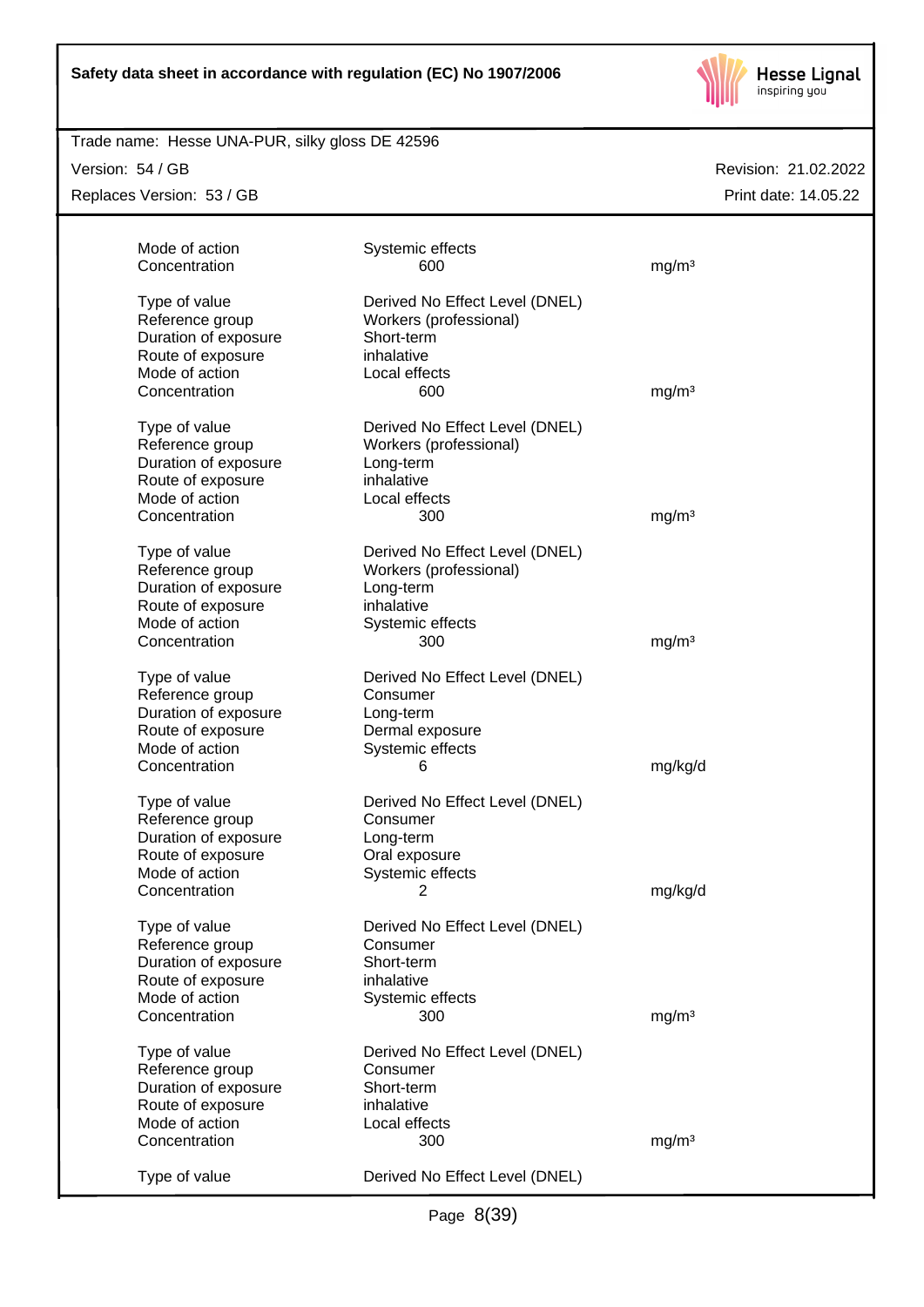

Trade name: Hesse UNA-PUR, silky gloss DE 42596

Version: 54 / GB

Replaces Version: 53 / GB

| Reference group<br>Duration of exposure   | Consumer<br>Long-term                                    |                   |
|-------------------------------------------|----------------------------------------------------------|-------------------|
| Route of exposure                         | inhalative                                               |                   |
| Mode of action                            | Systemic effects                                         |                   |
| Concentration                             | 35,7                                                     | mg/m <sup>3</sup> |
| Type of value                             | Derived No Effect Level (DNEL)                           |                   |
| Reference group                           | Consumer                                                 |                   |
| Duration of exposure<br>Route of exposure | Long-term<br>inhalative                                  |                   |
| Mode of action                            | Local effects                                            |                   |
| Concentration                             | 35,7                                                     | mg/m <sup>3</sup> |
|                                           |                                                          |                   |
| Type of value<br>Reference group          | Derived No Effect Level (DNEL)<br>Consumer               |                   |
| Duration of exposure                      | Short term                                               |                   |
| Route of exposure                         | oral                                                     |                   |
| Mode of action                            | Specific effects                                         |                   |
| Concentration                             | 2                                                        | mg/kg/d           |
| Type of value                             | Derived No Effect Level (DNEL)                           |                   |
| Reference group                           | Consumer                                                 |                   |
| Duration of exposure                      | Short term                                               |                   |
| Route of exposure                         | Dermal exposure                                          |                   |
| Mode of action                            | Specific effects                                         |                   |
| Concentration                             | 6                                                        | mg/kg/d           |
| Type of value                             | Derived No Effect Level (DNEL)                           |                   |
| Reference group                           | Worker                                                   |                   |
| Duration of exposure                      | Short term                                               |                   |
| Route of exposure<br>Mode of action       | Dermal exposure<br>Specific effects                      |                   |
| Concentration                             | 11                                                       | mg/kg/d           |
|                                           |                                                          |                   |
| 4-methylpentan-2-one                      |                                                          |                   |
| Type of value<br>Reference group          | Derived No Effect Level (DNEL)<br>Workers (professional) |                   |
| Duration of exposure                      | Short-term                                               |                   |
| Route of exposure                         | inhalative                                               |                   |
| Mode of action                            | Systemic effects                                         |                   |
| Concentration                             | 208                                                      | mg/m <sup>3</sup> |
| Type of value                             | Derived No Effect Level (DNEL)                           |                   |
| Reference group                           | Workers (professional)                                   |                   |
| Duration of exposure                      | Short-term                                               |                   |
| Route of exposure                         | inhalative                                               |                   |
| Mode of action<br>Concentration           | Local effects<br>208                                     | mg/m <sup>3</sup> |
|                                           |                                                          |                   |
| Type of value                             | Derived No Effect Level (DNEL)                           |                   |
| Reference group                           | Workers (professional)                                   |                   |
| Duration of exposure<br>Route of exposure | Long-term<br>inhalative                                  |                   |
|                                           |                                                          |                   |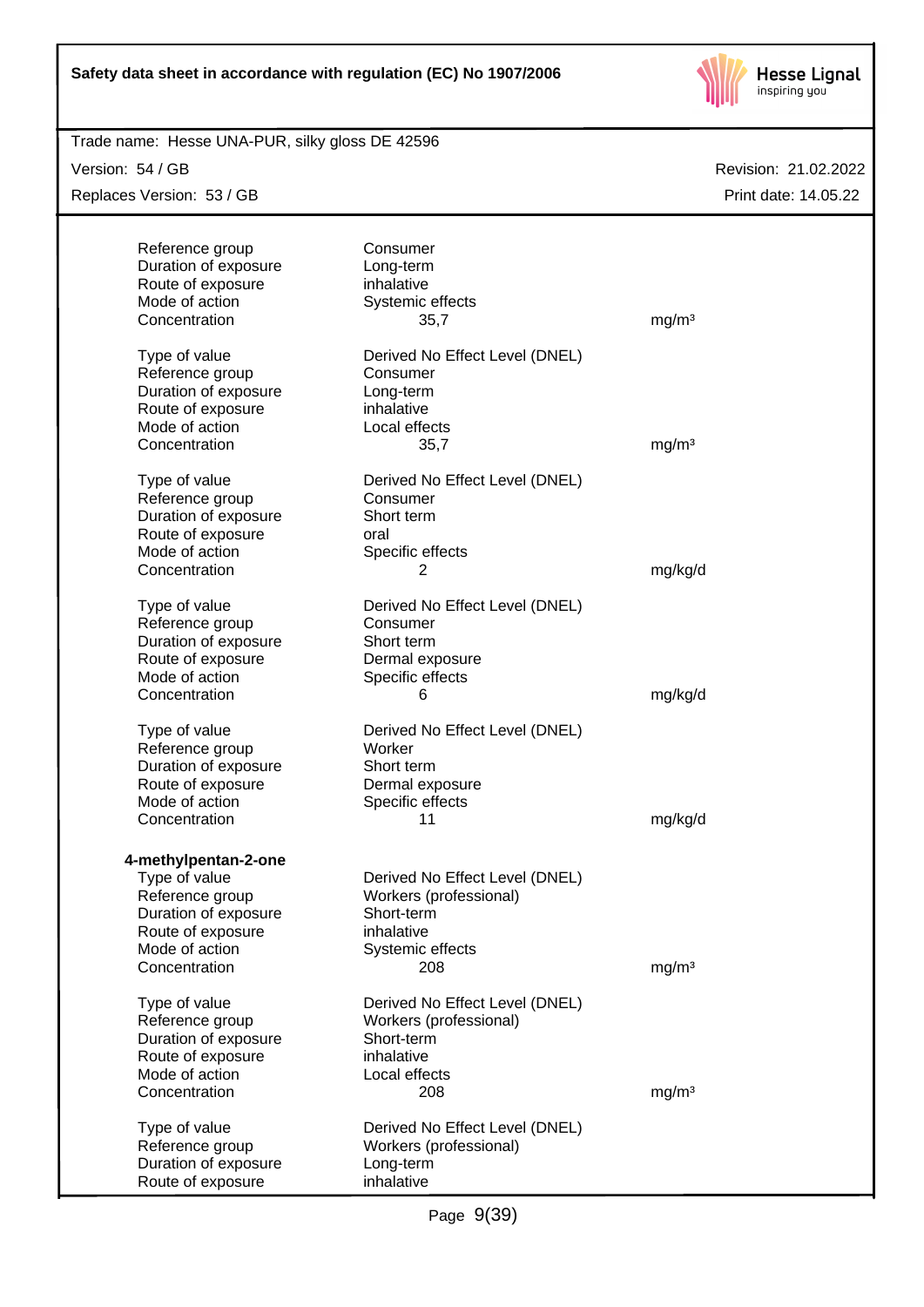

## Trade name: Hesse UNA-PUR, silky gloss DE 42596

Version: 54 / GB

Replaces Version: 53 / GB

| Mode of action                      | Systemic effects               |                   |
|-------------------------------------|--------------------------------|-------------------|
| Concentration                       | 83                             | mg/m <sup>3</sup> |
|                                     |                                |                   |
| Type of value                       | Derived No Effect Level (DNEL) |                   |
| Reference group                     | Workers (professional)         |                   |
| Duration of exposure                | Long-term                      |                   |
| Route of exposure                   | inhalative                     |                   |
| Mode of action                      | Local effects                  |                   |
| Concentration                       | 83                             | mg/m <sup>3</sup> |
| Type of value                       | Derived No Effect Level (DNEL) |                   |
| Reference group                     | Workers (professional)         |                   |
| Duration of exposure                | Long-term                      |                   |
| Route of exposure                   | Dermal exposure                |                   |
| Mode of action                      | Systemic effects               |                   |
| Concentration                       | 11,8                           | mg/kg/d           |
|                                     |                                |                   |
| Type of value                       | Derived No Effect Level (DNEL) |                   |
| Reference group                     | Consumer                       |                   |
| Duration of exposure                | Long-term                      |                   |
| Route of exposure                   | inhalative                     |                   |
| Mode of action                      | Systemic effects               |                   |
| Concentration                       | 14,7                           | mg/m <sup>3</sup> |
| Type of value                       | Derived No Effect Level (DNEL) |                   |
| Reference group                     | Consumer                       |                   |
| Duration of exposure                | Long-term                      |                   |
| Route of exposure                   | inhalative                     |                   |
| Mode of action                      | Local effects                  |                   |
| Concentration                       | 14,7                           | mg/m <sup>3</sup> |
|                                     |                                |                   |
| Type of value                       | Derived No Effect Level (DNEL) |                   |
| Reference group                     | Consumer                       |                   |
| Duration of exposure                | Short-term                     |                   |
| Route of exposure<br>Mode of action | inhalative<br>Systemic effects |                   |
| Concentration                       | 155,2                          | mg/m <sup>3</sup> |
|                                     |                                |                   |
| Type of value                       | Derived No Effect Level (DNEL) |                   |
| Reference group                     | Consumer                       |                   |
| Duration of exposure                | Short-term                     |                   |
| Route of exposure                   | inhalative                     |                   |
| Mode of action                      | Local effects                  |                   |
| Concentration                       | 155,2                          | mg/m <sup>3</sup> |
| Type of value                       | Derived No Effect Level (DNEL) |                   |
| Reference group                     | Consumer                       |                   |
| Duration of exposure                | Long-term                      |                   |
| Route of exposure                   | Dermal exposure                |                   |
| Mode of action                      | Systemic effects               |                   |
| Concentration                       | 4,2                            | mg/kg/d           |
|                                     |                                |                   |
| Type of value                       | Derived No Effect Level (DNEL) |                   |
|                                     |                                |                   |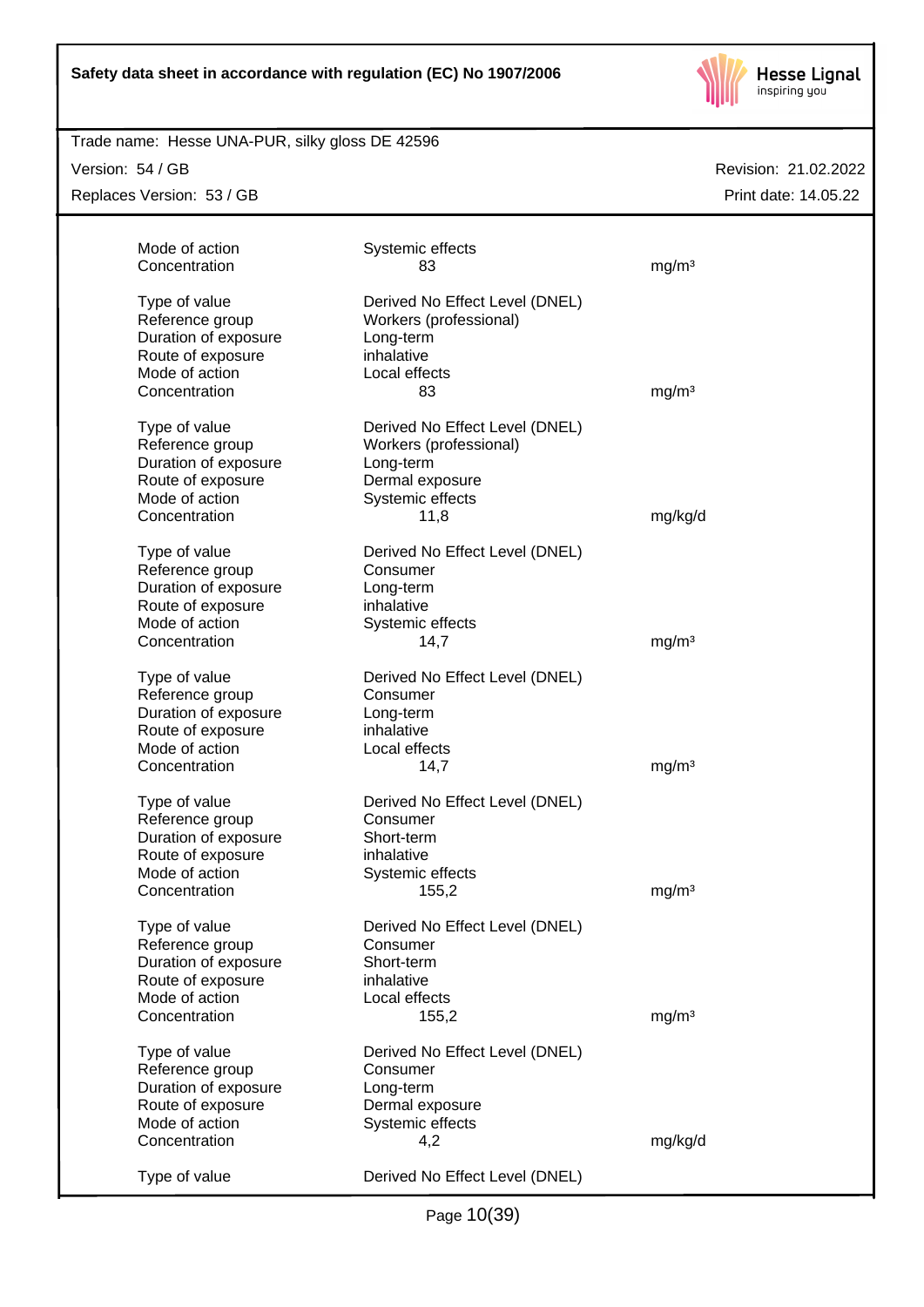

| Trade name: Hesse UNA-PUR, silky gloss DE 42596 |                                |                      |
|-------------------------------------------------|--------------------------------|----------------------|
| Version: 54 / GB                                |                                | Revision: 21.02.2022 |
| Replaces Version: 53 / GB                       |                                | Print date: 14.05.22 |
|                                                 | Consumer                       |                      |
| Reference group<br>Duration of exposure         | Long-term                      |                      |
| Route of exposure                               | Oral exposure                  |                      |
| Mode of action                                  | Systemic effects               |                      |
| Concentration                                   | 4,2                            | mg/kg/d              |
|                                                 |                                |                      |
| acetone                                         |                                |                      |
| Type of value                                   | Derived No Effect Level (DNEL) |                      |
| Reference group                                 | Workers (professional)         |                      |
| Duration of exposure                            | Long-term                      |                      |
| Route of exposure                               | inhalative                     |                      |
| Mode of action                                  | Systemic effects               |                      |
| Concentration                                   | 1210                           | mg/m <sup>3</sup>    |
| Type of value                                   | Derived No Effect Level (DNEL) |                      |
| Reference group                                 | Workers (professional)         |                      |
| Duration of exposure                            | Long-term                      |                      |
| Route of exposure                               | Dermal exposure                |                      |
| Mode of action                                  | Systemic effects               |                      |
| Concentration                                   | 186                            | mg/kg/d              |
| Type of value                                   | Derived No Effect Level (DNEL) |                      |
| Reference group                                 | Workers (professional)         |                      |
| Duration of exposure                            | Short-term                     |                      |
| Route of exposure                               | inhalative                     |                      |
| Mode of action                                  | Local effects                  |                      |
| Concentration                                   | 2420                           | mg/m <sup>3</sup>    |
| Type of value                                   | Derived No Effect Level (DNEL) |                      |
| Reference group                                 | Workers (professional)         |                      |
| Duration of exposure                            | Short-term                     |                      |
| Route of exposure                               | inhalative                     |                      |
| Mode of action                                  | Systemic effects               |                      |
| Concentration                                   | 1210                           | mg/m <sup>3</sup>    |
|                                                 |                                |                      |
| Type of value                                   | Derived No Effect Level (DNEL) |                      |
| Reference group                                 | Consumer                       |                      |
| Duration of exposure                            | Long-term                      |                      |
| Route of exposure                               | Oral exposure                  |                      |
| Mode of action                                  | Systemic effects               |                      |
| Concentration                                   | 62                             | mg/kg/d              |
| Type of value                                   | Derived No Effect Level (DNEL) |                      |
| Reference group                                 | Consumer                       |                      |
| Duration of exposure                            | Long-term                      |                      |
| Route of exposure                               | Dermal exposure                |                      |
| Mode of action                                  | Systemic effects               |                      |
| Concentration                                   | 62                             | mg/kg/d              |
| Type of value                                   | Derived No Effect Level (DNEL) |                      |
| Reference group                                 | Consumer                       |                      |
| Duration of exposure                            | Long-term                      |                      |
| Route of exposure                               | inhalative                     |                      |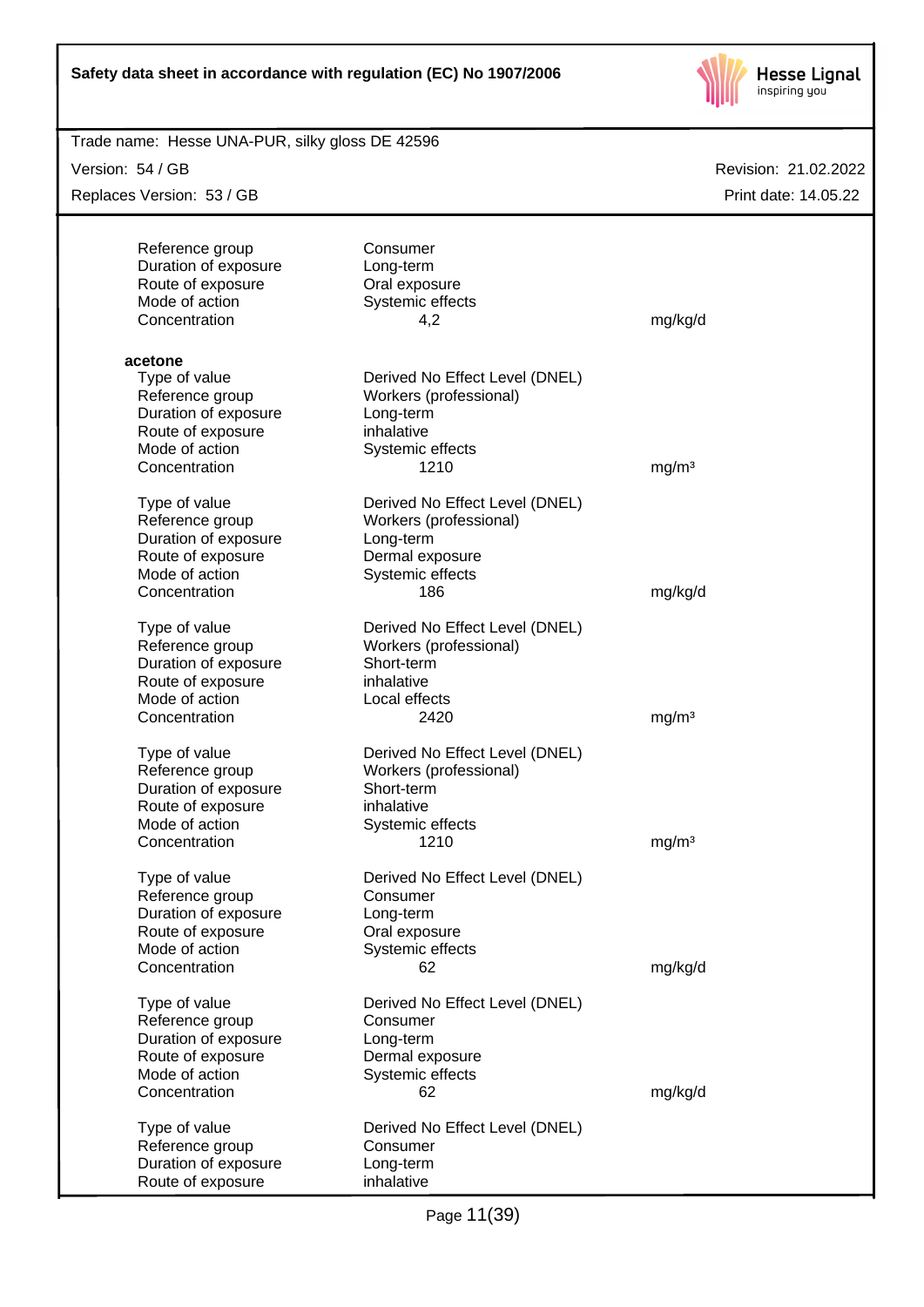

Trade name: Hesse UNA-PUR, silky gloss DE 42596

Version: 54 / GB

Replaces Version: 53 / GB

| Mode of action<br>Concentration     | Systemic effects<br>200        | mg/m <sup>3</sup> |
|-------------------------------------|--------------------------------|-------------------|
| xylene                              |                                |                   |
| Type of value                       | Derived No Effect Level (DNEL) |                   |
| Reference group                     | Consumer                       |                   |
| Duration of exposure                | Long-term                      |                   |
| Route of exposure<br>Mode of action | Dermal exposure                |                   |
| Concentration                       | Systemic effects<br>108        | mg/kg/d           |
|                                     |                                |                   |
| Type of value                       | Derived No Effect Level (DNEL) |                   |
| Reference group                     | Workers (professional)         |                   |
| Duration of exposure                | Long-term                      |                   |
| Route of exposure                   | Dermal exposure                |                   |
| Mode of action                      | Systemic effects               |                   |
| Concentration                       | 180                            | mg/kg/d           |
| Type of value                       | Derived No Effect Level (DNEL) |                   |
| Reference group                     | Consumer                       |                   |
| Duration of exposure                | Long-term                      |                   |
| Route of exposure                   | inhalative                     |                   |
| Mode of action                      | Systemic effects               |                   |
| Concentration                       | 14,8                           | mg/m <sup>3</sup> |
| Type of value                       | Derived No Effect Level (DNEL) |                   |
| Reference group                     | Consumer                       |                   |
| Duration of exposure                | Short-term                     |                   |
| Route of exposure                   | inhalative                     |                   |
| Mode of action                      | Systemic effects               |                   |
| Concentration                       | 174                            | mg/m <sup>3</sup> |
| Type of value                       | Derived No Effect Level (DNEL) |                   |
| Reference group                     | Consumer                       |                   |
| Duration of exposure                | Short-term                     |                   |
| Route of exposure                   | inhalative                     |                   |
| Mode of action                      | Local effects                  |                   |
| Concentration                       | 174                            | mg/m <sup>3</sup> |
| Type of value                       | Derived No Effect Level (DNEL) |                   |
| Reference group                     | Workers (professional)         |                   |
| Duration of exposure                | Long-term                      |                   |
| Route of exposure                   | inhalative                     |                   |
| Mode of action                      | Local effects                  |                   |
| Concentration                       | 77                             | mg/m <sup>3</sup> |
| Type of value                       | Derived No Effect Level (DNEL) |                   |
| Reference group                     | Workers (professional)         |                   |
| Duration of exposure                | Long-term                      |                   |
| Route of exposure                   | inhalative                     |                   |
| Mode of action                      | Systemic effects               |                   |
| Concentration                       | 77                             | mg/m <sup>3</sup> |
|                                     |                                |                   |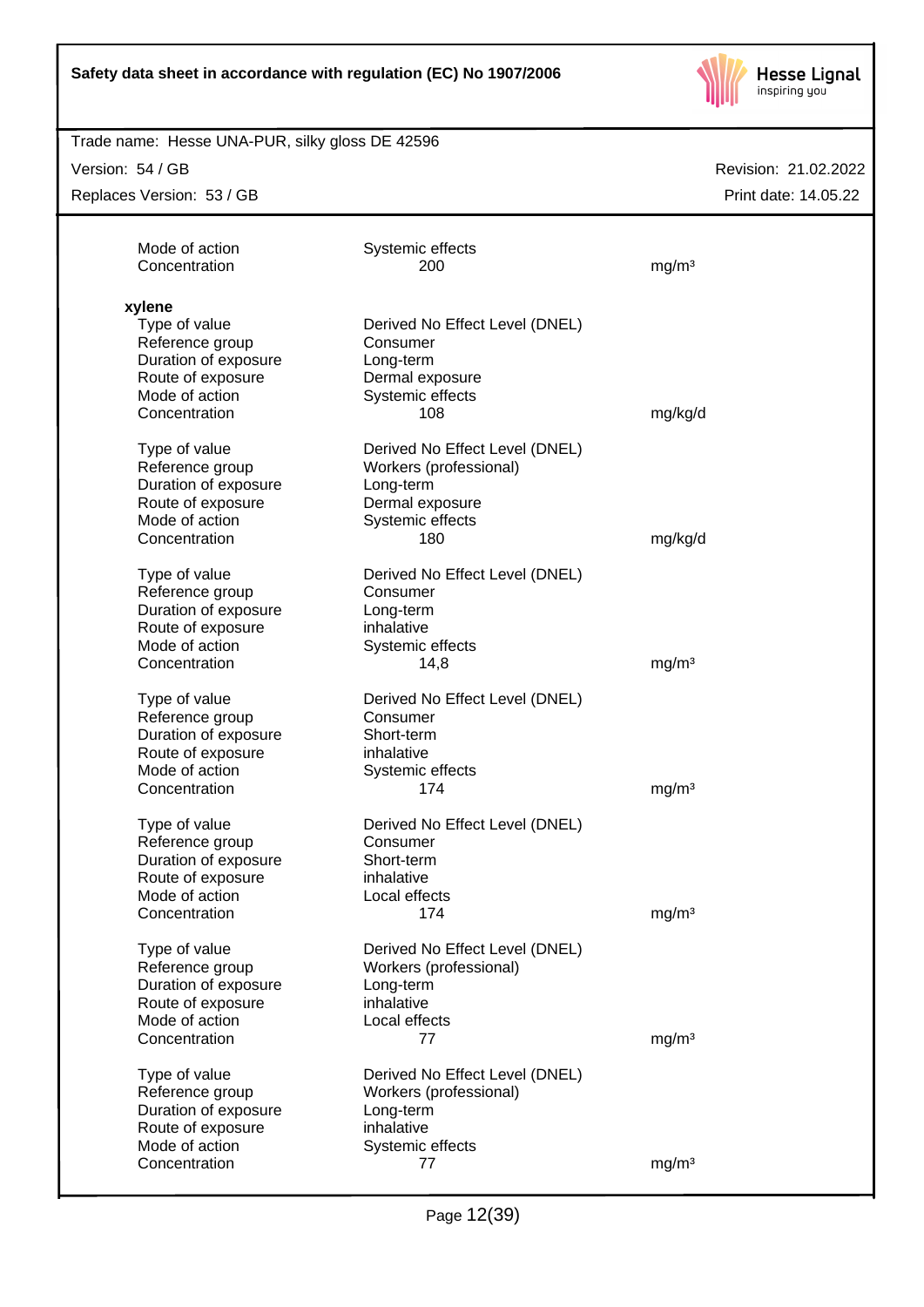

Trade name: Hesse UNA-PUR, silky gloss DE 42596

Version: 54 / GB

Replaces Version: 53 / GB

| Type of value        | Derived No Effect Level (DNEL) |                   |
|----------------------|--------------------------------|-------------------|
| Reference group      | Workers (professional)         |                   |
| Duration of exposure | Short-term                     |                   |
|                      |                                |                   |
| Route of exposure    | inhalative                     |                   |
| Mode of action       | Systemic effects               |                   |
| Concentration        | 289                            | mg/m <sup>3</sup> |
|                      |                                |                   |
| Type of value        | Derived No Effect Level (DNEL) |                   |
| Reference group      | Workers (professional)         |                   |
| Duration of exposure | Short-term                     |                   |
| Route of exposure    | inhalative                     |                   |
| Mode of action       | Local effects                  |                   |
| Concentration        | 289                            | mg/m <sup>3</sup> |
|                      |                                |                   |
| Type of value        | Derived No Effect Level (DNEL) |                   |
| Reference group      | Consumer                       |                   |
| Duration of exposure | Long-term                      |                   |
| Route of exposure    | Oral exposure                  |                   |
| Mode of action       | Systemic effects               |                   |
| Concentration        | 1,6                            | mg/kg/d           |
|                      |                                |                   |
| Type of value        | Derived No Effect Level (DNEL) |                   |
| Reference group      | Workers (professional)         |                   |
| Duration of exposure | Short-term                     |                   |
| Route of exposure    |                                |                   |
|                      | Dermal exposure                |                   |
| Mode of action       | Local effects                  |                   |
| Concentration        | 174                            | mg/kg/d           |
|                      |                                |                   |
| ethylbenzene         |                                |                   |
| Type of value        | Derived No Effect Level (DNEL) |                   |
| Reference group      | Workers (professional)         |                   |
| Duration of exposure | Short-term                     |                   |
| Route of exposure    | inhalative                     |                   |
| Mode of action       | Systemic effects               |                   |
| Concentration        | 289                            | mg/m <sup>3</sup> |
|                      |                                |                   |
| Type of value        | Derived No Effect Level (DNEL) |                   |
| Reference group      | Workers (professional)         |                   |
| Duration of exposure | Long-term                      |                   |
| Route of exposure    | inhalative                     |                   |
| Mode of action       | Systemic effects               |                   |
| Concentration        | 77                             | mg/m <sup>3</sup> |
|                      |                                |                   |
| Type of value        | Derived No Effect Level (DNEL) |                   |
| Reference group      | Workers (professional)         |                   |
| Duration of exposure | Short-term                     |                   |
|                      | inhalative                     |                   |
| Route of exposure    |                                |                   |
| Mode of action       | Local effects                  |                   |
| Concentration        | 289                            | mg/m <sup>3</sup> |
|                      |                                |                   |
| Type of value        | Derived No Effect Level (DNEL) |                   |
| Reference group      | Workers (professional)         |                   |
| Duration of exposure | Long-term                      |                   |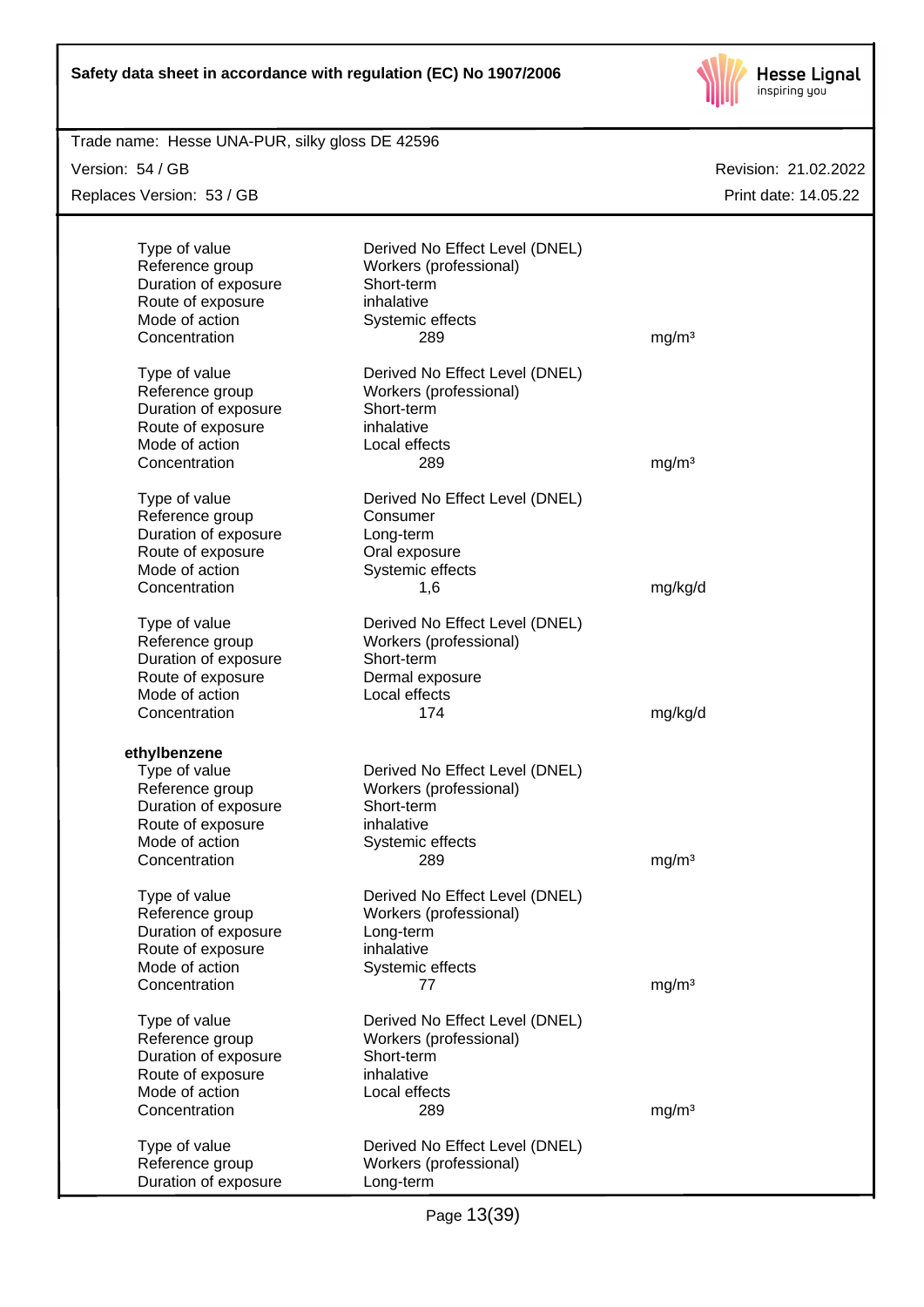

Trade name: Hesse UNA-PUR, silky gloss DE 42596

Version: 54 / GB

Replaces Version: 53 / GB

| Route of exposure    | inhalative                     |                   |
|----------------------|--------------------------------|-------------------|
| Mode of action       | Local effects                  |                   |
| Concentration        | 77                             | mg/m <sup>3</sup> |
|                      |                                |                   |
| Type of value        | Derived No Effect Level (DNEL) |                   |
| Reference group      | Workers (professional)         |                   |
| Duration of exposure | Long-term                      |                   |
| Route of exposure    | Dermal exposure                |                   |
| Mode of action       | Systemic effects               |                   |
| Concentration        | 18                             | mg/kg/d           |
| Type of value        | Derived No Effect Level (DNEL) |                   |
| Reference group      | Consumer                       |                   |
| Duration of exposure | Short-term                     |                   |
| Route of exposure    | inhalative                     |                   |
| Mode of action       | Systemic effects               |                   |
| Concentration        | 174                            | mg/m <sup>3</sup> |
|                      |                                |                   |
| Type of value        | Derived No Effect Level (DNEL) |                   |
| Reference group      | Consumer                       |                   |
| Duration of exposure | Short-term                     |                   |
| Route of exposure    | inhalative                     |                   |
| Mode of action       | Local effects                  |                   |
| Concentration        | 174                            | mg/m <sup>3</sup> |
|                      |                                |                   |
| Type of value        | Derived No Effect Level (DNEL) |                   |
| Reference group      | Consumer                       |                   |
| Duration of exposure | Long-term                      |                   |
| Route of exposure    | inhalative                     |                   |
| Mode of action       | Systemic effects               |                   |
| Concentration        | 14,8                           | mg/m <sup>3</sup> |
|                      |                                |                   |
| Type of value        | Derived No Effect Level (DNEL) |                   |
| Reference group      | Consumer                       |                   |
| Duration of exposure | Long-term                      |                   |
| Route of exposure    | Dermal exposure                |                   |
| Mode of action       | Systemic effects               |                   |
| Concentration        | 108                            | mg/kg/d           |
|                      |                                |                   |
| Type of value        | Derived No Effect Level (DNEL) |                   |
| Reference group      | Consumer                       |                   |
| Duration of exposure | Long-term                      |                   |
| Route of exposure    | Oral exposure                  |                   |
| Mode of action       | Systemic effects               |                   |
| Concentration        | 1,6                            | mg/kg/d           |
|                      |                                |                   |
| toluene              |                                |                   |
| Type of value        | Derived No Effect Level (DNEL) |                   |
| Reference group      | Workers (professional)         |                   |
| Duration of exposure | Short-term                     |                   |
| Route of exposure    | inhalative                     |                   |
| Mode of action       | Local effects                  |                   |
| Concentration        | 343                            | mg/m <sup>3</sup> |
|                      |                                |                   |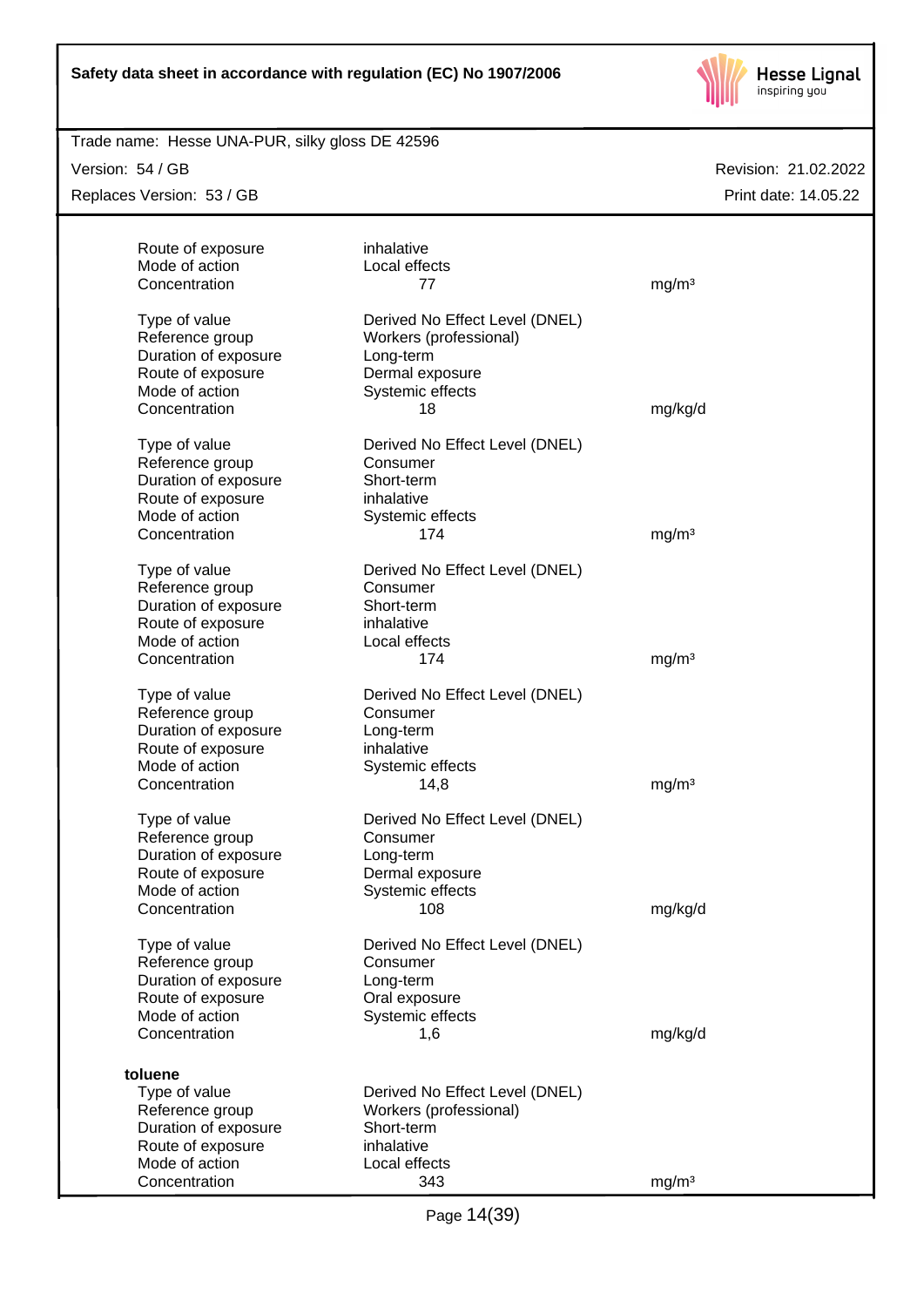

Trade name: Hesse UNA-PUR, silky gloss DE 42596

Version: 54 / GB Replaces Version: 53 / GB

| Type of value<br>Reference group<br>Duration of exposure<br>Route of exposure<br>Mode of action<br>Concentration | Derived No Effect Level (DNEL)<br>Workers (professional)<br>Short-term<br>inhalative<br>Systemic effects<br>384 | mg/kg             |
|------------------------------------------------------------------------------------------------------------------|-----------------------------------------------------------------------------------------------------------------|-------------------|
| Type of value<br>Reference group<br>Duration of exposure<br>Route of exposure<br>Mode of action<br>Concentration | Derived No Effect Level (DNEL)<br>Workers (professional)<br>Long-term<br>inhalative<br>Local effects<br>192     | mg/m <sup>3</sup> |
| Type of value<br>Reference group<br>Duration of exposure<br>Route of exposure<br>Mode of action<br>Concentration | Derived No Effect Level (DNEL)<br>Workers (professional)<br>Long-term<br>inhalative<br>Systemic effects<br>192  | mg/m <sup>3</sup> |
| Type of value<br>Reference group<br>Duration of exposure<br>Route of exposure<br>Mode of action<br>Concentration | Derived No Effect Level (DNEL)<br>Consumer<br>Long-term<br>Dermal exposure<br>Systemic effects<br>384           | mg/kg/d           |
| Type of value<br>Reference group<br>Duration of exposure<br>Route of exposure<br>Mode of action<br>Concentration | Derived No Effect Level (DNEL)<br>Consumer<br>Short-term<br>inhalative<br>Local effects<br>226                  | mg/m <sup>3</sup> |
| Type of value<br>Reference group<br>Duration of exposure<br>Route of exposure<br>Mode of action<br>Concentration | Derived No Effect Level (DNEL)<br>Consumer<br>Short-term<br>inhalative<br>Systemic effects<br>226               | mg/m <sup>3</sup> |
| Type of value<br>Reference group<br>Duration of exposure<br>Route of exposure<br>Mode of action<br>Concentration | Derived No Effect Level (DNEL)<br>Consumer<br>Long-term<br>inhalative<br>Systemic effects<br>56,5               | mg/m <sup>3</sup> |
| Type of value<br>Reference group<br>Duration of exposure                                                         | Derived No Effect Level (DNEL)<br>Consumer<br>Long-term                                                         |                   |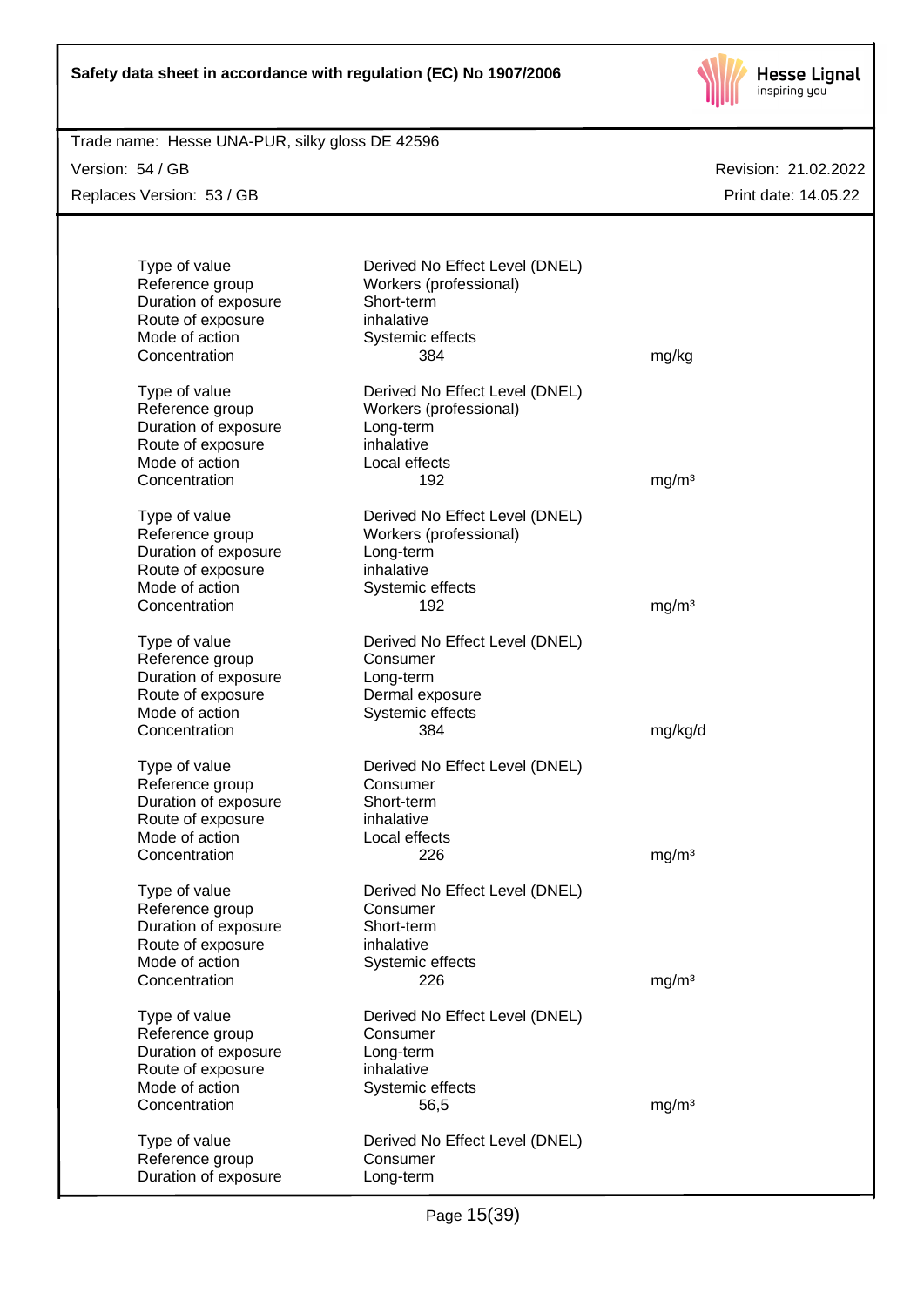

# Trade name: Hesse UNA-PUR, silky gloss DE 42596

Version: 54 / GB

Replaces Version: 53 / GB

| Route of exposure<br>Mode of action | Dermal exposure<br>Systemic effects |                    |
|-------------------------------------|-------------------------------------|--------------------|
| Concentration                       | 226                                 | mg/kg/d            |
| Type of value                       | Derived No Effect Level (DNEL)      |                    |
| Reference group                     | Consumer                            |                    |
| Duration of exposure                | Long-term                           |                    |
| Route of exposure                   | Oral exposure                       |                    |
| Mode of action                      | Systemic effects                    |                    |
| Concentration                       | 8,13                                | mg/kg/d            |
| methyl methacrylate                 |                                     |                    |
| Type of value                       | Derived No Effect Level (DNEL)      |                    |
| Reference group                     | Workers (industrial)                |                    |
| Duration of exposure                | Long-term                           |                    |
| Route of exposure                   | inhalative                          |                    |
| Mode of action<br>Concentration     | Local effects<br>210                |                    |
|                                     |                                     | mg/m <sup>3</sup>  |
| Type of value                       | Derived No Effect Level (DNEL)      |                    |
| Reference group                     | Workers (industrial)                |                    |
| Duration of exposure                | Long-term                           |                    |
| Route of exposure                   | inhalative                          |                    |
| Mode of action<br>Concentration     | Systemic effects<br>210             | mg/m <sup>3</sup>  |
|                                     |                                     |                    |
| Type of value                       | Derived No Effect Level (DNEL)      |                    |
| Reference group                     | Workers (industrial)                |                    |
| Duration of exposure                | Long-term                           |                    |
| Route of exposure                   | Dermal exposure                     |                    |
| Mode of action<br>Concentration     | Local effects                       |                    |
|                                     | 1,5                                 | mg/cm <sup>2</sup> |
| Type of value                       | Derived No Effect Level (DNEL)      |                    |
| Reference group                     | Workers (industrial)                |                    |
| Duration of exposure                | Long-term                           |                    |
| Route of exposure                   | Dermal exposure                     |                    |
| Mode of action                      | Systemic effects                    | mg/kg/d            |
| Concentration                       | 13,67                               |                    |
| Type of value                       | Derived No Effect Level (DNEL)      |                    |
| Reference group                     | Workers (industrial)                |                    |
| Duration of exposure                | Short-term                          |                    |
| Route of exposure                   | Dermal exposure                     |                    |
| Mode of action<br>Concentration     | Local effects                       |                    |
|                                     | 1,5                                 | mq/cm <sup>2</sup> |
| Type of value                       | Derived No Effect Level (DNEL)      |                    |
| Reference group                     | Consumer                            |                    |
| Duration of exposure                | Long-term                           |                    |
| Route of exposure<br>Mode of action | inhalative<br>Local effects         |                    |
| Concentration                       | 105                                 | mg/m <sup>3</sup>  |
|                                     |                                     |                    |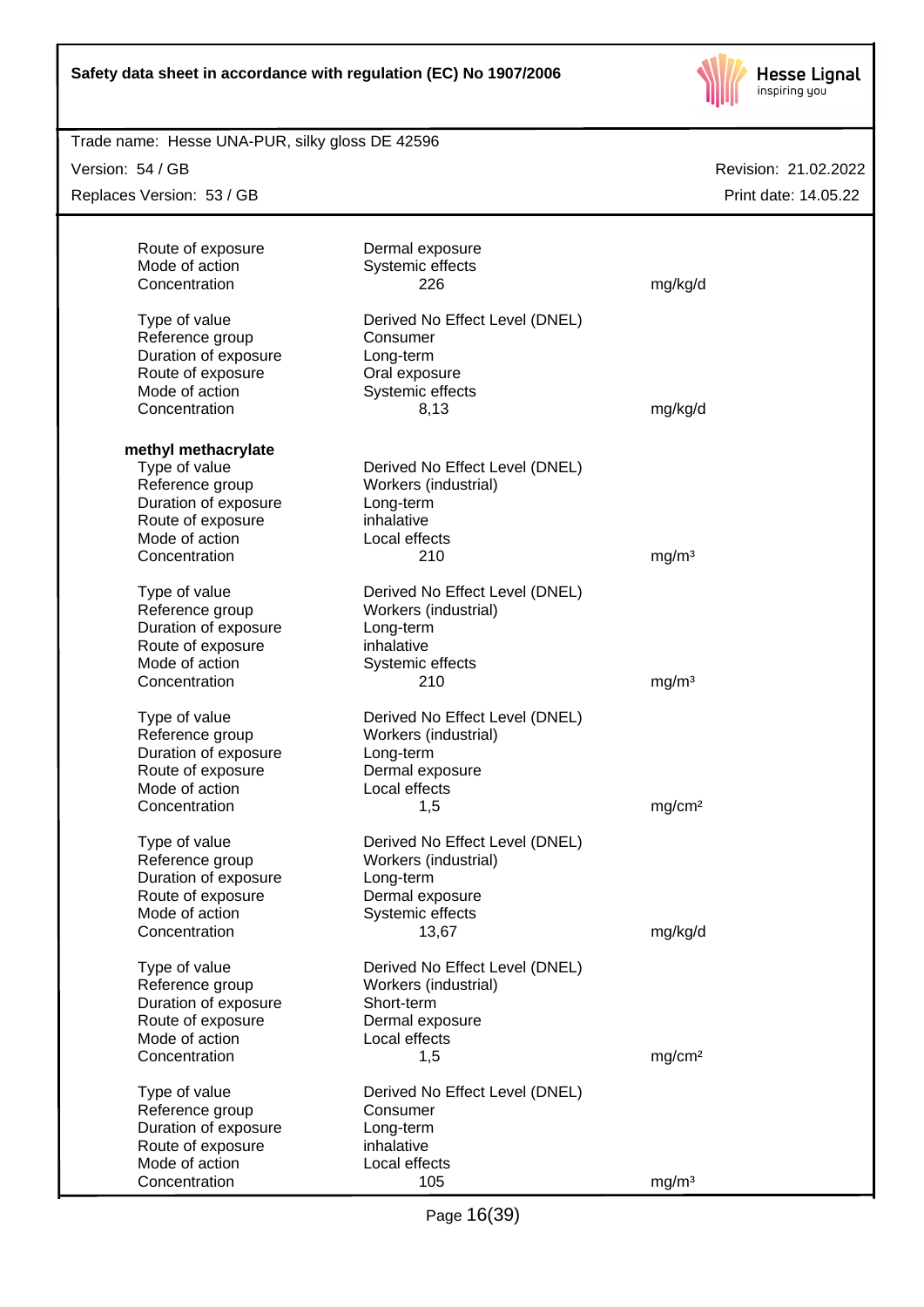

Trade name: Hesse UNA-PUR, silky gloss DE 42596

Version: 54 / GB Replaces Version: 53 / GB

| Type of value<br>Reference group                | Derived No Effect Level (DNEL)<br>Consumer |                    |  |
|-------------------------------------------------|--------------------------------------------|--------------------|--|
| Duration of exposure                            | Long-term                                  |                    |  |
| Route of exposure                               | inhalative                                 |                    |  |
| Mode of action                                  | Systemic effects                           |                    |  |
| Concentration                                   | 74,3                                       | mg/m <sup>3</sup>  |  |
|                                                 |                                            |                    |  |
| Type of value                                   | Derived No Effect Level (DNEL)             |                    |  |
| Reference group                                 | Consumer                                   |                    |  |
| Duration of exposure                            | Long-term                                  |                    |  |
| Route of exposure                               | Dermal exposure                            |                    |  |
| Mode of action                                  | Local effects                              |                    |  |
| Concentration                                   | 1,5                                        | mg/cm <sup>2</sup> |  |
|                                                 |                                            |                    |  |
| Type of value                                   | Derived No Effect Level (DNEL)             |                    |  |
| Reference group                                 | Consumer                                   |                    |  |
| Duration of exposure                            | Long-term                                  |                    |  |
| Route of exposure                               | Dermal exposure                            |                    |  |
| Mode of action                                  | Systemic effects                           |                    |  |
| Concentration                                   | 8,2                                        | mg/kg/d            |  |
|                                                 |                                            |                    |  |
| Type of value                                   | Derived No Effect Level (DNEL)             |                    |  |
| Reference group                                 | Consumer                                   |                    |  |
| Duration of exposure                            | Short-term                                 |                    |  |
| Route of exposure                               | Dermal exposure                            |                    |  |
| Mode of action                                  | Local effects                              |                    |  |
|                                                 |                                            |                    |  |
| Concentration                                   | 1,5                                        | mg/cm <sup>2</sup> |  |
|                                                 |                                            |                    |  |
| <b>Predicted No Effect Concentration (PNEC)</b> |                                            |                    |  |
| n-butyl acetate                                 |                                            |                    |  |
| Type of value                                   | <b>PNEC</b>                                |                    |  |
| <b>Type</b>                                     | Freshwater                                 |                    |  |
| Concentration                                   | 0,18                                       | mg/l               |  |
|                                                 |                                            |                    |  |
| Type of value                                   | PNEC                                       |                    |  |
| <b>Type</b>                                     | Saltwater                                  |                    |  |
| Concentration                                   | 0,018                                      | mg/l               |  |
|                                                 |                                            |                    |  |
| Type of value                                   | <b>PNEC</b>                                |                    |  |
| <b>Type</b>                                     | Sewage treatment plant (STP)               |                    |  |
| Concentration                                   | 35,6                                       | mg/l               |  |
|                                                 |                                            |                    |  |
| Type of value                                   | <b>PNEC</b>                                |                    |  |
| <b>Type</b>                                     | Water                                      |                    |  |
| Conditions                                      | sporadic release                           |                    |  |
| Concentration                                   | 0,36                                       | mg/l               |  |
|                                                 |                                            |                    |  |
| Type of value                                   | <b>PNEC</b>                                |                    |  |
| <b>Type</b>                                     | Fresh water sediment                       |                    |  |
| Concentration                                   | 0,981                                      | mg/kg              |  |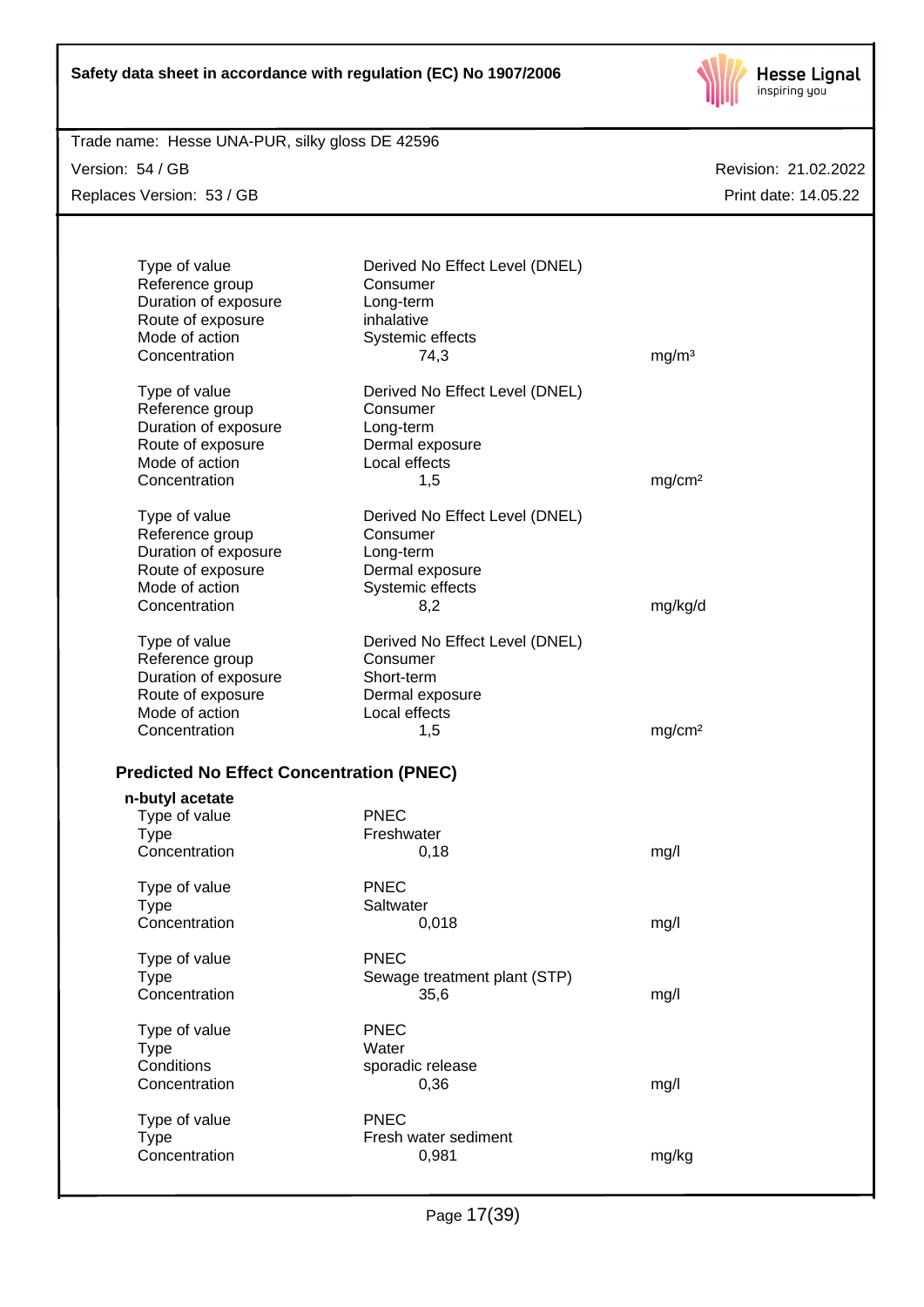

## Trade name: Hesse UNA-PUR, silky gloss DE 42596

Version: 54 / GB

Replaces Version: 53 / GB

| Type of value                | <b>PNEC</b>                  |       |
|------------------------------|------------------------------|-------|
| <b>Type</b>                  | saltwater sediment           |       |
| Concentration                | 0,0981                       | mg/l  |
| Type of value                | <b>PNEC</b>                  |       |
| <b>Type</b>                  | Soil                         |       |
| Concentration                | 0,0903                       | mg/kg |
|                              |                              |       |
| 4-methylpentan-2-one         |                              |       |
| Type of value                | PNEC                         |       |
| <b>Type</b>                  | Freshwater                   |       |
| Concentration                | 0,6                          | mg/l  |
|                              | <b>PNEC</b>                  |       |
| Type of value<br><b>Type</b> | Saltwater                    |       |
| Concentration                | 0,06                         | mg/l  |
|                              |                              |       |
| Type of value                | <b>PNEC</b>                  |       |
| Conditions                   | sporadic release             |       |
| Concentration                | 1,5                          | mg/l  |
|                              |                              |       |
| Type of value                | <b>PNEC</b>                  |       |
| <b>Type</b><br>Concentration | Sewage treatment plant (STP) |       |
|                              | 27,5                         | mg/l  |
| Type of value                | <b>PNEC</b>                  |       |
| <b>Type</b>                  | Fresh water sediment         |       |
| Concentration                | 8,27                         | mg/kg |
|                              | <b>PNEC</b>                  |       |
| Type of value<br><b>Type</b> | saltwater sediment           |       |
| Concentration                | 0,83                         | mg/kg |
|                              |                              |       |
| Type of value                | <b>PNEC</b>                  |       |
| <b>Type</b>                  | Soil                         |       |
| Concentration                | 1,3                          | mg/kg |
|                              |                              |       |
| acetone                      |                              |       |
| Type of value                | <b>PNEC</b>                  |       |
| <b>Type</b>                  | Freshwater                   |       |
| Concentration                | 10,6                         | mg/l  |
| Type of value                | <b>PNEC</b>                  |       |
| <b>Type</b>                  | Saltwater                    |       |
| Concentration                | 1,06                         | mg/l  |
|                              |                              |       |
| Type of value                | <b>PNEC</b>                  |       |
| <b>Type</b>                  | Fresh water sediment         |       |
| Concentration                | 30,4                         | mg/kg |
| Type of value                | <b>PNEC</b>                  |       |
| <b>Type</b>                  | saltwater sediment           |       |
| Concentration                | 3,04                         | mg/kg |
|                              |                              |       |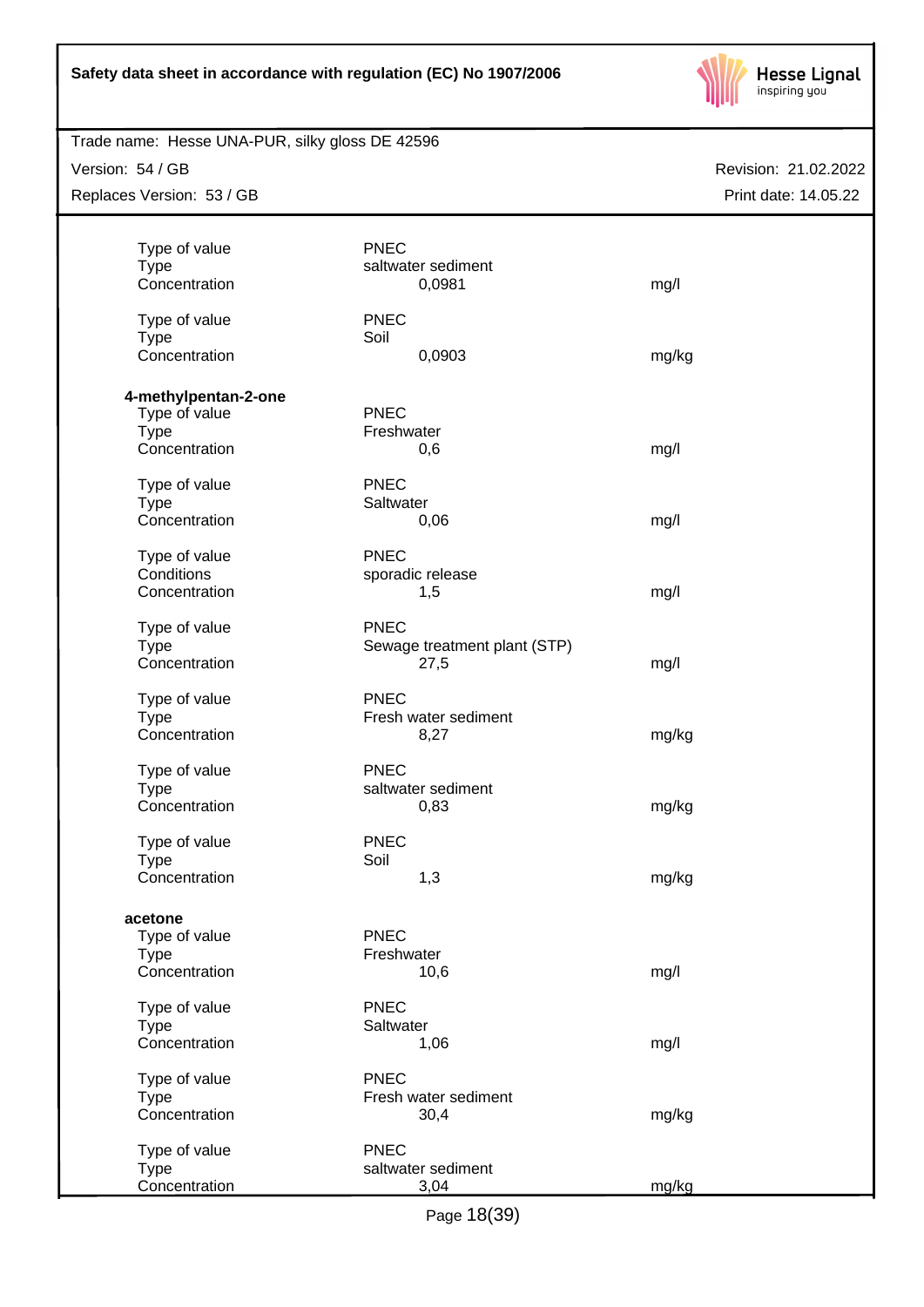

Trade name: Hesse UNA-PUR, silky gloss DE 42596

Version: 54 / GB

Revision: 21.02.2022 Print date: 14.05.22

| Replaces Version: 53 / GB |
|---------------------------|
|---------------------------|

| Type of value                | <b>PNEC</b>                                 |       |
|------------------------------|---------------------------------------------|-------|
| <b>Type</b><br>Concentration | Soil<br>29,5                                | mg/kg |
|                              |                                             |       |
| Type of value<br><b>Type</b> | <b>PNEC</b><br>Sewage treatment plant (STP) |       |
| Concentration                | 100                                         | mg/l  |
| Type of value                | <b>PNEC</b>                                 |       |
| Conditions                   | sporadic release                            |       |
| Concentration                | 21                                          | mg/l  |
| xylene                       |                                             |       |
| Type of value                | <b>PNEC</b>                                 |       |
| <b>Type</b><br>Concentration | Freshwater<br>0,327                         | mg/l  |
|                              |                                             |       |
| Type of value<br><b>Type</b> | <b>PNEC</b><br>Saltwater                    |       |
| Concentration                | 0,327                                       | mg/l  |
|                              |                                             |       |
| Type of value<br><b>Type</b> | <b>PNEC</b><br>Fresh water sediment         |       |
| Concentration                | 12,46                                       | mg/kg |
| Type of value                | <b>PNEC</b>                                 |       |
| <b>Type</b>                  | saltwater sediment                          |       |
| Concentration                | 12,46                                       | mg/kg |
| Type of value                | <b>PNEC</b>                                 |       |
| <b>Type</b>                  | Soil                                        |       |
| Concentration                | 2,31                                        | mg/kg |
| Type of value                | <b>PNEC</b>                                 |       |
| <b>Type</b><br>Concentration | Sewage treatment plant (STP)<br>6,58        | mg/l  |
|                              |                                             |       |
| ethylbenzene                 |                                             |       |
| Type of value<br>Type        | <b>PNEC</b><br>Freshwater                   |       |
| Concentration                | 0,327                                       | mg/l  |
| Type of value                | <b>PNEC</b>                                 |       |
| <b>Type</b>                  | Fresh water sediment                        |       |
| Concentration                | 12,46                                       | mg/kg |
| Type of value                | <b>PNEC</b>                                 |       |
| <b>Type</b><br>Concentration | Soil                                        |       |
|                              | 2,31                                        | mg/kg |
| Type of value                | <b>PNEC</b>                                 |       |
| <b>Type</b>                  | Sewage treatment plant (STP)                |       |

Page 19(39)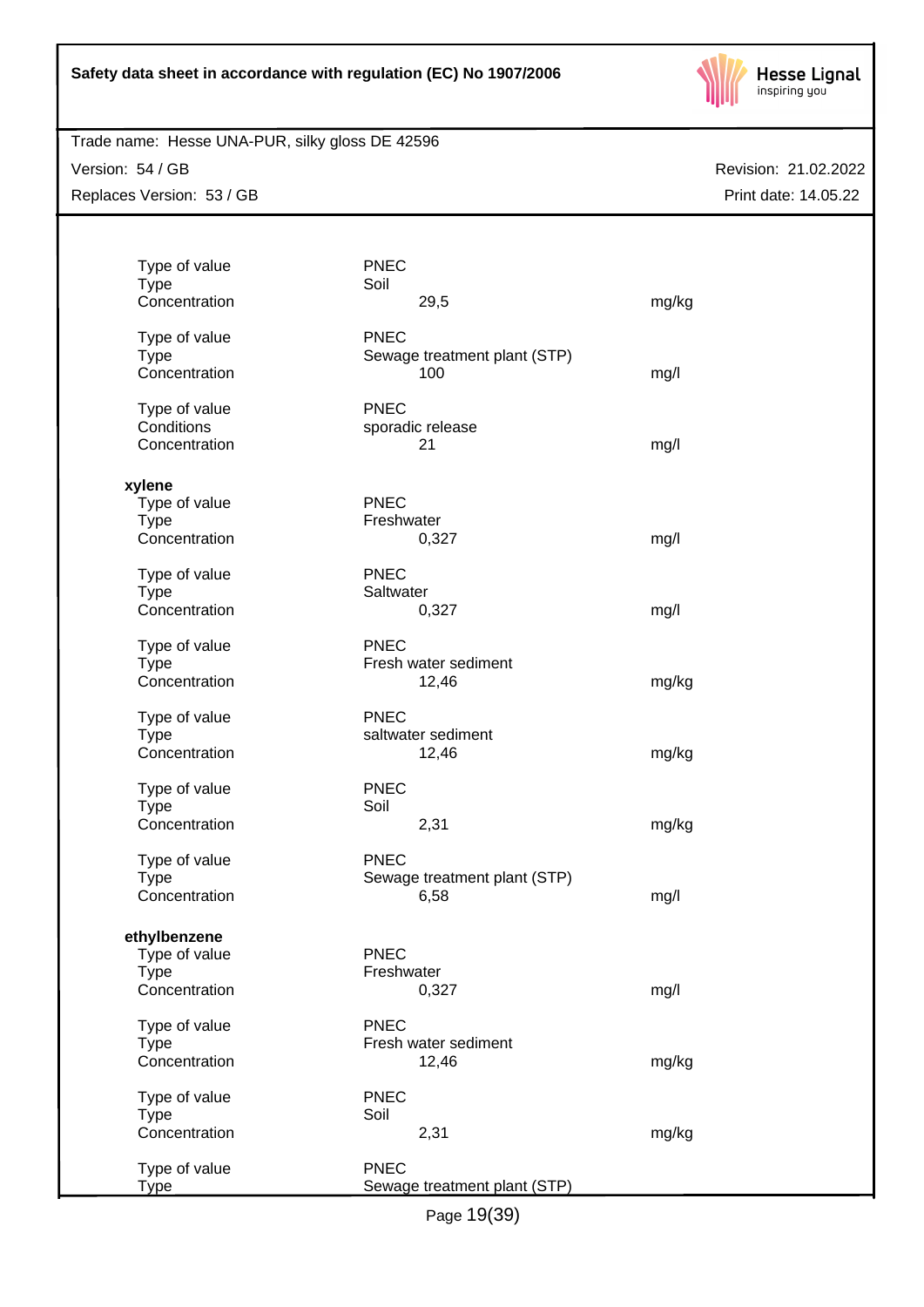

Trade name: Hesse UNA-PUR, silky gloss DE 42596

Version: 54 / GB

Replaces Version: 53 / GB

Revision: 21.02.2022 Print date: 14.05.22

| Concentration       | 6,58                         | mg/l  |
|---------------------|------------------------------|-------|
| toluene             |                              |       |
| Type of value       | <b>PNEC</b>                  |       |
| <b>Type</b>         | Freshwater                   |       |
| Concentration       | 0,68                         | mg/l  |
| Type of value       | <b>PNEC</b>                  |       |
| <b>Type</b>         | Fresh water sediment         |       |
| Concentration       | 16,39                        | mg/kg |
| Type of value       | <b>PNEC</b>                  |       |
| <b>Type</b>         | Soil                         |       |
| Concentration       | 2,89                         | mg/kg |
| Type of value       | <b>PNEC</b>                  |       |
| <b>Type</b>         | Sewage treatment plant (STP) |       |
| Concentration       | 13,61                        | mg/l  |
| methyl methacrylate |                              |       |
| Type of value       | <b>PNEC</b>                  |       |
| <b>Type</b>         | Freshwater                   |       |
| Concentration       | 0,94                         | mg/l  |
| Type of value       | <b>PNEC</b>                  |       |
| <b>Type</b>         | marine water                 |       |
| Concentration       | 0,094                        | mg/l  |
| Type of value       | <b>PNEC</b>                  |       |
| <b>Type</b>         | Soil                         |       |
| Concentration       | 1,47                         | mg/kg |

# **8.2. Exposure controls**

## **Exposure controls**

Users are advised to consider national Occupational Exposure Limits or other equivalent values. Provide for sufficient ventilation. This can be achieved by local exhaust or general exhaust air collection. Wear a suitable respirator if the ventilation is not sufficient to keep the solvent vapour concentration below the occupational limit values.

## **Respiratory protection**

Avoid inhalation of vapour and spray mist. Use breathing apparatus if exposed to vapours/dust/aerosol. Recommended Filter type: Respiratory protection mask with combination filter A/P2

## **Hand protection**

| Protective gloves complying with EN 374.<br>Glove material<br>Multilayer gloves made from<br>Fluorinated rubber / butyl-rubber<br>Appropriate Material<br>Material thickness<br>0.7<br>mm<br>$>=$<br>Breakthrough time<br>30<br>min<br>>=<br>This recommendation is valid only for the product named in this safety data sheet supplied by us, and<br>only for the indicated intended use purposes. |
|-----------------------------------------------------------------------------------------------------------------------------------------------------------------------------------------------------------------------------------------------------------------------------------------------------------------------------------------------------------------------------------------------------|
|                                                                                                                                                                                                                                                                                                                                                                                                     |
|                                                                                                                                                                                                                                                                                                                                                                                                     |
|                                                                                                                                                                                                                                                                                                                                                                                                     |
|                                                                                                                                                                                                                                                                                                                                                                                                     |
|                                                                                                                                                                                                                                                                                                                                                                                                     |
|                                                                                                                                                                                                                                                                                                                                                                                                     |
|                                                                                                                                                                                                                                                                                                                                                                                                     |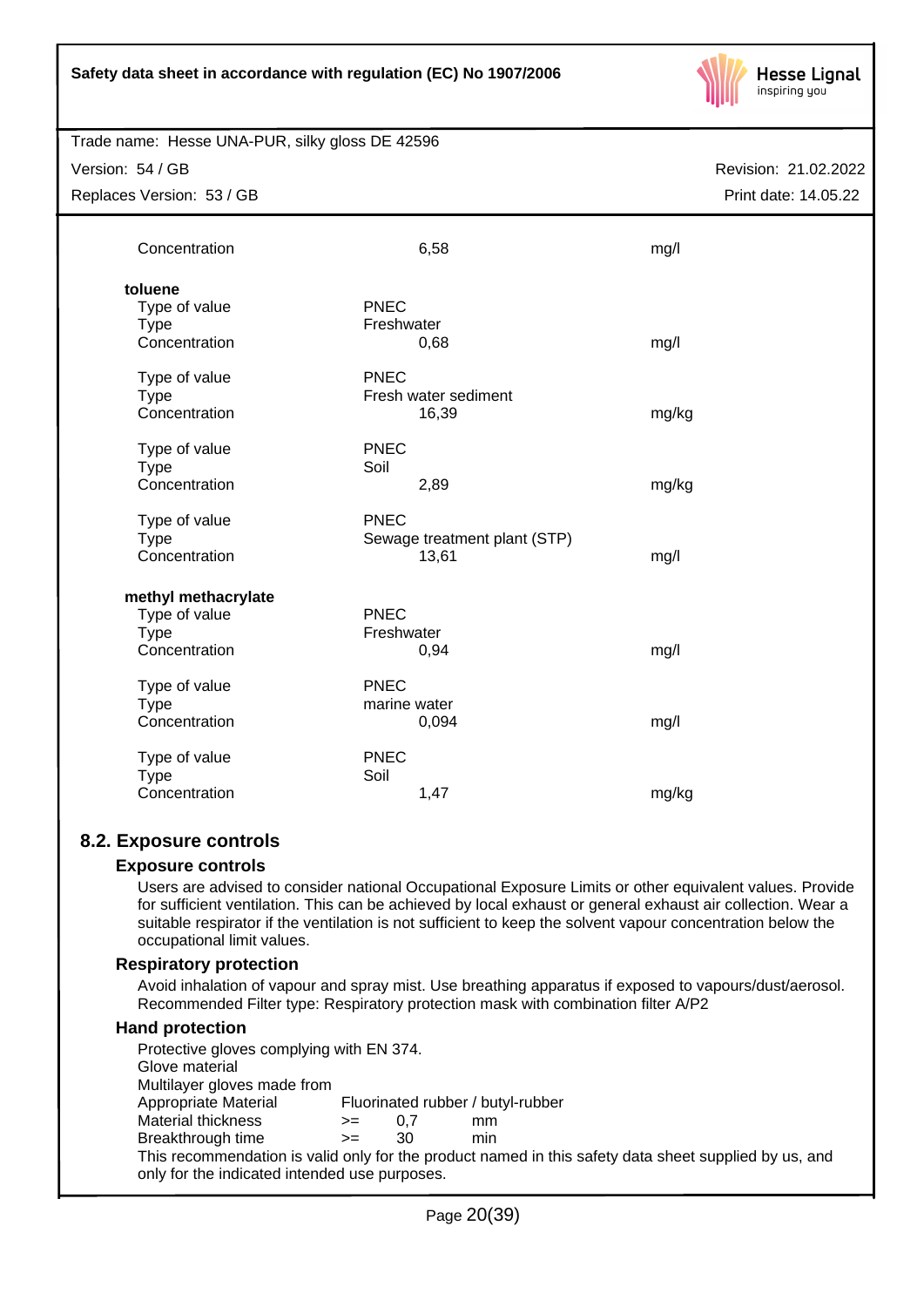

Version: 54 / GB

Replaces Version: 53 / GB

Revision: 21.02.2022 Print date: 14.05.22

For special purposes, it is recommended to check the resistance to chemicals of the protective gloves mentioned above together with the supplier of these gloves.

The instructions and information provided by the glove manufacturer on use, storage, maintenance and replacement must be followed.

The breakthrough time must be greater than the end use time of the product.

Gloves should be replaced regularly and if there is any sign of damage to the glove material. The performance or effectiveness of the glove may be reduced by physical/chemical damage and poor maintenance.

## **Eye protection**

Wear eye glasses with side protection according to EN 166.

## **Body protection**

Wear suitable protective clothing. Remove contaminated clothing and wash it before reuse. Wash hands before breaks and after work.

# **9. Physical and chemical properties**

## **9.1. Information on basic physical and chemical properties**

| Form                                         | liquid     |                |    |     |             |  |
|----------------------------------------------|------------|----------------|----|-----|-------------|--|
| <b>Colour</b>                                | colourless |                |    |     |             |  |
| <b>Odour</b>                                 |            | characteristic |    |     |             |  |
| <b>Odour threshold</b>                       |            |                |    |     |             |  |
| Remarks                                      |            | not determined |    |     |             |  |
| <b>Melting point</b>                         |            |                |    |     |             |  |
| <b>Remarks</b>                               |            | not determined |    |     |             |  |
| <b>Freezing point</b>                        |            |                |    |     |             |  |
| Remarks                                      |            | not determined |    |     |             |  |
| Initial boiling point and boiling range      |            |                |    |     |             |  |
| Value                                        |            | 55,8           | to | 145 | $^{\circ}C$ |  |
| <b>Flash point</b>                           |            |                |    |     |             |  |
| Value                                        |            | 6              |    |     | $^{\circ}C$ |  |
| <b>Evaporation rate</b>                      |            |                |    |     |             |  |
| Remarks                                      |            | not determined |    |     |             |  |
| <b>Flammability (solid, gas)</b>             |            |                |    |     |             |  |
| not determined                               |            |                |    |     |             |  |
| Upper/lower flammability or explosive limits |            |                |    |     |             |  |
| Remarks                                      |            | not determined |    |     |             |  |
| Vapour pressure                              |            |                |    |     |             |  |
| Remarks                                      |            | not determined |    |     |             |  |
| <b>Vapour density</b>                        |            |                |    |     |             |  |
| Remarks                                      |            | not determined |    |     |             |  |
| <b>Density</b>                               |            |                |    |     |             |  |
| Value                                        | appr.      | 0,92           |    |     | kg/l        |  |
| Temperature                                  |            | 20             | °C |     |             |  |
| Solubility in water                          |            |                |    |     |             |  |
| Remarks                                      |            | not determined |    |     |             |  |
|                                              |            |                |    |     |             |  |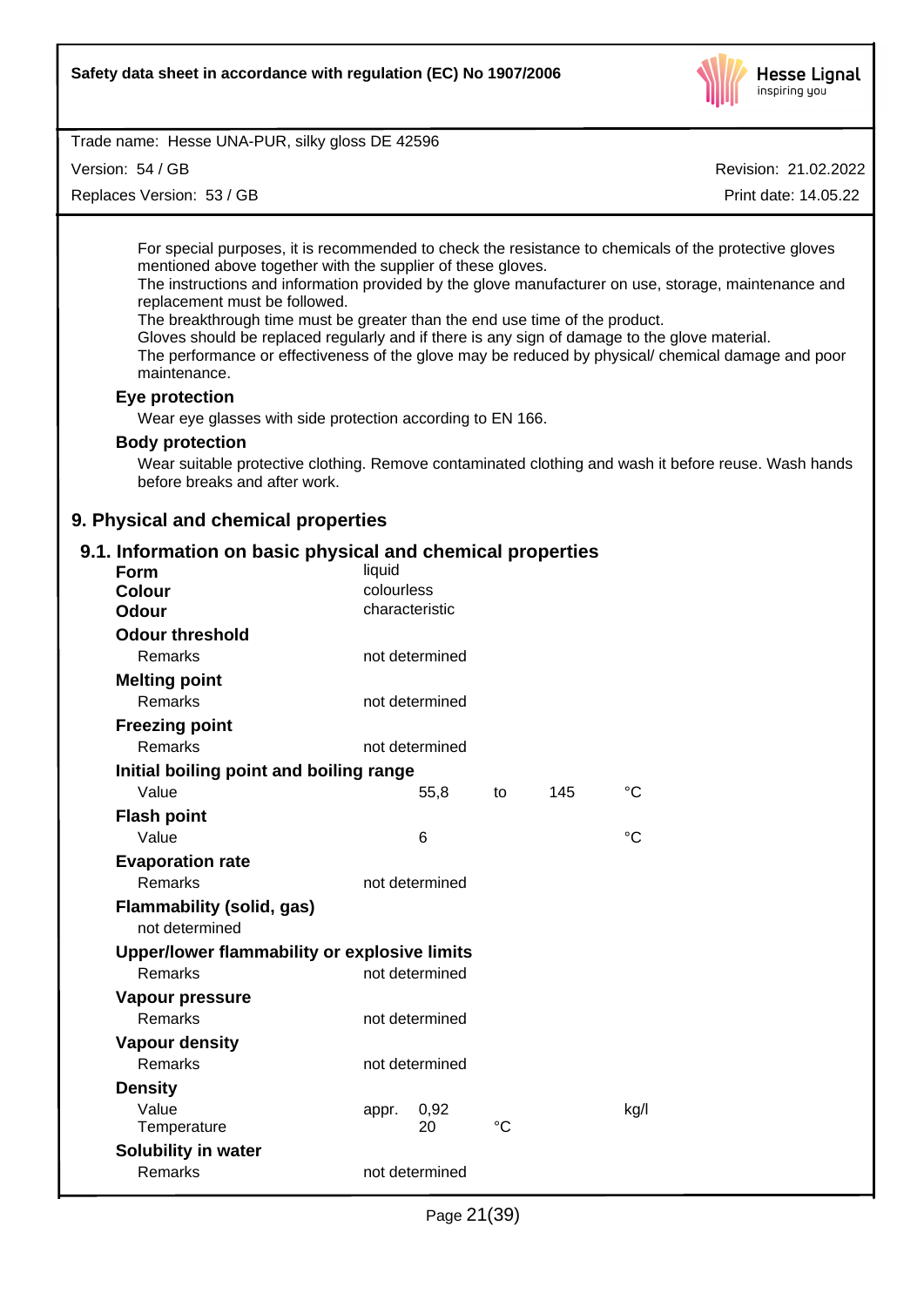

Version: 54 / GB

Replaces Version: 53 / GB

| Solubility(ies)                                                                                                                                           |                          |    |    |                                                                                                  |  |
|-----------------------------------------------------------------------------------------------------------------------------------------------------------|--------------------------|----|----|--------------------------------------------------------------------------------------------------|--|
| Remarks                                                                                                                                                   | not determined           |    |    |                                                                                                  |  |
| <b>Partition coefficient: n-octanol/water</b>                                                                                                             |                          |    |    |                                                                                                  |  |
| Remarks                                                                                                                                                   | not determined           |    |    |                                                                                                  |  |
| Ignition temperature                                                                                                                                      |                          |    |    |                                                                                                  |  |
| Remarks                                                                                                                                                   | not determined           |    |    |                                                                                                  |  |
| <b>Decomposition temperature</b>                                                                                                                          |                          |    |    |                                                                                                  |  |
| Remarks                                                                                                                                                   | not determined           |    |    |                                                                                                  |  |
| <b>Viscosity</b>                                                                                                                                          |                          |    |    |                                                                                                  |  |
| Remarks                                                                                                                                                   | not determined           |    |    |                                                                                                  |  |
| <b>Efflux time</b>                                                                                                                                        |                          |    |    |                                                                                                  |  |
| Value                                                                                                                                                     | 27                       | to | 33 | s                                                                                                |  |
| Temperature                                                                                                                                               | 20                       | °C |    |                                                                                                  |  |
| Method                                                                                                                                                    | DIN 53211 4 mm           |    |    |                                                                                                  |  |
| <b>Explosive properties</b>                                                                                                                               |                          |    |    |                                                                                                  |  |
| evaluation                                                                                                                                                | not determined           |    |    |                                                                                                  |  |
| <b>Oxidising properties</b>                                                                                                                               |                          |    |    |                                                                                                  |  |
| <b>Remarks</b>                                                                                                                                            | not determined           |    |    |                                                                                                  |  |
| 9.2. Other information                                                                                                                                    |                          |    |    |                                                                                                  |  |
| <b>Non-volatile content</b>                                                                                                                               |                          |    |    |                                                                                                  |  |
| Value<br>Method                                                                                                                                           | 23,2<br>calculated value |    |    | %                                                                                                |  |
| <b>Other information</b><br>This information is not available.                                                                                            |                          |    |    |                                                                                                  |  |
| 10. Stability and reactivity                                                                                                                              |                          |    |    |                                                                                                  |  |
| 10.1. Reactivity<br>Stable under recommended storage and handling conditions (see section 7).                                                             |                          |    |    |                                                                                                  |  |
| 10.2. Chemical stability<br>Stable under normal conditions.                                                                                               |                          |    |    |                                                                                                  |  |
| 10.3. Possibility of hazardous reactions<br>To avoid thermal decomposition, do not overheat.                                                              |                          |    |    |                                                                                                  |  |
| 10.4. Conditions to avoid<br>Isolate from sources of heat, sparks and open flame.                                                                         |                          |    |    |                                                                                                  |  |
| 10.5. Incompatible materials<br>Keep away from oxidising agents, strongly alkaline and strongly acid materials in order to avoid<br>exothermic reactions. |                          |    |    |                                                                                                  |  |
| 10.6. Hazardous decomposition products<br>used as prescribed.                                                                                             |                          |    |    | Carbon monoxide and carbon dioxide, nitrous oxides (NOx), dense black smoke, No decomposition if |  |
|                                                                                                                                                           |                          |    |    |                                                                                                  |  |
| 11 Tovicological information                                                                                                                              |                          |    |    |                                                                                                  |  |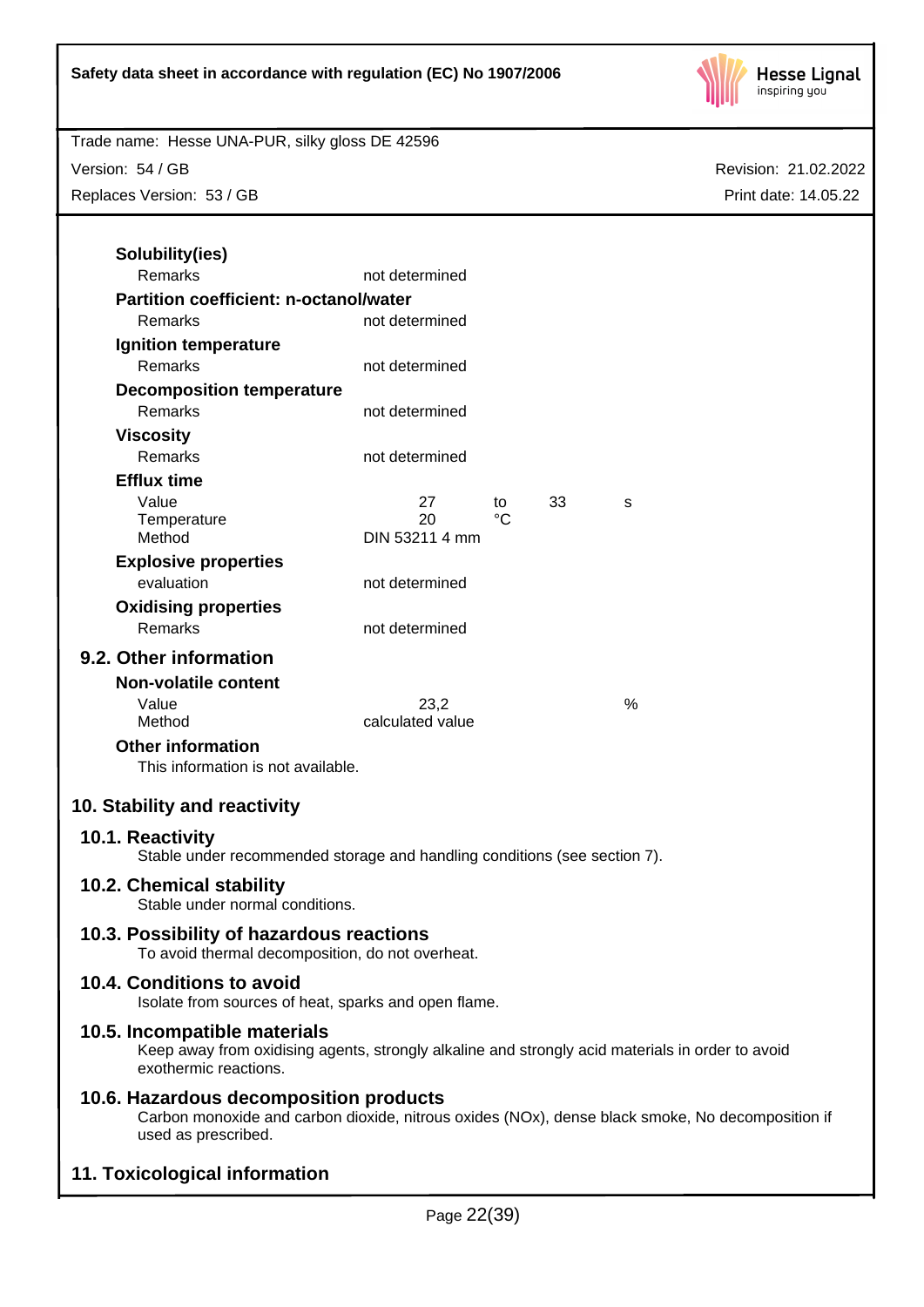

Revision: 21.02.2022 Trade name: Hesse UNA-PUR, silky gloss DE 42596 Print date: 14.05.22 Version: 54 / GB Replaces Version: 53 / GB **11.1. Information on toxicological effects Acute oral toxicity** Method Calculation method (Regulation (EC) No. 1272/2008) Remarks Based on available data, the classification criteria are not met. **Acute dermal toxicity** ATE > 10.000 mg/kg Method calculated value (Regulation (EC) No. 1272/2008) Remarks Based on available data, the classification criteria are not met. **Acute dermal toxicity (Components) xylene** ATE 2000 mg/kg Source alle Daten über 2000 mg/kg **Acute inhalational toxicity** ATE 12,7866 mg/l Administration/Form Dust/Mist Method calculated value (Regulation (EC) No. 1272/2008) Remarks Based on available data, the classification criteria are not met. **Acute inhalative toxicity (Components) 4-methylpentan-2-one** Species rat LC50 2,9 mg/l Duration of exposure 4 h Administration/Form Dust/Mist Source 2 (reliable with restrictions) **4-methylpentan-2-one** ATE 11 mg/l Administration/Form Vapors Source **Annex VI Hazardous Substance xylene** ATE 5 mg/l Duration of exposure 4 h Administration/Form Dust/Mist Source alle Werte über 5 mg/l **ethylbenzene** ATE and the contract of the 1,5 mg/l Duration of exposure 4 h<br>
Administration/Form Dust/Mist Administration/Form Method conversion value Remarks Mist **Skin corrosion/irritation** Method Calculation method (Regulation (EC) No. 1272/2008) Remarks Based on available data, the classification criteria are not met. **Skin corrosion/irritation (Components) toluene** Species rabbit Duration of exposure 4 h Observation Period 7 d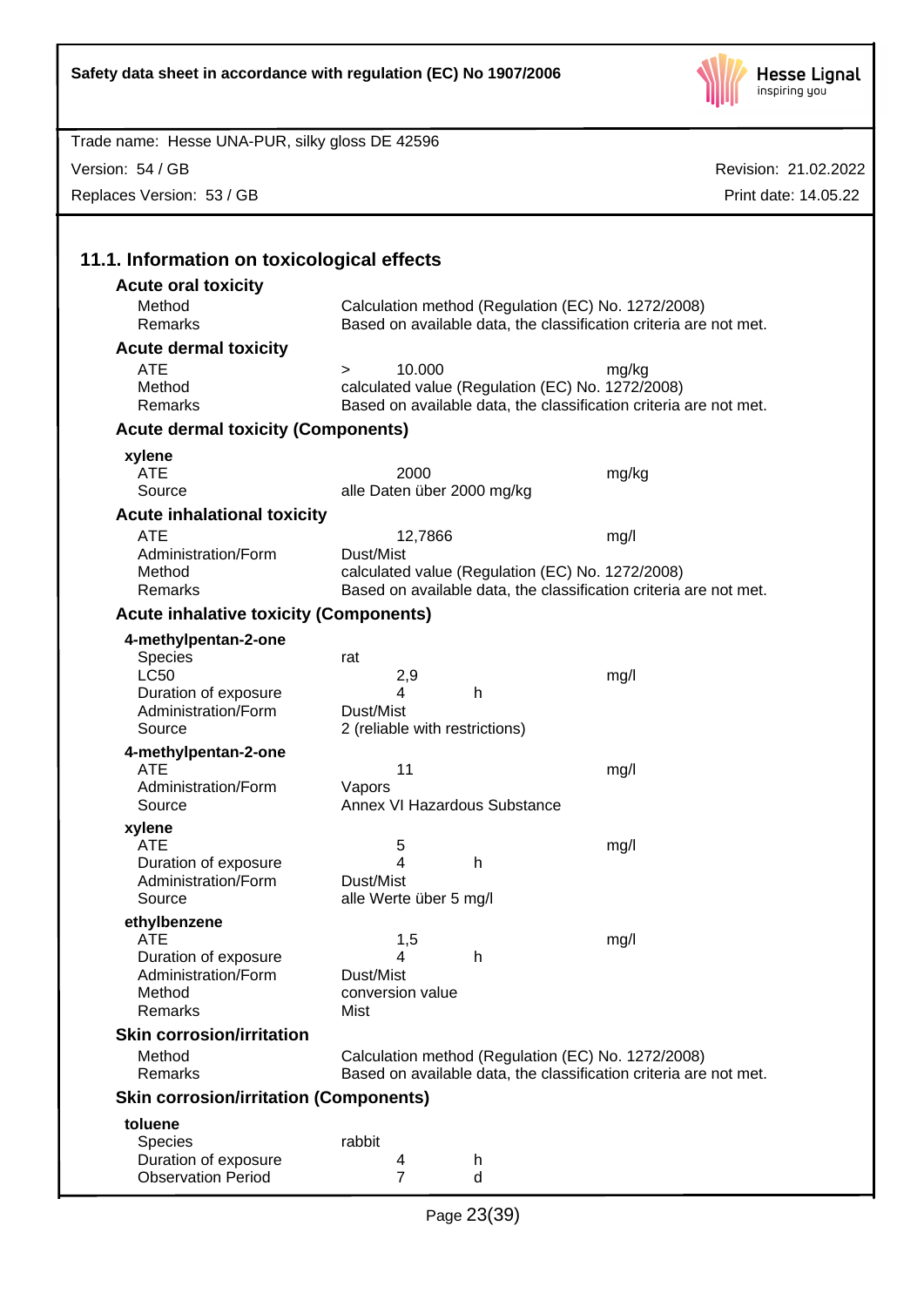

Trade name: Hesse UNA-PUR, silky gloss DE 42596

Version: 54 / GB

Replaces Version: 53 / GB

| evaluation<br>Method                       | Irritating to skin.<br>EEC 84/449, B.4                            |
|--------------------------------------------|-------------------------------------------------------------------|
| Source                                     | 1 (reliable without restriction)                                  |
|                                            |                                                                   |
| xylene<br><b>Species</b>                   | rabbit                                                            |
| <b>Observation Period</b>                  | h<br>72                                                           |
| evaluation                                 | Irritating to skin.                                               |
| Source                                     | 2 (reliable with restrictions)                                    |
| methyl methacrylate                        |                                                                   |
| evaluation                                 | Irritating to skin.                                               |
| Serious eye damage/irritation              |                                                                   |
| evaluation                                 | irritant                                                          |
| Method                                     | Calculation method (Regulation (EC) No. 1272/2008)                |
| Remarks                                    | The classification criteria are met.                              |
| Serious eye damage/irritation (Components) |                                                                   |
| 4-methylpentan-2-one                       |                                                                   |
| <b>Species</b>                             | rabbit                                                            |
| <b>Observation Period</b><br>evaluation    | 72<br>h<br>Irritating to eyes and respiratory system.             |
| Source                                     | 1 (reliable without restriction)                                  |
|                                            |                                                                   |
| acetone<br><b>Species</b>                  | rabbit                                                            |
| <b>Observation Period</b>                  | 24<br>h                                                           |
| evaluation                                 | Irritating to eyes.                                               |
| Source                                     | 1 (reliable without restriction)                                  |
| xylene                                     |                                                                   |
| <b>Species</b>                             | rabbit                                                            |
| evaluation                                 | Irritating to eyes.                                               |
| Source                                     | 2 (reliable with restrictions)                                    |
| <b>Sensitization</b>                       |                                                                   |
| Method                                     | Calculation method (Regulation (EC) No. 1272/2008)                |
| Remarks                                    | Based on available data, the classification criteria are not met. |
| <b>Sensitization (Components)</b>          |                                                                   |
| methyl methacrylate                        |                                                                   |
| Species                                    | mouse                                                             |
| evaluation                                 | May cause sensitization by skin contact.                          |
| <b>Mutagenicity</b>                        |                                                                   |
| Method                                     | Calculation method (Regulation (EC) No. 1272/2008)                |
| Remarks                                    | Based on available data, the classification criteria are not met. |
| <b>Reproductive toxicity</b>               |                                                                   |
| Method                                     | Calculation method (Regulation (EC) No. 1272/2008)                |
| Remarks                                    | Based on available data, the classification criteria are not met. |
| <b>Reproduction toxicity (Components)</b>  |                                                                   |
| toluene                                    |                                                                   |
| evaluation                                 | Reproductive toxicity, Category 2                                 |
| Carcinogenicity                            |                                                                   |
| Method                                     | Calculation method (Regulation (EC) No. 1272/2008)                |
|                                            |                                                                   |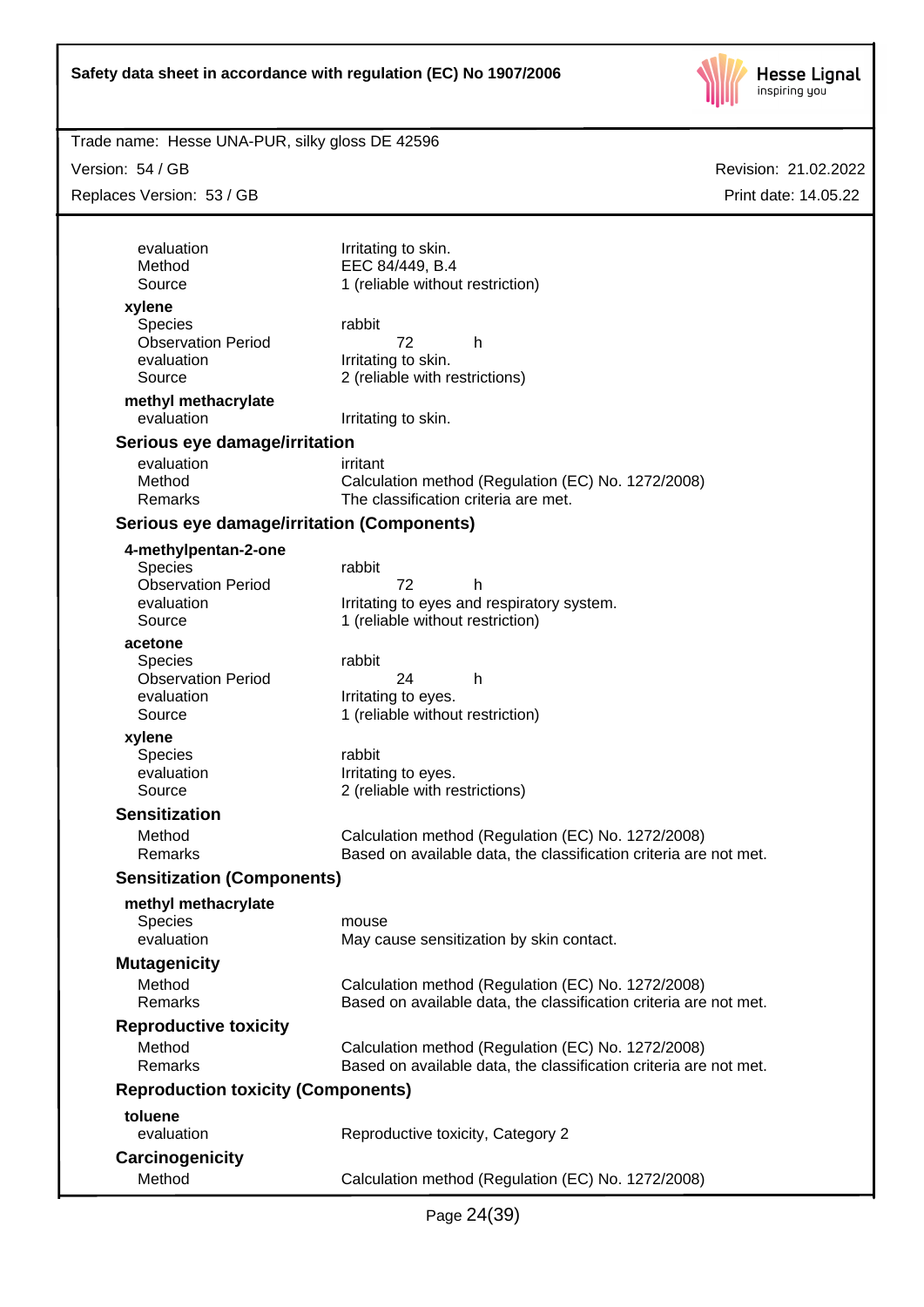

Revision: 21.02.2022

Print date: 14.05.22

Trade name: Hesse UNA-PUR, silky gloss DE 42596

Version: 54 / GB

Replaces Version: 53 / GB

Remarks Based on available data, the classification criteria are not met. **Specific Target Organ Toxicity (STOT) Single exposure** Method Calculation method (Regulation (EC) No. 1272/2008) Remarks The classification criteria are met. evaluation May cause drowsiness or dizziness. **Repeated exposure** Remarks Based on available data, the classification criteria are not met. **Specific Target Organ Toxicity (STOT) (Components) 4-methylpentan-2-one** May cause respiratory irritation. Route of exposure Inhalation exposure Organs: Nose, respiratory system, eyes Remarks May cause respiratory irritation. **acetone Specific target organ toxicity - repeated exposure** Organs: Nervous system Remarks Possible narcotic effects (drowsiness, dizziness). **n-butyl acetate Specific target organ toxicity - repeated exposure** Organs: Nervous system Remarks Possible narcotic effects (drowsiness, dizziness). **toluene Specific target organ toxicity - single exposure** Organs: Liver Remarks May cause damage to organs through prolonged or repeated exposure: **toluene Specific target organ toxicity - repeated exposure** Organs: Nervous system Remarks **Possible narcotic effects (drowsiness, dizziness). xylene Specific target organ toxicity - single exposure** Route of exposure inhalative Organs: Respiratory tract Remarks May cause respiratory irritation. **methyl methacrylate Specific target organ toxicity - single exposure** Organs: Respiratory tract Remarks May cause respiratory irritation. **Aspiration hazard** Based on available data, the classification criteria are not met. **Other information** No toxicological data are available. **12. Ecological information**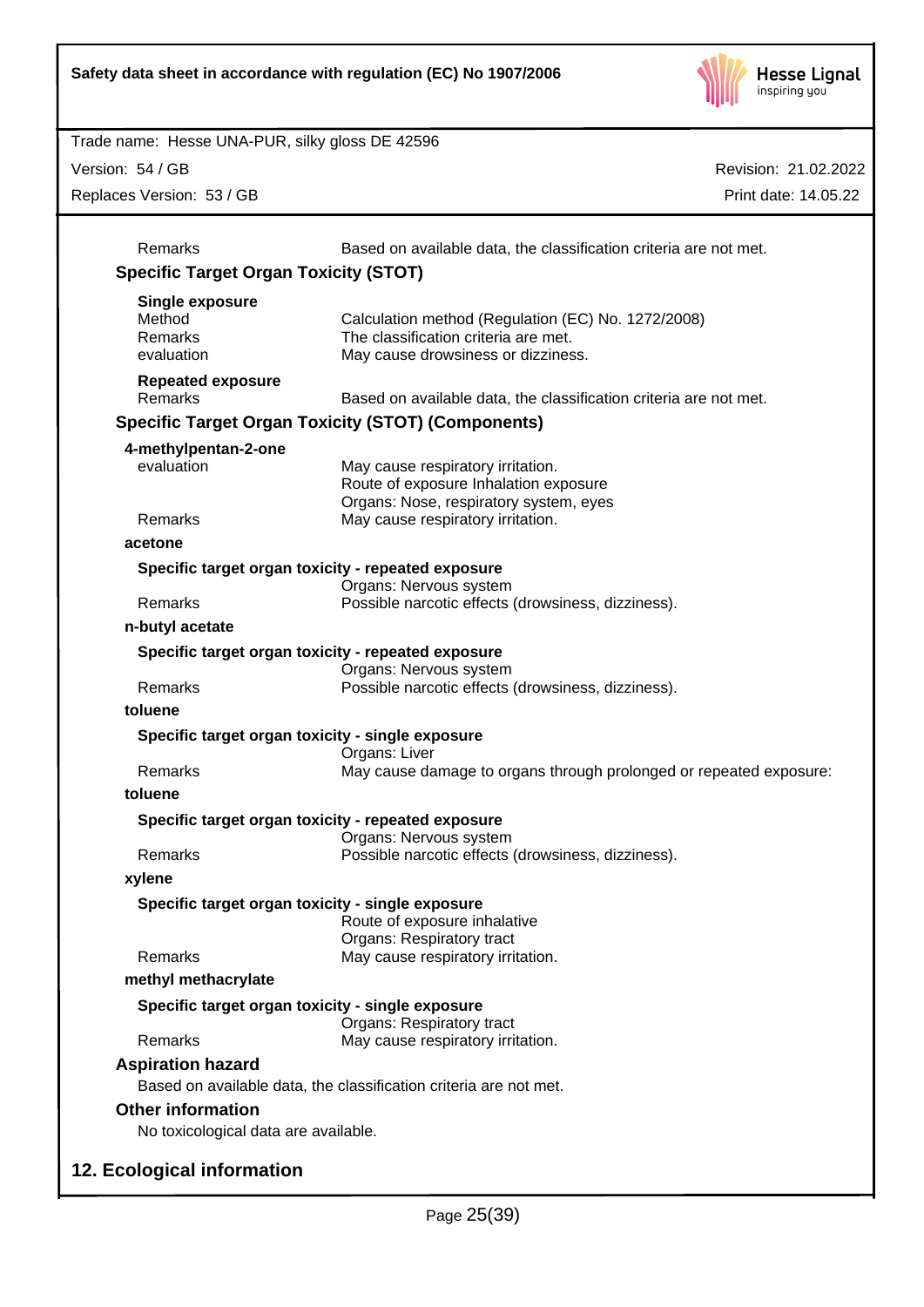

Version: 54 / GB

Replaces Version: 53 / GB

Revision: 21.02.2022 Print date: 14.05.22

# **12.1. Toxicity**

## **General information**

For this subsection there is no ecotoxicological data available on the product as such.

# **Fish toxicity (Components)**

#### **methyl methacrylate**

| Species              | Pimephales promelas (fathead minnow) |      |
|----------------------|--------------------------------------|------|
| LC50                 | 130                                  | ma/l |
| Duration of exposure | 96                                   |      |

# **12.2. Persistence and degradability**

## **General information**

For this subsection there is no ecotoxicological data available on the product as such.

## **12.3. Bioaccumulative potential**

## **General information**

For this subsection there is no ecotoxicological data available on the product as such.

## **Partition coefficient: n-octanol/water**

Remarks not determined

# **12.4. Mobility in soil**

## **General information**

For this subsection there is no ecotoxicological data available on the product as such.

## **Mobility in soil**

no data available

# **12.5. Results of PBT and vPvB assessment**

## **General information**

For this subsection there is no ecotoxicological data available on the product as such.

## **12.6. Other adverse effects**

## **General information**

For this subsection there is no ecotoxicological data available on the product as such.

## **General information / ecology**

For this subsection there is no ecotoxicological data available on the product as such.

# **13. Disposal considerations**

# **13.1. Waste treatment methods**

## **Disposal recommendations for the product**

| EWC waste code |  |
|----------------|--|
|                |  |

080111 - waste paint and varnish containing organic solvents or other dangerous substances EWC waste code 200127 - paint, inks, adhesives and resins containing dangerous substances

Where possible recycling is preferred to disposal or incineration.

Do not allow to enter drains or waterways.

# **modified product**

EWC waste code 080113 - sludges from paint or varnish containing organic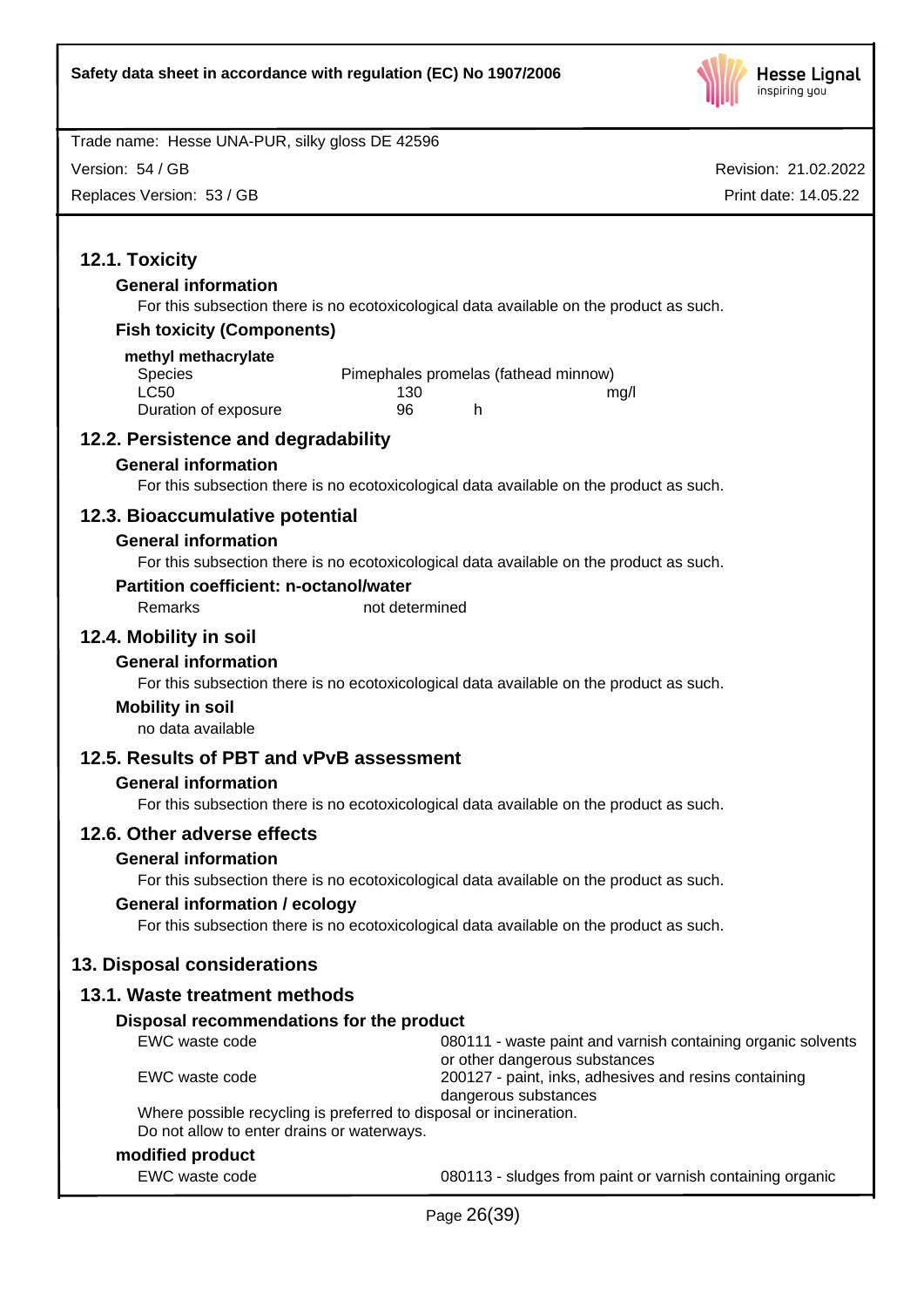

Version: 54 / GB

Replaces Version: 53 / GB

Revision: 21.02.2022

Print date: 14.05.22

|                       | solvents or other dangerous substances                                       |  |
|-----------------------|------------------------------------------------------------------------------|--|
| EWC waste code        | 080115 - aqueous sludges containing paint or varnish                         |  |
|                       | containing organic solvents or other dangerous substances                    |  |
| <b>Dried residues</b> |                                                                              |  |
| EWC waste code        | 080112 - waste lacquers and waste paint except those falling<br>under 080111 |  |

# **Disposal recommendations for packaging**

EWC waste code 150110 - packaging containing residues of or contaminated by dangerous substances

Completely emptied packagings can be given for recycling.

# **14. Transport information**

|                                     | <b>Land transport ADR/RID</b> | <b>Marine transport</b><br><b>IMDG/GGVSee</b> | Air transport ICAO/IATA |
|-------------------------------------|-------------------------------|-----------------------------------------------|-------------------------|
| Tunnel restriction code             | D/E                           |                                               |                         |
| 14.1. UN number                     | 1263                          | 1263                                          | 1263                    |
| 14.2. UN proper shipping name       | <b>PAINT</b>                  | <b>PAINT</b>                                  | <b>PAINT</b>            |
| 14.3. Transport hazard<br>class(es) | 3                             | 3                                             | 3                       |
| Label                               | 2                             |                                               | $\overline{\mathbf{a}}$ |
| 14.4. Packing group                 | $\mathbf{II}$                 | $\mathbf{II}$                                 | Ш                       |
| Special provision                   | 640D                          |                                               |                         |
| <b>Limited Quantity</b>             | 51                            |                                               |                         |
| Transport category                  | $\overline{2}$                |                                               |                         |

# **15. Regulatory information**

**15.1. Safety, health and environmental regulations/legislation specific for the substance or mixture**

| VOC.                                                                                                                    |      |   |     |             |
|-------------------------------------------------------------------------------------------------------------------------|------|---|-----|-------------|
| VOC (EU)                                                                                                                | 76.6 | % | 705 | $\alpha$ /l |
| <b>Other information</b>                                                                                                |      |   |     |             |
| All components are contained in the TSCA inventory or exempted.<br>All components are contained in the IECSC inventory. |      |   |     |             |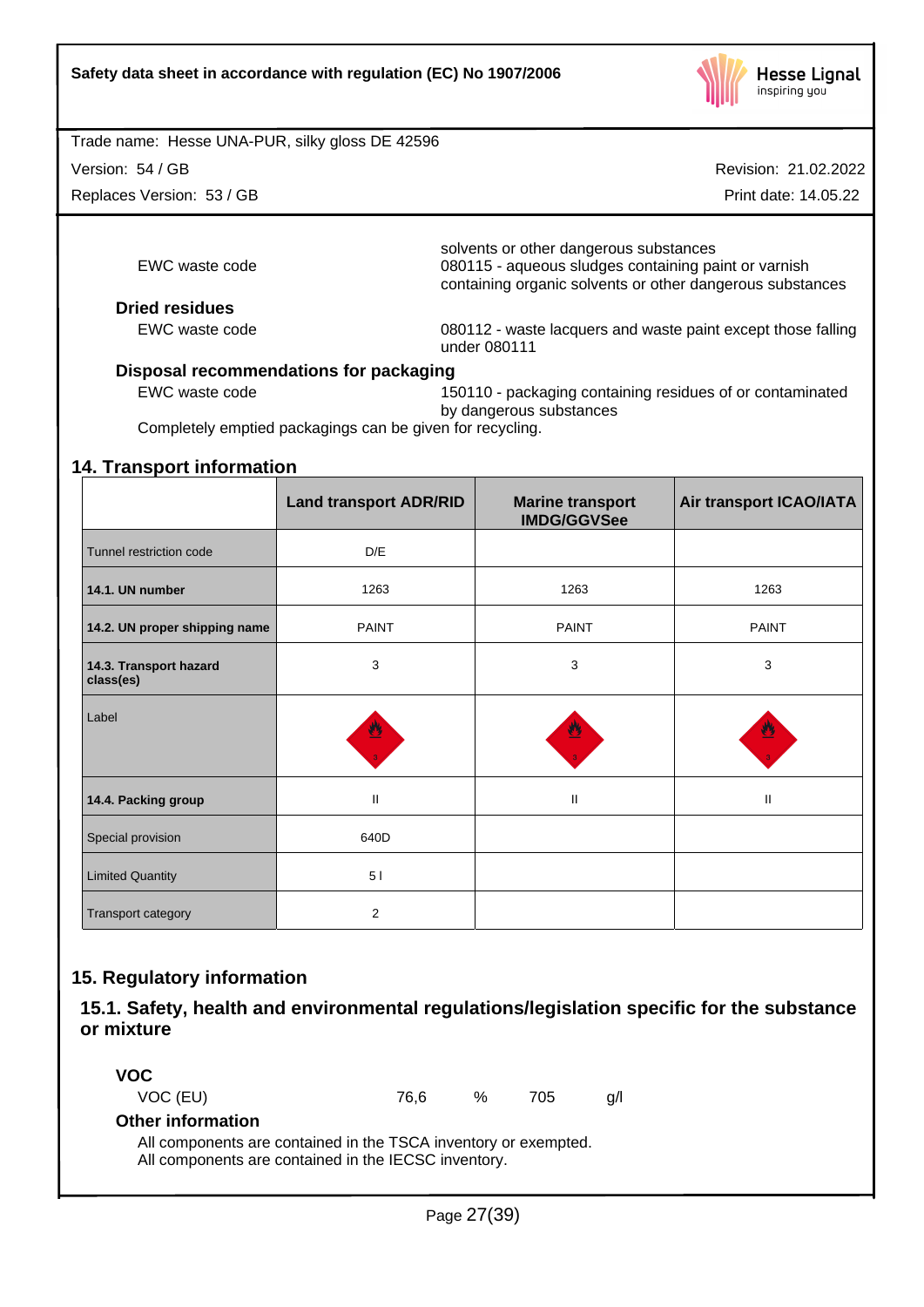

Version: 54 / GB

Replaces Version: 53 / GB

Revision: 21.02.2022 Print date: 14.05.22

# **15.2. Chemical safety assessment**

For this substance / mixture a chemical safety assessment was not carried out.

## **16. Other information**

#### **Hazard statements listed in Chapter 3**

| <b>EUH066</b>                             | Repeated exposure may cause skin dryness or cracking.              |  |
|-------------------------------------------|--------------------------------------------------------------------|--|
| H <sub>201</sub>                          | Explosive; mass explosion hazard.                                  |  |
| H <sub>225</sub>                          | Highly flammable liquid and vapour.                                |  |
| H <sub>226</sub>                          | Flammable liquid and vapour.                                       |  |
| H <sub>304</sub>                          | May be fatal if swallowed and enters airways.                      |  |
| H <sub>312</sub>                          | Harmful in contact with skin.                                      |  |
| H <sub>315</sub>                          | Causes skin irritation.                                            |  |
| H <sub>3</sub> 17                         | May cause an allergic skin reaction.                               |  |
| H <sub>319</sub>                          | Causes serious eye irritation.                                     |  |
| H332                                      | Harmful if inhaled.                                                |  |
| H335                                      | May cause respiratory irritation.                                  |  |
| H336                                      | May cause drowsiness or dizziness.                                 |  |
| H361d                                     | Suspected of damaging the unborn child.                            |  |
| H373                                      | May cause damage to organs through prolonged or repeated exposure. |  |
| <b>CLP categories listed in Chapter 3</b> |                                                                    |  |
|                                           |                                                                    |  |

| Acute Tox, 4  | Acute toxicity, Category 4                                     |
|---------------|----------------------------------------------------------------|
| Asp. Tox. 1   | Aspiration hazard, Category 1                                  |
| Expl. 1.1     | Explosive, Division 1.1                                        |
| Eye Irrit. 2  | Eye irritation, Category 2                                     |
| Flam. Lig. 2  | Flammable liquid, Category 2                                   |
| Flam. Liq. 3  | Flammable liquid, Category 3                                   |
| Repr. 2       | Reproductive toxicity, Category 2                              |
| Skin Irrit. 2 | Skin irritation, Category 2                                    |
| Skin Sens, 1  | Skin sensitization, Category 1                                 |
| STOT RE 2     | Specific target organ toxicity - repeated exposure, Category 2 |
| STOT SE 3     | Specific target organ toxicity - single exposure, Category 3   |

## **Abbreviations**

Flam. Liq - Flammable liquids

RID - Règlement international concernant le transport des marchandises dangereuses par chemin de fer (Regulations Concerning theInternational Transport of Dangerous Goods by Rail) IMDG - International Maritime Code for Dangerous Goods IATA - International Air Transport Association IATA-DGR - Dangerous Goods Regulations by the "International Air Transport Association" (IATA) ICAO-TI - Technical Instructions by the "International Civil Aviation Organization" (ICAO) GHS - Globally Harmonized System of Classification and Labelling of Chemicals EINECS - European Inventory of Existing Commercial Chemical Substances CAS - Chemical Abstracts Service (division of the American Chemical Society) GefStoffV - Gefahrstoffverordnung (Ordinance on Hazardous Substances, Germany) LOAEL - Lowest Observed Adverse Effect Level LOEL - Lowest Observed Effect Level NOAEL - No Observed Adverse Effect Level NOEC - No Observed Effect Concentration NOEL - No Observed Effect Level OECD - Organisation for Econpmic Cooperation and Development VOC - Volatile Organic Compounds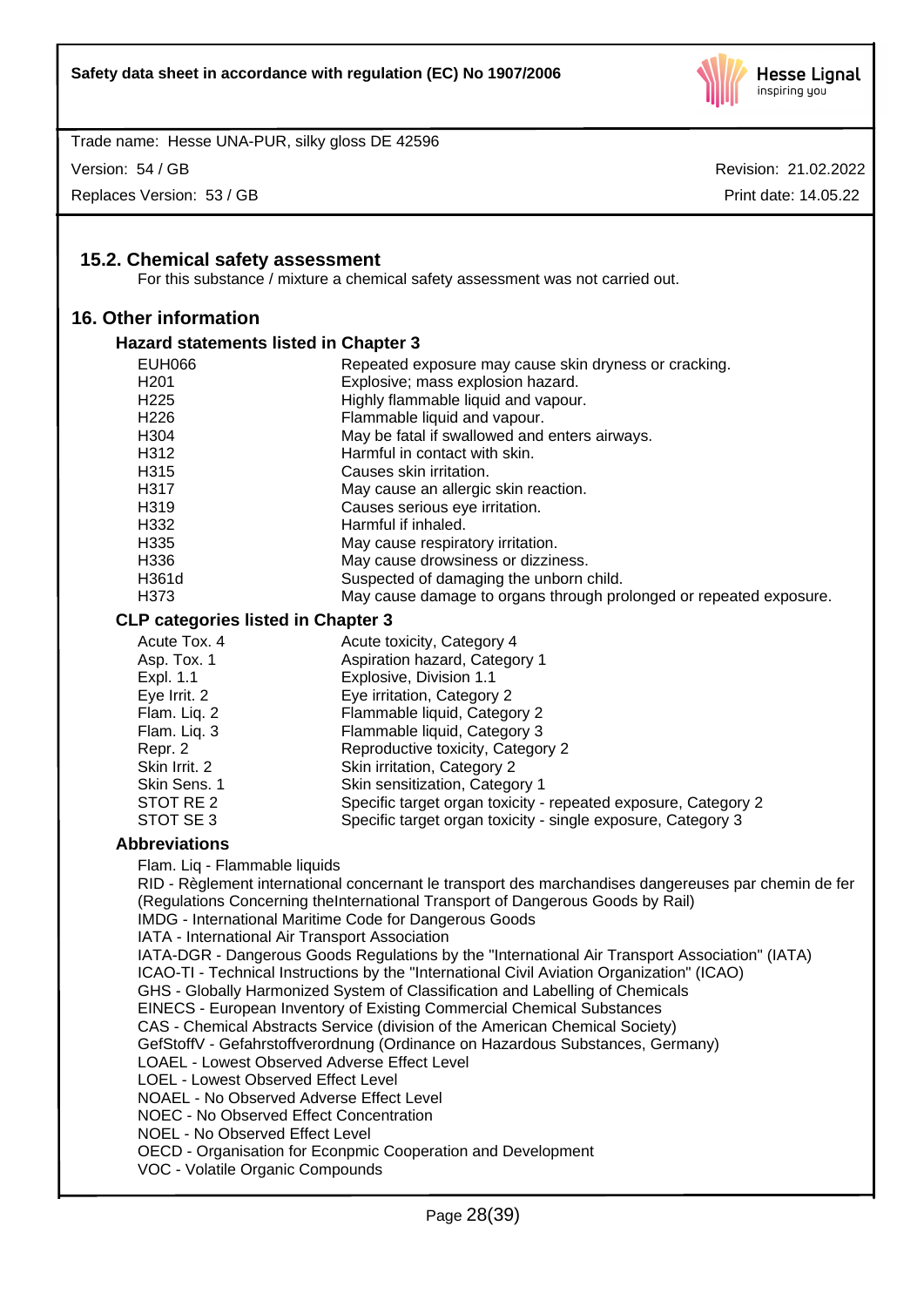

Version: 54 / GB

Replaces Version: 53 / GB

Revision: 21.02.2022 Print date: 14.05.22

Changes since the last version are highlighted in the margin (\*\*\*). This version replaces all previous versions.

This safety datasheet only contains information relating to safety and does not replace any product information or product specification.

The information provided in this Safety Data Sheet is correct to the best of our knowledge, information and belief at the date of its publication. The information given is designed only as a guidance for safe handling, use, processing, storage, transportation, disposal and release and is not to be considered a warranty or quality specification.

The information relates only to the specific material designated and may not be valid for such material used in combination with any other materials or in any process, unless specified in the text.

The information contained herein is based on the present state of our knowledge and does therefore not guarantee certain properties.

# **Annex to the extended Safety Data Sheet (eSDS)**

## **Short title of the exposure scenario**

ES001 - Industrial applications: industrial spraying (inside)

## **Use of the substance/preparation**

Surface treatment of wood and other materials

#### **Use**

| SU3<br>ERC4 | Industrial uses: Uses of substances as such or in preparations at industrial sites<br>Industrial use of processing aids in processes and products, not becoming part of |  |
|-------------|-------------------------------------------------------------------------------------------------------------------------------------------------------------------------|--|
|             | articles                                                                                                                                                                |  |
| ERC5        | Industrial use resulting in inclusion into or onto a matrix                                                                                                             |  |
| PROC7       | Industrial spraying                                                                                                                                                     |  |

# **Contributing exposure scenario controlling environmental exposure**

# **Use**

ERC4 Industrial use of processing aids in processes and products, not becoming part of articles ERC5 Industrial use resulting in inclusion into or onto a matrix

**Physical form** liquid

## **Maximum amount used per time or activity**

Emission days per site: <= 300

## **Other relevant operational conditions**

Use: Room temperature

Drying and through-curing takes place at ambient temperature or at higher temperatures.

Where possible recycling is preferred to disposal or incineration.

Do not allow to enter soil, waterways or waste water canal.

Dispose of rinse water in accordance with local and national regulations.

## **Waste water**

Do not discharge into the drains/surface waters/groundwater. Spray cabin waters are to be conducted after mechanical pretreatment into a wastewater treatment facility.

## **Exhaust air**

Keep container closed. Avoid release to the environment.

## **Soil**

Floors should be impervious, resistant to liquids and easy to clean.

## **Disposal recommendations for the product**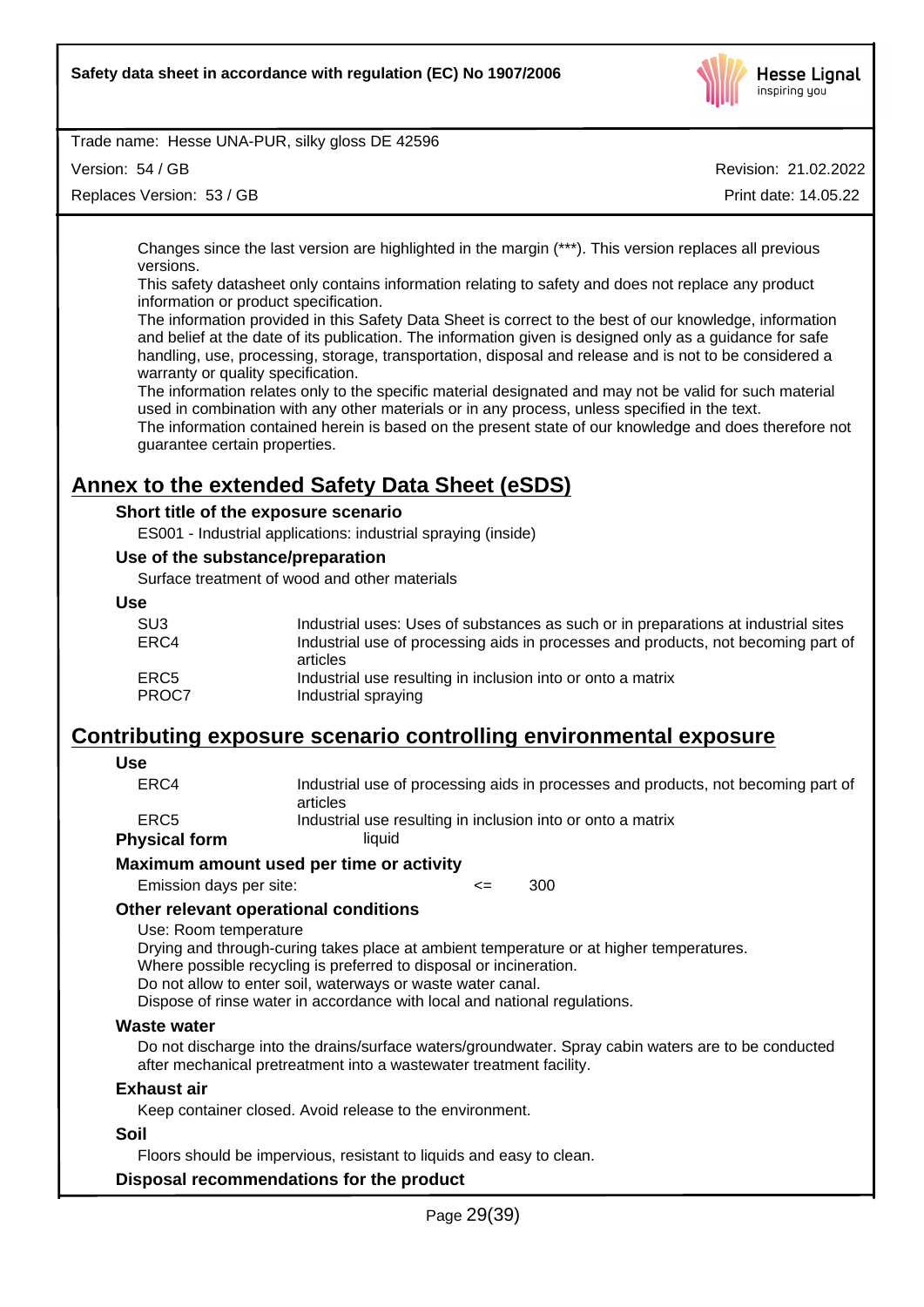

Version: 54 / GB

Replaces Version: 53 / GB

Revision: 21.02.2022 Print date: 14.05.22

EWC waste code 080111 - waste paint and varnish containing organic solvents or other dangerous substances 200127 - paint, inks, adhesives and resins containing dangerous substances Where possible recycling is preferred to disposal or incineration. Do not allow to enter drains or waterways. **modified product** EWC waste code 080113 - sludges from paint or varnish containing organic solvents or other dangerous substances 080115 - aqueous sludges containing paint or varnish containing organic solvents or other dangerous substances **Dried residues** EWC waste code 080112 - waste lacquers and waste paint except those falling under 080111 **Disposal recommendations for packaging** EWC waste code 150110 - packaging containing residues of or contaminated

by dangerous substances Completely emptied packagings can be given for recycling.

# **Contributing exposure scenario controlling worker exposure**

**Use**

SU3 Industrial uses: Uses of substances as such or in preparations at industrial sites<br>PROC7 Industrial spraving Industrial spraying **Physical form** liquid

# **Maximum amount used per time or activity**

| $\lambda$ iliulii allioulit uscu politiilio oli aotivity |            |     |
|----------------------------------------------------------|------------|-----|
| Duration of exposure                                     | $\leq$ 8   | h/d |
| Frequency of exposure                                    | $\leq$ 220 | d/a |

## **Other relevant operational conditions**

Use: Room temperature

Drying and through-curing takes place at ambient temperature or at higher temperatures. Read attached instructions before use.

## **Product substance and product safety related measures**

Mainly used in closed systems. Apply technical measures to comply with the occupational exposure limits. Where reasonably practicable this should be achieved by the use of local exhaust ventilation and good general extraction. Provide for sufficient ventilation. This can be achieved by local exhaust or general exhaust air collection. Wear a suitable respirator ifthe ventilation is not sufficient to keep the solvent vapour concentration below the occupational limit values.

## **Respiratory protection**

Avoid inhalation of vapour and spray mist. Use breathing apparatus if exposed to vapours/dust/aerosol. Recommended Filter type: Respiratory protection mask with combination filter A/P2

## **Hand protection**

Protective gloves complying with EN 374. Glove material Multilayer gloves made from Appropriate Material Fluorinated rubber / butyl-rubber Material thickness  $\rightarrow$  = 0,7 Breakthrough time >= 30 This recommendation is valid only for the product named in this safety data sheet supplied by us, and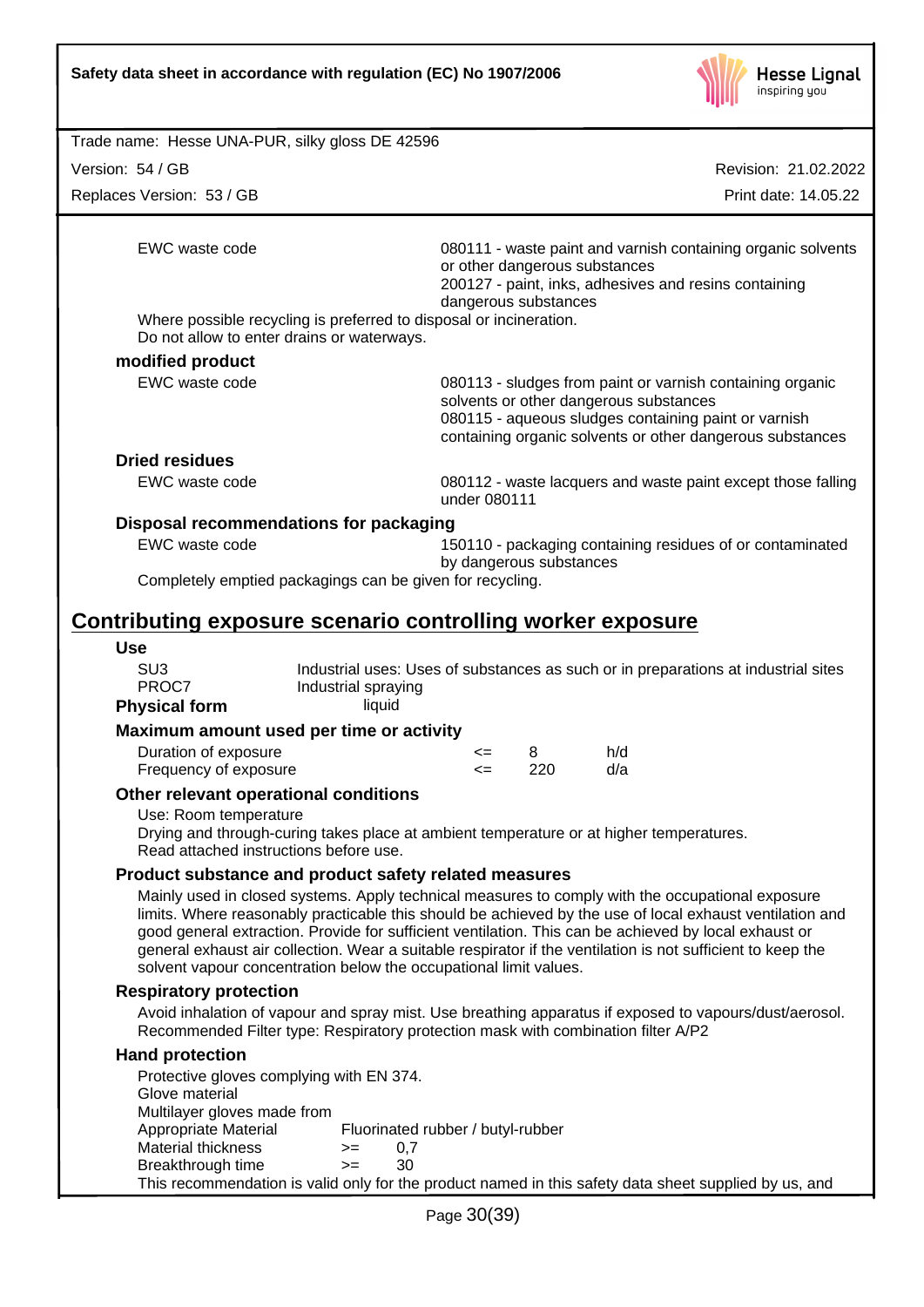

Version: 54 / GB

Replaces Version: 53 / GB

Revision: 21.02.2022

Print date: 14.05.22

only for the indicated intended use purposes.

For special purposes, it is recommended to check the resistance to chemicals of the protective gloves mentioned above together with the supplier of these gloves.

The instructions and information provided by the glove manufacturer on use, storage, maintenance and replacement must be followed.

The breakthrough time must be greater than the end use time of the product.

Gloves should be replaced regularly and if there is any sign of damage to the glove material.

The performance or effectiveness of the glove may be reduced by physical/chemical damage and poor maintenance.

## **Eye protection**

Wear eye glasses with side protection according to EN 166.

## **Body protection**

Wear suitable protective clothing. Remove contaminated clothing and wash it before reuse. Wash hands before breaks and after work.

## **Exposure estimation and reference to its source**

**Workers (industrial)**

Exposure assessment 60.5 mg/m<sup>3</sup> Exposure assessment (method) ECETOC TRA Risk characterisation ratio (RCR) 0,126 Lead substance n-butyl acetate

**Workers (industrial)** PROC PROCTER PROCTER PROCTER PROCTER PROCTER PROCTER PROCTER PROCTER PROCTER PROCTER PROCTER PROCTER PROCTER P

Exposure assessment <br>
Exposure assessment (method) ECETOC TRA Exposure assessment (method) Risk characterisation ratio (RCR) 0,504 Lead substance n-butyl acetate

## **Workers (industrial)** PROC PROCTER PROCTER PROCTER PROCTER PROCTER PROCTER PROCTER PROCTER PROCTER PROCTER PROCTER PROCTER PROCTER P

Exposure assessment <br>
Exposure assessment (method) 
<br>
ECETOC TRA Exposure assessment (method) Risk characterisation ratio (RCR) 0,504 Lead substance n-butyl acetate

# **Workers (industrial)**

PROC PROC13

Exposure assessment <br>
Exposure assessment (method) 
<br>
ECETOC TRA Exposure assessment (method) Risk characterisation ratio (RCR) 0,504 Lead substance n-butyl acetate

**Workers (industrial)** PROC PROC13

PROC PROCT PROCT Assessment method inhalation, long-term - local and systemic Indoor use

Assessment method inhalation, long-term - systemic Indoor use

Assessment method inhalation, long-term - systemic Outdoor use

Assessment method inhalation, long-term - systemic Indoor use mg/m<sup>3</sup>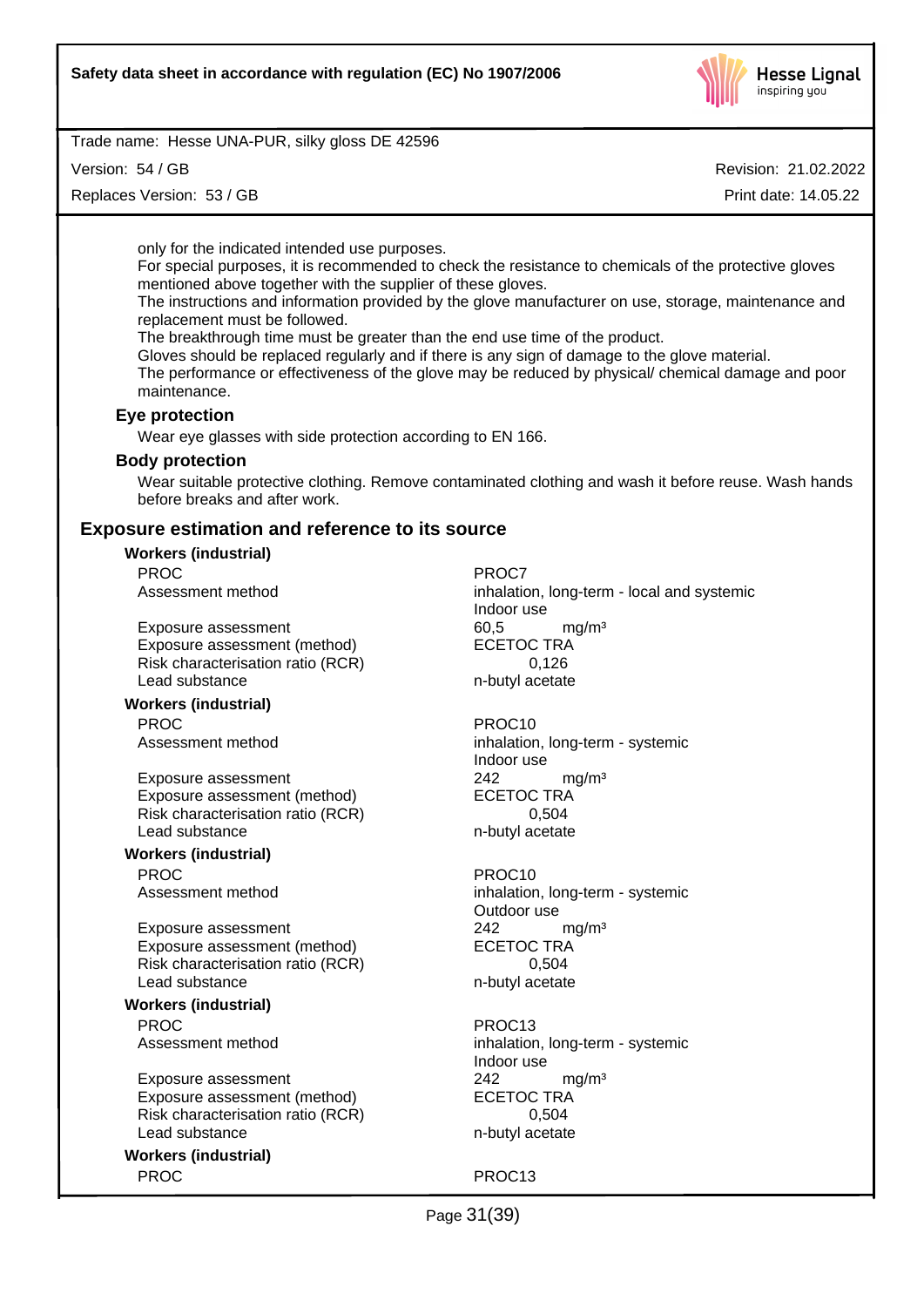

Version: 54 / GB

Replaces Version: 53 / GB

Assessment method inhalation, long-term - systemic Outdoor use Exposure assessment <br>
Exposure assessment (method) ECETOC TRA<br>
ECETOC TRA

SU SU3 PROC PROCT PROCT Assessment method inhalation, long-term - systemic Indoor use

SU SU3 PROC PROCT PROCT Assessment method dermal, long-term - systemic Indoor use

SU SU3 Assessment method inhalation, long-term - systemic Indoor use

SU SU3 Assessment method dermal, long-term - systemic Indoor use

SU SU3 PROC PROC13 Assessment method inhalation, long-term - systemic Indoor use

Revision: 21.02.2022 Print date: 14.05.22

Risk characterisation ratio (RCR) 6,504 Lead substance n-butyl acetate **Workers (industrial)**

Exposure assessment (method)

Exposure assessment <br>
Exposure assessment (method) 
<br>
ECETOC TRA Exposure assessment (method) Risk characterisation ratio (RCR) 0,05 Lead substance acetone

**Workers (industrial)**

Exposure assessment 62 mg/kg/d Exposure assessment (method) ECETOC TRA Risk characterisation ratio (RCR) 0,01 Lead substance acetone

**Workers (industrial)**

PROC PROCTER PROCTER PROCTER PROCTER PROCTER PROCTER PROCTER PROCTER PROCTER PROCTER PROCTER PROCTER PROCTER P

Exposure assessment <br>
Exposure assessment (method) 
<br>
ECETOC TRA Exposure assessment (method) Risk characterisation ratio (RCR) 0,5 Lead substance acetone

## **Workers (industrial)**

PROC PROC10

Exposure assessment and the manufacture of the exposure assessment (method) and the ECETOC TRA controller assessment (method) and the ECETOC TRA Exposure assessment (method) Risk characterisation ratio (RCR) 0,15 Lead substance acetone

## **Workers (industrial)**

Exposure assessment 200 mg/m<sup>3</sup> Exposure assessment (method) ECETOC TRA Risk characterisation ratio (RCR) 0,5 Lead substance acetone

Page 32(39)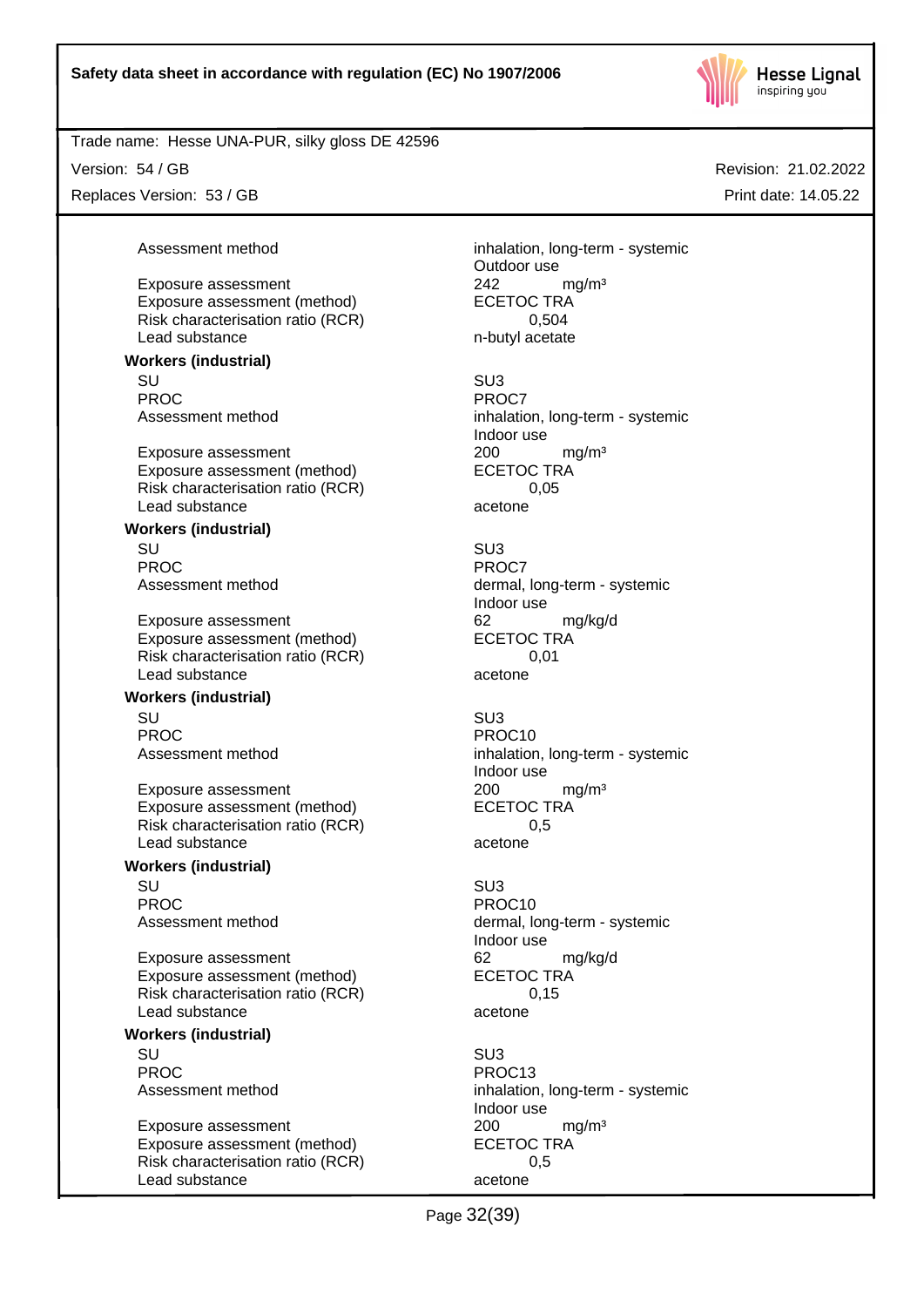

Trade name: Hesse UNA-PUR, silky gloss DE 42596

Version: 54 / GB

Replaces Version: 53 / GB

Revision: 21.02.2022 Print date: 14.05.22

**Workers (industrial)** SU SU3

Exposure assessment details and the manufacture of the manufacture of the manufacture of the manufacture of the<br>
ECETOC TRA Exposure assessment (method) Risk characterisation ratio (RCR) 0,074 Lead substance acetone

**Workers (industrial)**

Risk characterisation ratio (RCR) 0,75 Lead substance 1.1 and 1.1 and 1.1 and 1.1 and 1.1 and 1.1 and 1.1 and 1.1 and 1.1 and 1.1 and 1.1 and 1.1 and 1.1 and 1.1 and 1.1 and 1.1 and 1.1 and 1.1 and 1.1 and 1.1 and 1.1 and 1.1 and 1.1 and 1.1 and 1.1 and 1.1 and

## **Workers (industrial)**

Risk characterisation ratio (RCR) 0,5 Lead substance and the 4-methylpentan-2-one

# **Workers (industrial)**

Risk characterisation ratio (RCR) 0,5 Lead substance and the 4-methylpentan-2-one

#### **Workers (industrial)**

SU SU3 PROC PROC10 Assessment method dermal, long-term - systemic Risk characterisation ratio (RCR) 0,5 Lead substance and the 4-methylpentan-2-one

#### **Workers (industrial)**

SU SU3 PROC PROC13 Assessment method inhalation, long-term - systemic Risk characterisation ratio (RCR) 0,5 Lead substance and the 4-methylpentan-2-one

## **Workers (industrial)**

SU SU3 PROC Assessment method dermal, long-term - systemic Risk characterisation ratio (RCR) 0,5 Lead substance and the 4-methylpentan-2-one

## **Workers (industrial)**

PROC PROC13 Assessment method dermal, long-term - systemic Indoor use

SU SU3 PROC PROCT PROCT Assessment method inhalation, long-term - systemic Indoor use

SU SU3 PROC PROCT PROCT Assessment method dermal, long-term - systemic Indoor use

SU SU3 PROC PROCTER PROCTER PROCTER PROCTER PROCTER PROCTER PROCTER PROCTER PROCTER PROCTER PROCTER PROCTER PROCTER P Assessment method inhalation, long-term - systemic Indoor use

PROC13

SU SU3

Page 33(39)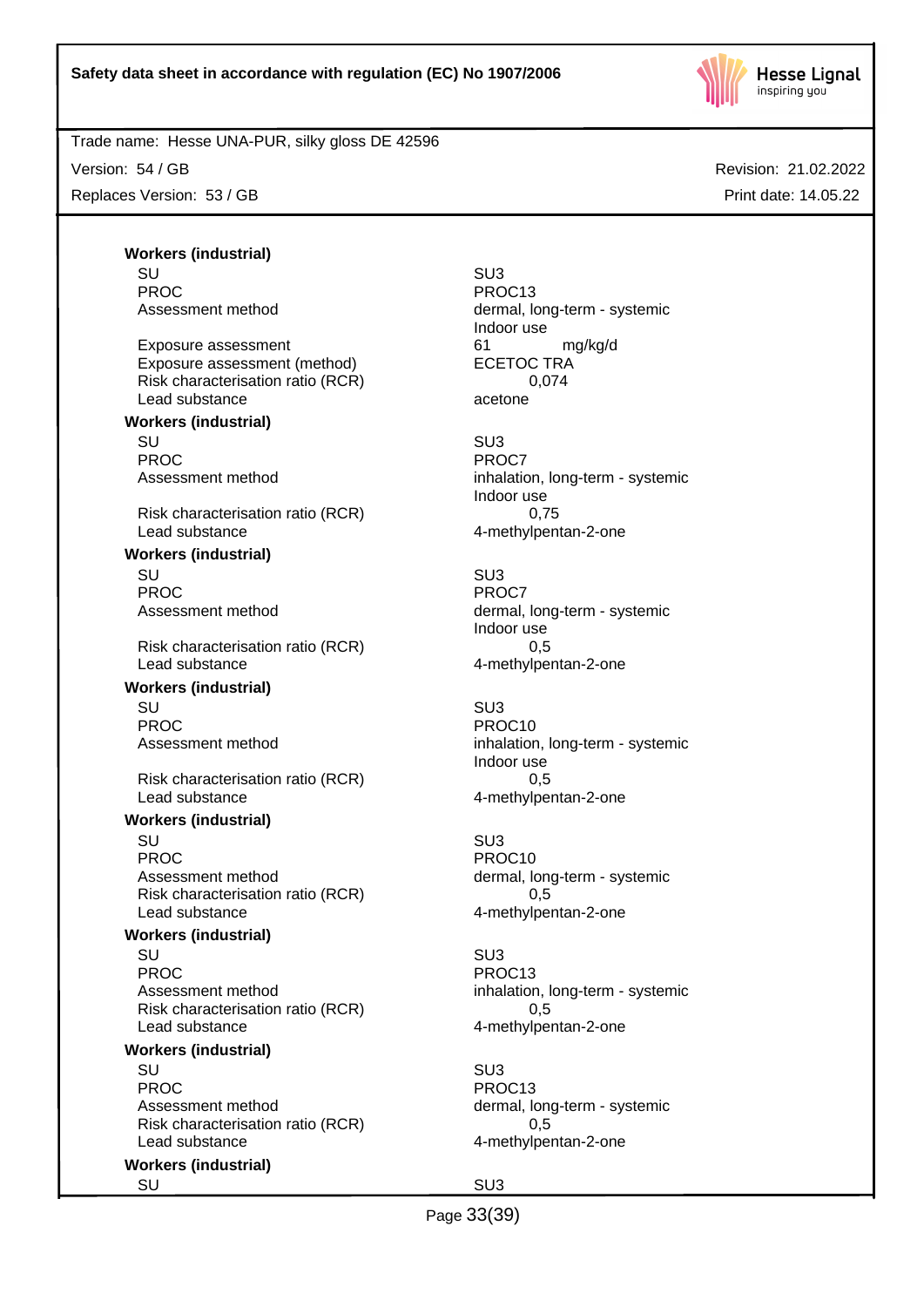

Version: 54 / GB

Replaces Version: 53 / GB

Revision: 21.02.2022 Print date: 14.05.22

PROC PROCT PROCT Assessment method inhalative

Exposure assessment  $0,1$  mg/m<sup>3</sup><br>Exposure assessment (method) ECETOC TRA Exposure assessment (method) Risk characterisation ratio (RCR) 0,34 Lead substance xylene

# **Workers (industrial)**

PROC PROCTER PROCTER PROCTER PROCTER PROCTER PROCTER PROCTER PROCTER PROCTER PROCTER PROCTER PROCTER PROCTER P Assessment method inhalative

Exposure assessment  $0,05$  mg/m<sup>3</sup><br>Exposure assessment (method) ECETOC TRA Exposure assessment (method) Risk characterisation ratio (RCR) 0,172 Lead substance xylene

## **Workers (industrial)**

SU SU3 PROC PROC13 Assessment method inhalative inhalative

Exposure assessment  $0,1$  mg/m<sup>3</sup><br>Exposure assessment (method) ECETOC TRA Exposure assessment (method) Risk characterisation ratio (RCR) 0,34 Lead substance xylene

Indoor use

SU SU3 Indoor use

Indoor use

# **Information on estimated exposure and downstream-user guidance**

## **Guidance for Downstream Users**

The downstream user can evaluate whether he operates within the conditions set in the exposure scenario on the basis of the information supplied. This evaluation can be conducted by an expert or using the risk assessment tools recommended by ECHA.

# **Annex to the extended Safety Data Sheet (eSDS)**

## **Short title of the exposure scenario**

ES003 - Professional uses: Non industrial spraying (inside)

## **Use of the substance/preparation**

Surface treatment of wood and other materials

## **Use**

| <b>SU22</b>        | Professional uses: Public domain (administration, education, entertainment,<br>services, craftsmen) |  |
|--------------------|-----------------------------------------------------------------------------------------------------|--|
| ERC <sub>8a</sub>  | Wide dispersive indoor use of processing aids in open systems                                       |  |
| ERC8 <sub>c</sub>  | Wide dispersive indoor use resulting in inclusion into or onto a matrix                             |  |
| PROC <sub>11</sub> | Non industrial spraying                                                                             |  |

# **Contributing exposure scenario controlling environmental exposure**

**Use**

| ERC8a | Wide dispersive indoor use of processing aids in open systems           |
|-------|-------------------------------------------------------------------------|
| ERC8c | Wide dispersive indoor use resulting in inclusion into or onto a matrix |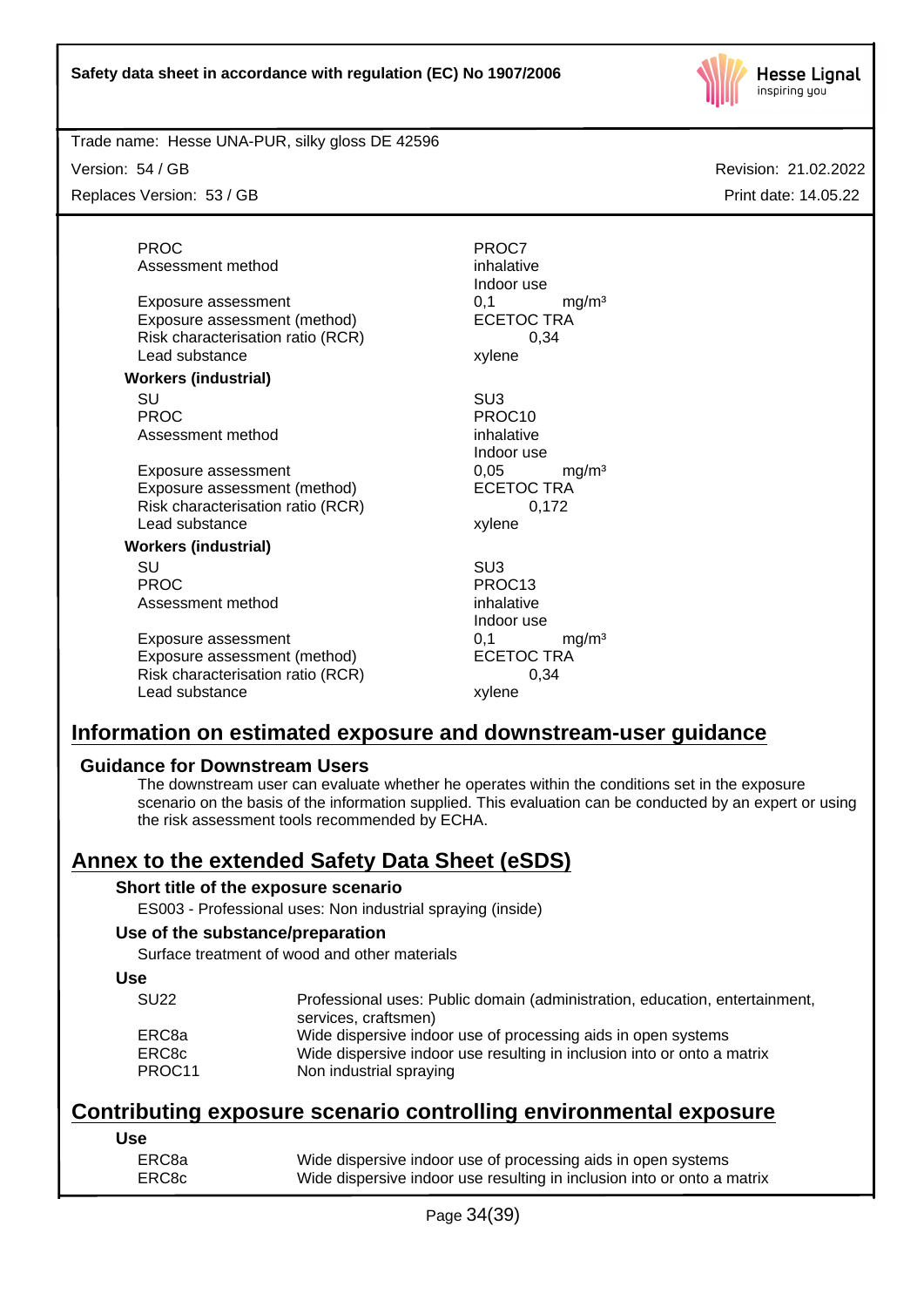| Safety data sheet in accordance with regulation (EC) No 1907/2006                                                                                                   |                                                             |                                                                                                                                                                                                                                                                                                                            |  | <b>Hesse Lignal</b><br>inspiring you |  |
|---------------------------------------------------------------------------------------------------------------------------------------------------------------------|-------------------------------------------------------------|----------------------------------------------------------------------------------------------------------------------------------------------------------------------------------------------------------------------------------------------------------------------------------------------------------------------------|--|--------------------------------------|--|
| Trade name: Hesse UNA-PUR, silky gloss DE 42596                                                                                                                     |                                                             |                                                                                                                                                                                                                                                                                                                            |  |                                      |  |
| Version: 54 / GB                                                                                                                                                    |                                                             |                                                                                                                                                                                                                                                                                                                            |  | Revision: 21.02.2022                 |  |
| Replaces Version: 53 / GB                                                                                                                                           |                                                             |                                                                                                                                                                                                                                                                                                                            |  | Print date: 14.05.22                 |  |
| <b>Physical form</b>                                                                                                                                                | liquid                                                      |                                                                                                                                                                                                                                                                                                                            |  |                                      |  |
| Maximum amount used per time or activity                                                                                                                            |                                                             |                                                                                                                                                                                                                                                                                                                            |  |                                      |  |
| Emission days per site:                                                                                                                                             |                                                             | 250<br>$\leq$                                                                                                                                                                                                                                                                                                              |  |                                      |  |
| Other relevant operational conditions                                                                                                                               |                                                             |                                                                                                                                                                                                                                                                                                                            |  |                                      |  |
| Use: Room temperature                                                                                                                                               | Do not allow to enter soil, waterways or waste water canal. | Drying and through-curing takes place at ambient temperature or at higher temperatures.<br>Volatile organic substances will volatilise into the atmospheric air inside.<br>Where possible recycling is preferred to disposal or incineration.<br>Dispose of rinse water in accordance with local and national regulations. |  |                                      |  |
| <b>Waste water</b>                                                                                                                                                  |                                                             |                                                                                                                                                                                                                                                                                                                            |  |                                      |  |
|                                                                                                                                                                     |                                                             | Do not discharge into the drains/surface waters/groundwater. Spray cabin waters are to be conducted<br>after mechanical pretreatment into a wastewater treatment facility.                                                                                                                                                 |  |                                      |  |
| <b>Exhaust air</b>                                                                                                                                                  | Keep container closed. Avoid release to the environment.    |                                                                                                                                                                                                                                                                                                                            |  |                                      |  |
| Soil                                                                                                                                                                |                                                             |                                                                                                                                                                                                                                                                                                                            |  |                                      |  |
|                                                                                                                                                                     |                                                             | Floors should be impervious, resistant to liquids and easy to clean.                                                                                                                                                                                                                                                       |  |                                      |  |
| Disposal recommendations for the product<br>EWC waste code                                                                                                          | Do not allow to enter drains or waterways.                  | 080111 - waste paint and varnish containing organic solvents<br>or other dangerous substances<br>200127 - paint, inks, adhesives and resins containing<br>dangerous substances<br>Where possible recycling is preferred to disposal or incineration.                                                                       |  |                                      |  |
| modified product                                                                                                                                                    |                                                             |                                                                                                                                                                                                                                                                                                                            |  |                                      |  |
| EWC waste code                                                                                                                                                      |                                                             | 080113 - sludges from paint or varnish containing organic<br>solvents or other dangerous substances<br>080115 - aqueous sludges containing paint or varnish<br>containing organic solvents or other dangerous substances                                                                                                   |  |                                      |  |
| <b>Dried residues</b>                                                                                                                                               |                                                             |                                                                                                                                                                                                                                                                                                                            |  |                                      |  |
| EWC waste code                                                                                                                                                      |                                                             | 080112 - waste lacquers and waste paint except those falling<br>under 080111                                                                                                                                                                                                                                               |  |                                      |  |
| Disposal recommendations for packaging                                                                                                                              |                                                             |                                                                                                                                                                                                                                                                                                                            |  |                                      |  |
| EWC waste code<br>150110 - packaging containing residues of or contaminated<br>by dangerous substances<br>Completely emptied packagings can be given for recycling. |                                                             |                                                                                                                                                                                                                                                                                                                            |  |                                      |  |
|                                                                                                                                                                     |                                                             |                                                                                                                                                                                                                                                                                                                            |  |                                      |  |
|                                                                                                                                                                     |                                                             | Contributing exposure scenario controlling worker exposure (professional)                                                                                                                                                                                                                                                  |  |                                      |  |
| Short title of the exposure scenario                                                                                                                                |                                                             |                                                                                                                                                                                                                                                                                                                            |  |                                      |  |
| Substance number:CES006                                                                                                                                             |                                                             |                                                                                                                                                                                                                                                                                                                            |  |                                      |  |
| <b>Use</b>                                                                                                                                                          |                                                             |                                                                                                                                                                                                                                                                                                                            |  |                                      |  |
| <b>SU22</b>                                                                                                                                                         |                                                             | Professional uses: Public domain (administration, education, entertainment,<br>services, craftsmen)                                                                                                                                                                                                                        |  |                                      |  |
| PROC11<br><b>Physical form</b>                                                                                                                                      | Non industrial spraying<br>liquid                           |                                                                                                                                                                                                                                                                                                                            |  |                                      |  |
| Maximum amount used per time or activity                                                                                                                            |                                                             |                                                                                                                                                                                                                                                                                                                            |  |                                      |  |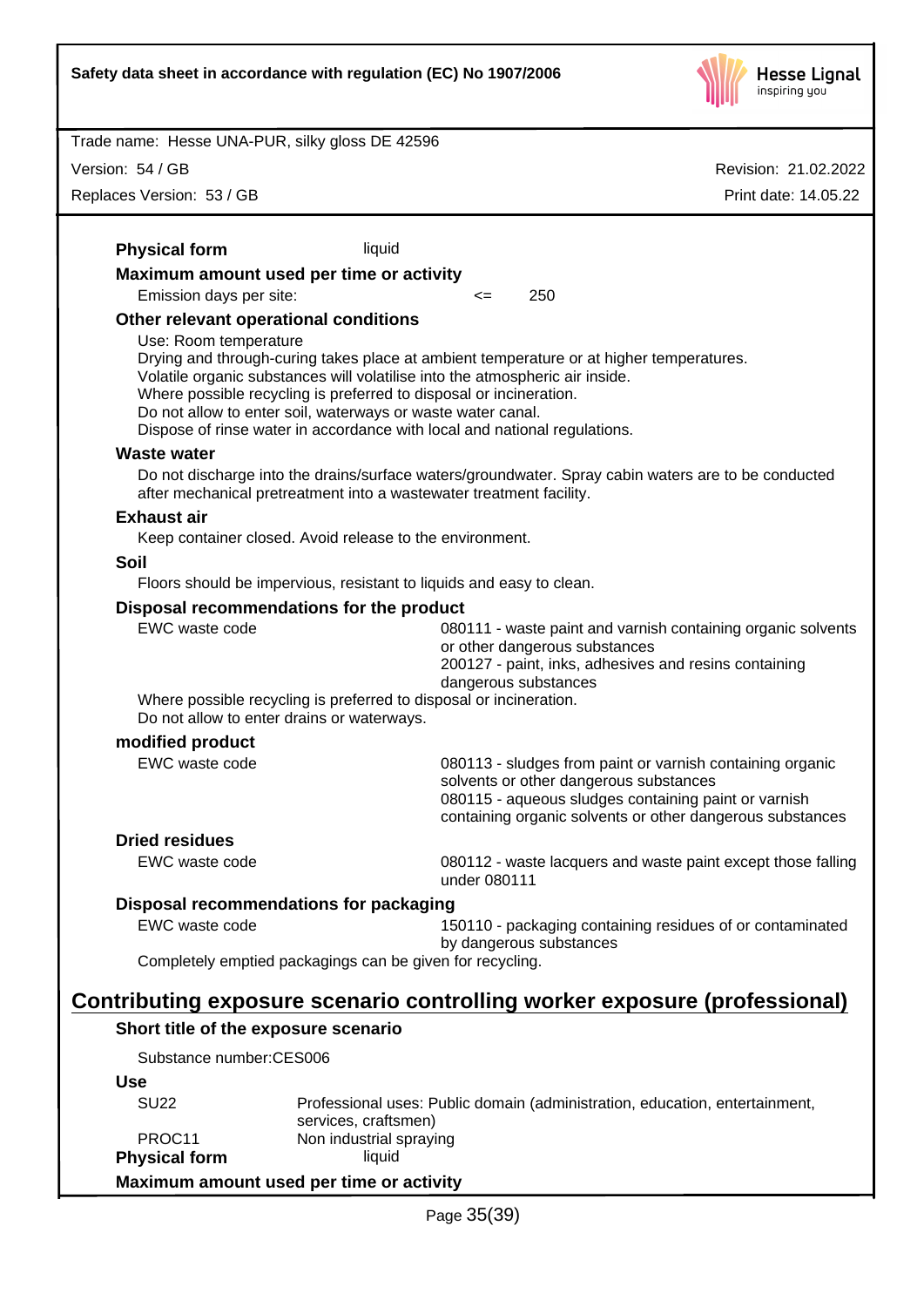

Revision: 21.02.2022

Print date: 14.05.22

Trade name: Hesse UNA-PUR, silky gloss DE 42596

Version: 54 / GB

Replaces Version: 53 / GB

| Duration of exposure  | <= 8       | h/d |
|-----------------------|------------|-----|
| Frequency of exposure | $\leq$ 220 | d/a |
|                       |            |     |

## **Other relevant operational conditions**

#### Use: Room temperature

Drying and through-curing takes place at ambient temperature or at higher temperatures. Volatile organic substances will volatilise into the atmospheric air inside. Read attached instructions before use.

## **Product substance and product safety related measures**

Apply technical measures to comply with the occupational exposure limits. Where reasonably practicable this should be achieved by the use of local exhaust ventilation and good general extraction. Provide for sufficient ventilation. This can be achieved by local exhaust or general exhaust air collection. Wear a suitable respirator if the ventilation is not sufficient to keep the solvent vapour concentration below the occupational limit values.

## **Respiratory protection**

Avoid inhalation of vapour and spray mist. Use breathing apparatus if exposed to vapours/dust/aerosol. Recommended Filter type: Respiratory protection mask with combination filter A/P2

## **Hand protection**

Protective gloves complying with EN 374.

Glove material

Multilayer gloves made from

Appropriate Material Fluorinated rubber / butyl-rubber

Material thickness  $> = 0.7$ Breakthrough time >= 30

This recommendation is valid only for the product named in this safety data sheet supplied by us, and only for the indicated intended use purposes.

For special purposes, it is recommended to check the resistance to chemicals of the protective gloves mentioned above together with the supplier of these gloves.

The instructions and information provided by the glove manufacturer on use, storage, maintenance and replacement must be followed.

The breakthrough time must be greater than the end use time of the product.

Gloves should be replaced regularly and if there is any sign of damage to the glove material.

The performance or effectiveness of the glove may be reduced by physical/chemical damage and poor maintenance.

## **Eye protection**

Wear eye glasses with side protection according to EN 166.

## **Body protection**

Wear suitable protective clothing. Remove contaminated clothing and wash it before reuse. Wash hands before breaks and after work.

# **Exposure estimation and reference to its source**

## **Workers (professional)**

SU SU22 PROC PROCTER PROCTER PROCTER PROCTER PROCTER PROCTER PROCTER PROCTER PROCTER PROCTER PROCTER PROCTER PROCTER PROCTER PROCTER PROCTER PROCTER PROCTER PROCTER PROCTER PROCTER PROCTER PROCTER PROCTER PROCTER PROCTER PROCTER P Assessment method by Long-term

Exposure assessment <br>
Exposure assessment (method) 
<br>
ECETOC TRA Exposure assessment (method) Risk characterisation ratio (RCR) 0,504 Lead substance n-butyl acetate

inhalative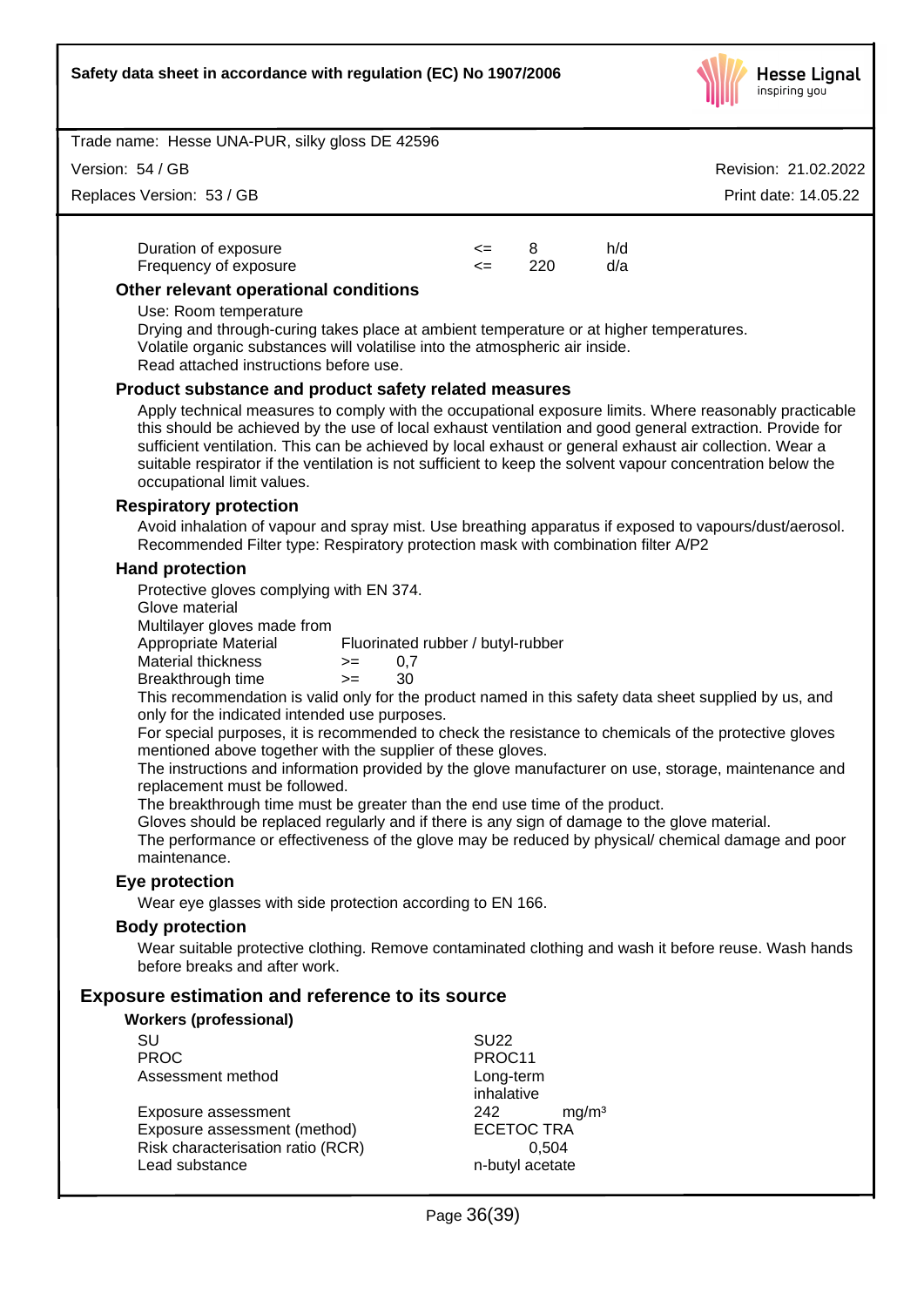

Version: 54 / GB

Replaces Version: 53 / GB

Revision: 21.02.2022 Print date: 14.05.22

**Workers (professional)** SU SU22

PROC PROCTER PROCTER PROCTER PROCTER PROCTER PROCTER PROCTER PROCTER PROCTER PROCTER PROCTER PROCTER PROCTER P Assessment method inhalation, long-term - systemic Exposure assessment 200 mg/m<sup>3</sup> Exposure assessment (method) ECETOC TRA Risk characterisation ratio (RCR) 0,6 Lead substance acetone

## **Workers (professional)**

SU SU22 PROC PROCTER PROCTER PROCTER PROCTER PROCTER PROCTER PROCTER PROCTER PROCTER PROCTER PROCTER PROCTER PROCTER P Assessment method dermal, long-term - systemic Exposure assessment and the manufacture of the exposure assessment (method) and the ECETOC TRA controller assessment (method) and the ECETOC TRA Exposure assessment (method) Risk characterisation ratio (RCR) 0,15 Lead substance acetone

## **Workers (professional)**

SU SU22 PROC PROCTER PROCTER PROCTER PROCTER PROCTER PROCTER PROCTER PROCTER PROCTER PROCTER PROCTER PROCTER PROCTER PROCTER PROCTER PROCTER PROCTER PROCTER PROCTER PROCTER PROCTER PROCTER PROCTER PROCTER PROCTER PROCTER PROCTER P Assessment method inhalation, long-term - systemic Exposure assessment  $200$  mg/m<sup>3</sup><br>Exposure assessment (method) ECETOC TRA Exposure assessment (method) Risk characterisation ratio (RCR) 0,4 Lead substance acetone

## **Workers (professional)**

SU SU22 PROC PROCTER PROCTER PROCTER PROCTER PROCTER PROCTER PROCTER PROCTER PROCTER PROCTER PROCTER PROCTER PROCTER PROCTER PROCTER PROCTER PROCTER PROCTER PROCTER PROCTER PROCTER PROCTER PROCTER PROCTER PROCTER PROCTER PROCTER P Assessment method dermal, long-term - systemic Exposure assessment 62 mg/kg/d Exposure assessment (method) ECETOC TRA Risk characterisation ratio (RCR) 0,01 Lead substance acetone

## **Workers (professional)**

SU SU22 PROC PROC13 Assessment method inhalation, long-term - systemic Exposure assessment <br>
Exposure assessment (method) ECETOC TRA Exposure assessment (method) Risk characterisation ratio (RCR) 6.5 Lead substance acetone

## **Workers (professional)**

SU SU22 PROC PROC13 Assessment method dermal, long-term - systemic Exposure assessment and the control of the control of the ECETOC TRA<br>Exposure assessment (method) ECETOC TRA Exposure assessment (method) Risk characterisation ratio (RCR) 0,07 Lead substance acetone

## **Workers (professional)**

SU SU22

mg/kg/d

Page 37(39)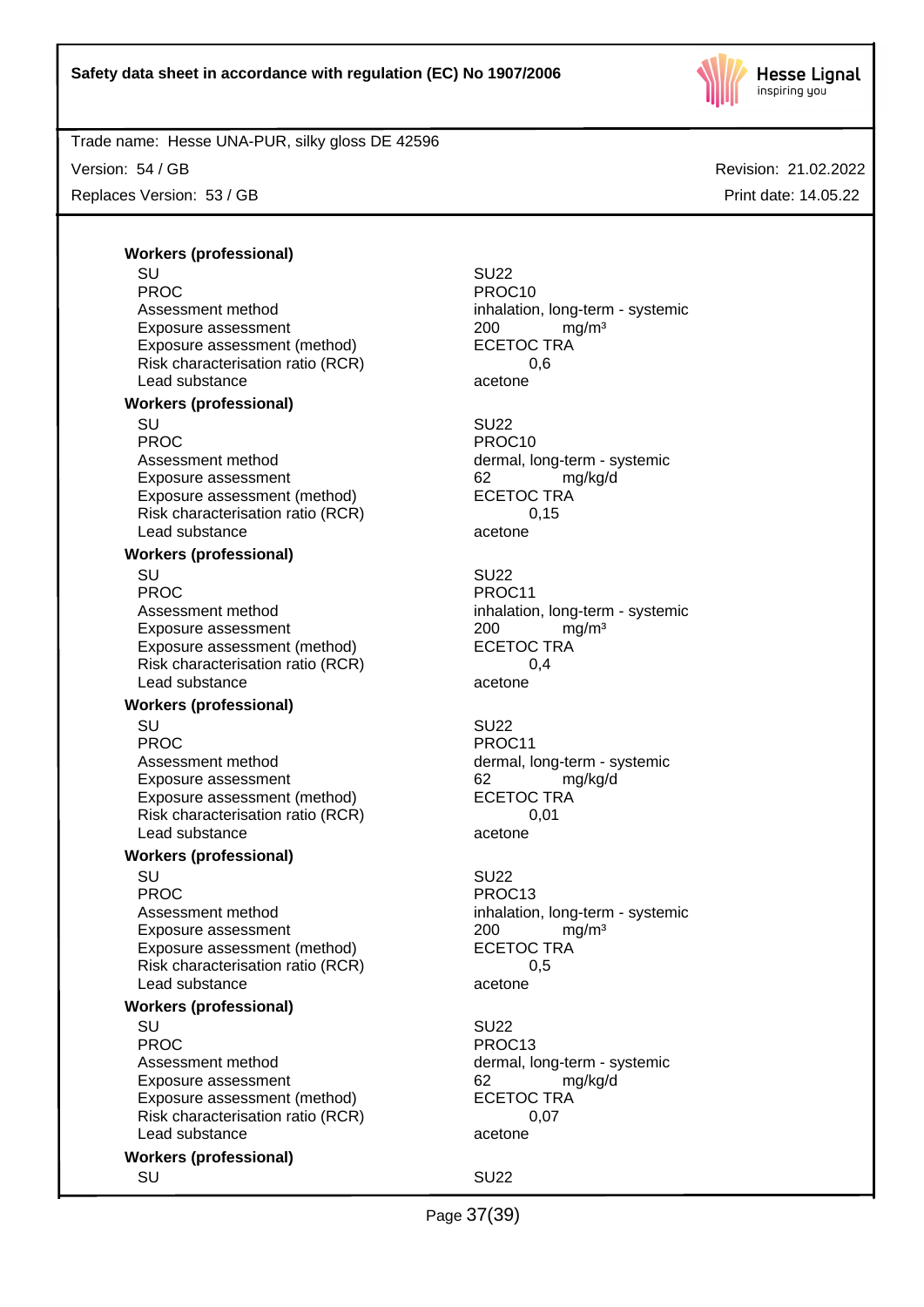

Trade name: Hesse UNA-PUR, silky gloss DE 42596

Version: 54 / GB

Replaces Version: 53 / GB

**Workers (professional)**

**Workers (professional)**

PROC PROCTER PROCTER PROCTER PROCTER PROCTER PROCTER PROCTER PROCTER PROCTER PROCTER PROCTER PROCTER PROCTER P Assessment method inhalation, long-term - systemic Risk characterisation ratio (RCR) 0,5

SU SU22 PROC PROCTER PROCTER PROCTER PROCTER PROCTER PROCTER PROCTER PROCTER PROCTER PROCTER PROCTER PROCTER PROCTER P Assessment method dermal, long-term - systemic

PROC PROCTER PROCTER PROCTER PROCTER PROCTER PROCTER PROCTER PROCTER PROCTER PROCTER PROCTER PROCTER PROCTER PROCTER PROCTER PROCTER PROCTER PROCTER PROCTER PROCTER PROCTER PROCTER PROCTER PROCTER PROCTER PROCTER PROCTER P Assessment method inhalation, long-term - systemic

SU SU22

Indoor use

SU SU22 Indoor use

Lead substance and the 4-methylpentan-2-one

Risk characterisation ratio (RCR) 0,1 Lead substance and the 4-methylpentan-2-one

SU SU22 Risk characterisation ratio (RCR) 0,5 Lead substance and the 4-methylpentan-2-one

**Workers (professional)** SU SU22 PROC PROCTER PROCTER PROCTER PROCTER PROCTER PROCTER PROCTER PROCTER PROCTER PROCTER PROCTER PROCTER PROCTER PROCTER PROCTER PROCTER PROCTER PROCTER PROCTER PROCTER PROCTER PROCTER PROCTER PROCTER PROCTER PROCTER PROCTER P

Assessment method dermal, long-term - systemic Risk characterisation ratio (RCR) 0,5 Lead substance and the 4-methylpentan-2-one

## **Workers (professional)**

PROC PROC13 Assessment method inhalation, long-term - systemic Risk characterisation ratio (RCR) 0,75 Lead substance and the 4-methylpentan-2-one

#### **Workers (professional)**

SU SU22 PROC PROC13 Assessment method dermal, long-term - systemic Risk characterisation ratio (RCR) 0,5 Lead substance and the 4-methylpentan-2-one

#### **Workers (professional)**

SU SU22 PROC PROCTER PROCTER PROCTER PROCTER PROCTER PROCTER PROCTER PROCTER PROCTER PROCTER PROCTER PROCTER PROCTER P Assessment method inhalative

Exposure assessment 0,05 mg/m³ Exposure assessment (method) Risk characterisation ratio (RCR) 0,172 Lead substance xylene

**Workers (professional)**

PROC PROCTER PROCTER PROCTER PROCTER PROCTER PROCTER PROCTER PROCTER PROCTER PROCTER PROCTER PROCTER PROCTER PROCTER PROCTER PROCTER PROCTER PROCTER PROCTER PROCTER PROCTER PROCTER PROCTER PROCTER PROCTER PROCTER PROCTER P Assessment method inhalative

Exposure assessment 0,1 mg/m<sup>3</sup> Exposure assessment (method) ECETOC TRA